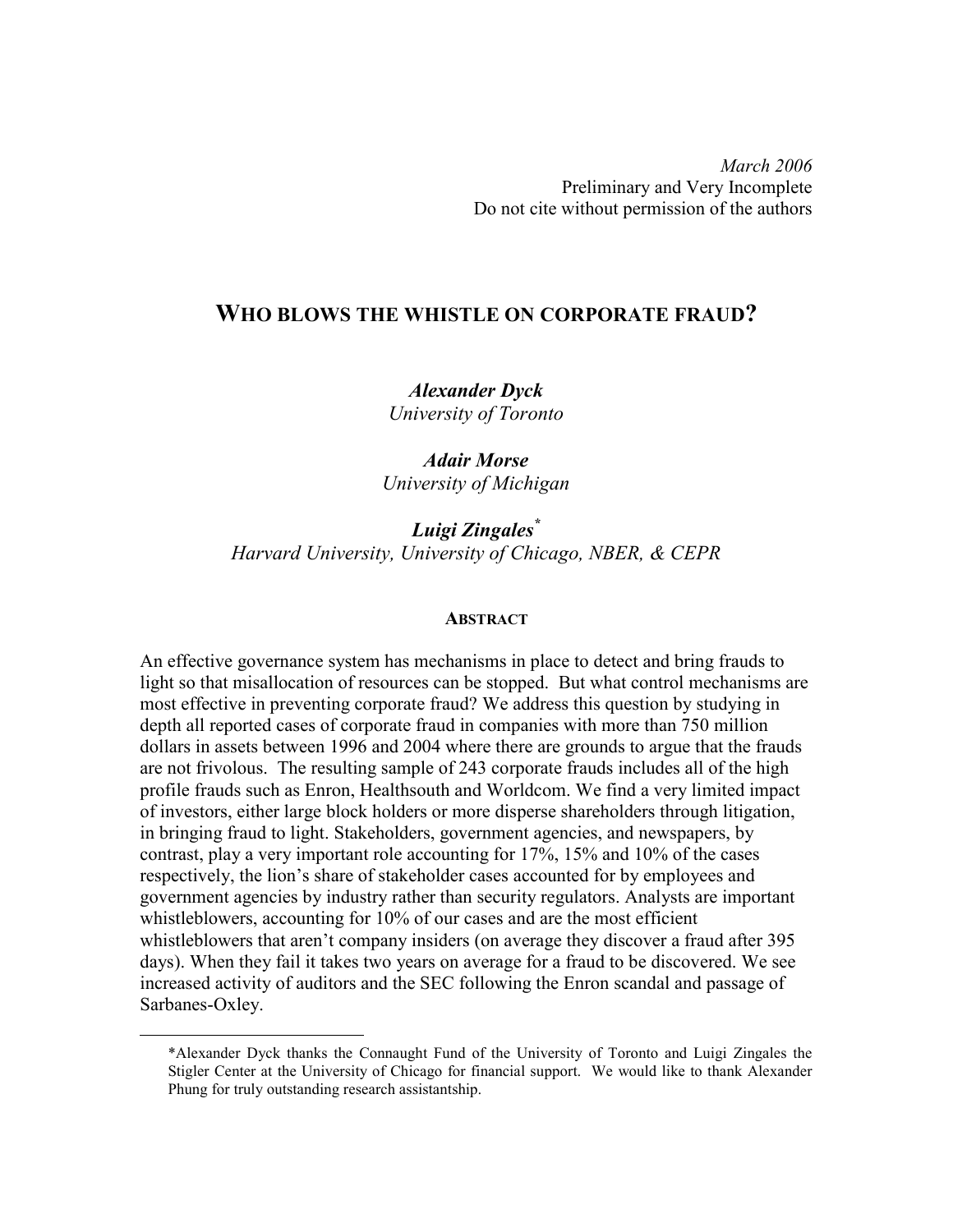The onset of the new millennium coincided with remarkable revelations of corporate fraud, not only in the United States, but around the world. These frauds are remarkable not only in their magnitude, but also their duration. For instance, the HealthSouth fraud, where all 5 former CFOs pleaded guilty to criminal charges surrounding earnings and asset manipulation of more than \$2.5 billion, had been in existence for over ten years. In the Parmalat case, it appears that fraud persisted throughout the 13 years the company was public. In the end, not only were the earnings false, but liabilities were 14 billion euros more than Parmalat's official accounts. The magnitude and the duration of these frauds suggest a systematic failure of many standard mechanisms of control: the board of directors, the external auditors, the banks, the underwriters, the analysts, and the financial market regulators.

Fortunately, these extreme examples are rare, especially in the United States. Nevertheless, more modest and less long-lasting frauds do occur frequently in the United States. Just as the Federal Aviation Authority (FAA) studies all airplane accidents, however minor, to identify ways to prevent failures which might lead to major crashes, in this paper we study a comprehensive sample of alleged frauds to identify sources of the most serious problems, and, critically, to identify the control mechanisms that eventually come into play to flag these problems. The better the process for exposing misdeeds, the more limited will be the magnitude and the duration of corporate frauds, stopping transgressors before insider misdeeds reach levels of an Enron or a Healthsouth. The results from this exercise will suggest which actors are important and which are not, and may prove useful in efforts to limit the extent and impact of corporate frauds in the United States and to highlight which corporate governance mechanisms would be important for other countries to adopt.

To assemble a sample that captures the most significant cases of corporate fraud, we start from the Stanford database of security class actions brought against companies with at least 750 million in assets (in the year before the fraud comes to light) in the years 1996 to 2004. Since in major companies (i.e. companies with sufficient assets and with sufficient insurance to motivate plaintiff lawyers) any fraud will lead to a security class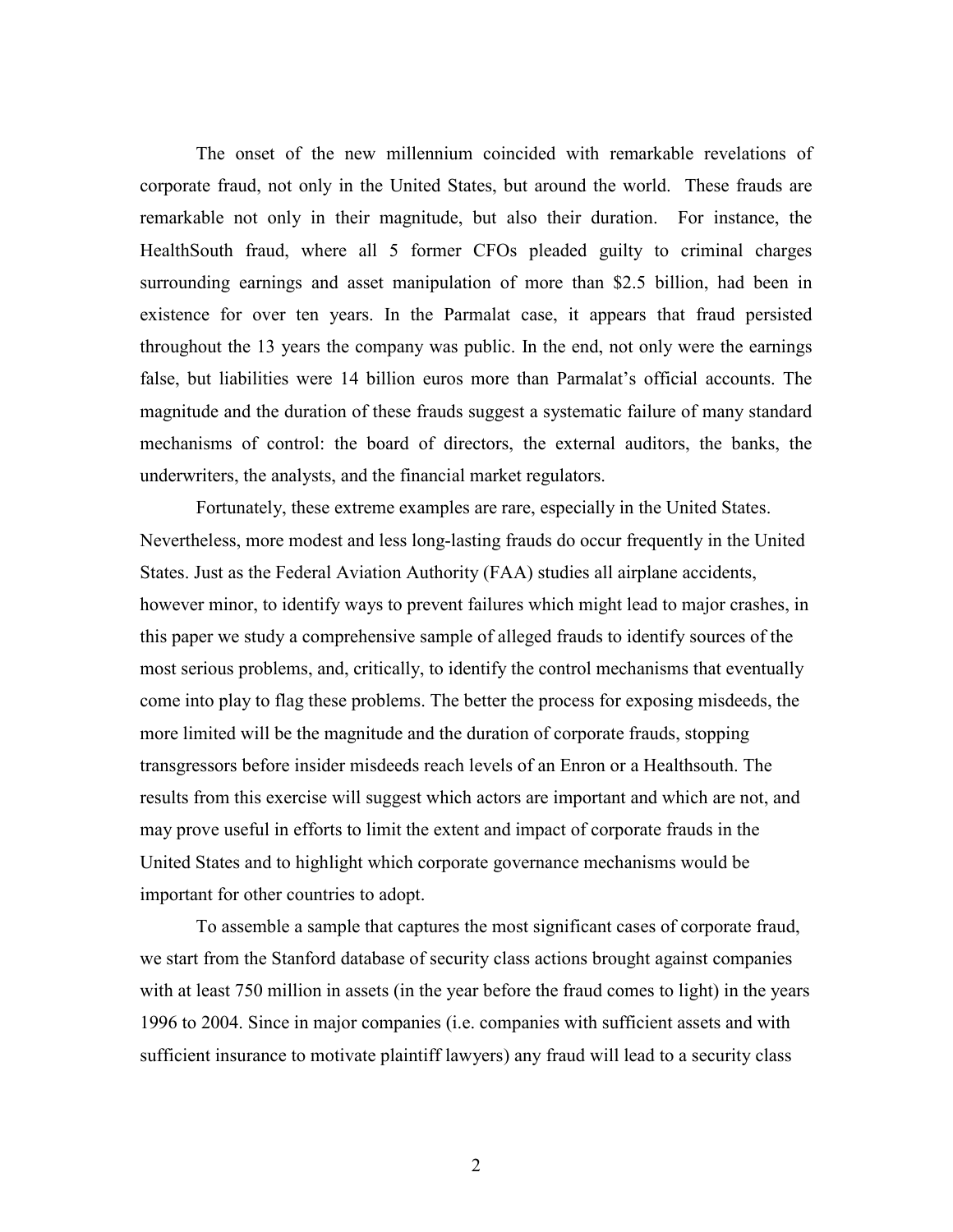action (Choi, Nelson and Pritchard, 2005), we are confident that we have all the (detected) cases of fraud occurring in large, publicly-traded, companies.

The risk of this sample is that it might include frivolous suits. To minimize this risk we restrict our attention to the period after passage of the Private Securities Litigation Reform Act of 1995 (PSLRA). This act was designed to reduce frivolous suits (e.g., Johnson, Kasznik, and Nelson, 2000; Johnson, Nelson and Pritchard, 2003). Furthermore, we restrict our attention to cases that settled for at least \$2.5 million, a level of payment previous studies suggested helps divide frivolous suits from meritorious ones (Grundfest, 1995), and take further steps to address such concerns.

This sample of alleged frauds<sup>1</sup> allows us to ask a number of questions: which types of fraud are most severe? Which mechanisms generally work in bringing these frauds to light? Is there a specialization in the detection of fraud (i.e., are auditors better in detecting financial frauds, while regulators in finding out about illegal activities)? What are the circumstantial factors that facilitate the revelation of fraud? Which whistleblowers act more quickly than others, lowering the duration of the impropriety? And is this fraud detection process influenced by increased public pressure and awareness, as occurred after the spectacular downfall of Enron in 2001 and the passage of Sarbanes-Oxley in the summer of 2002? One advantage of this approach is that we do not restrict *ex ante* to one particular set of mechanisms, but we let the data tell us which mechanisms work and when.

To construct the sample we start by collecting all news articles surrounding the period of fraud, as well as the news up to the settlement or dismissal of the case. By reading allegations, news articles and newswires, we identify the nature of the fraud, its likely motivations, who blew the whistle on it and under what circumstances. Finally, we record the duration and the monetary settlement amount.

Analyzing these data, we find that 85% of the cases involve misrepresentation of financial statements or failure to disclose. In only 5% of the cases is the primary allegation of self-dealing, suggesting that the most severe agency problems are well

 $\overline{a}$ 

<sup>&</sup>lt;sup>1</sup> In what follows we will drop the term alleged and simply refer to frauds. While a number of these cases have settled with findings of fact of fraud, the majority of suits are settled for financial payment without any admittance of wrongdoing and remain allegations.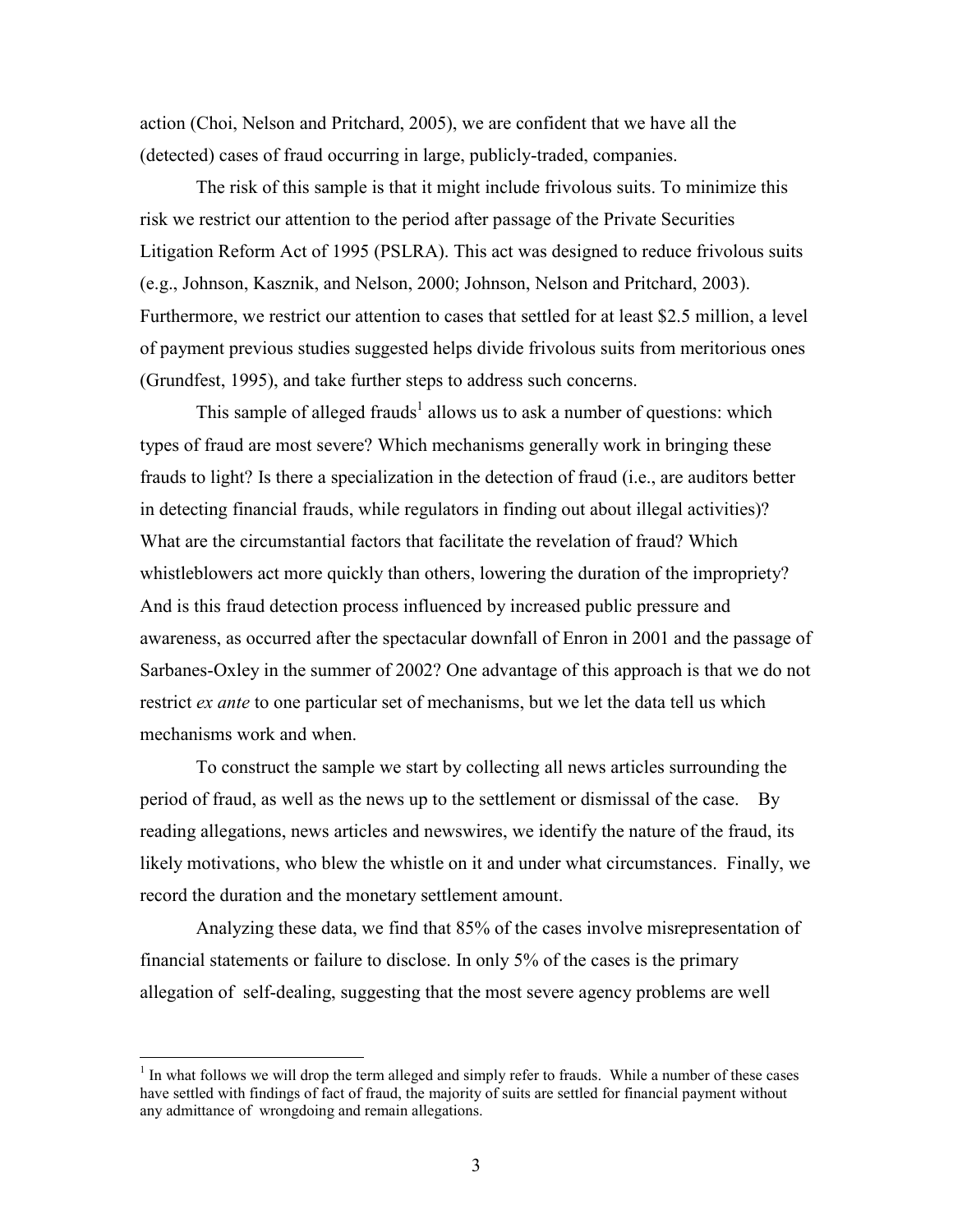contained in the United States. The remaining 10% of the cases involve other illegal activity, such as price fixing or failure to comply with industry regulation.

Our investigation of likely motives for the fraud is supportive of this allegation evidence where we find in only 17% of the cases of fraud is the primary motive appear to be direct personal profit. The bulk of frauds are driven by the desire to finance a company's organic growth (20%) or its acquisition strategy (21%), or to hide problems created by an industry downturn (11%) or a drop in earnings (15%).

Perhaps our most interesting findings are on the identity of the whistleblower. In one quarter of the cases, it is the firm itself that reveals the wrongdoing. This generally occurs after a change in company's management or when the company finds it difficult to keep lying to analysts regarding its losses. This never happens, however, when there is a criminal aspect. Firms never voluntarily reveal fraud that brings with it criminal consequences.

Two thirds of the alleged frauds, however, are identified by actors that are not part of the internal governance of the firm. These whistleblowers include stakeholders (17% of these cases), regulators (15%), newspapers (10%) and analysts (11%), the first three of these actors being notable as they are not normally at the heart of governance discussions. In the stakeholder category, employees are the most important group, and in the regulator category it is industry not security regulators that account for the bulk of the whistle blowing.

 As interesting as these results are in identifying who blew the whistle, perhaps a more striking result is who *did not* blow the whistle. Private litigation itself does not seem to play any role in the revelation of fraud. This does not mean that it is useless to prevent fraud, since it could be the mechanism through which people committing fraud are forced to pay for their mistakes. But it does suggest that this mechanism cannot work alone. It needs another (vast) set of institutions to help bring fraud to light. Other prominent actors in traditional discussions of governance that are completely absent are stock exchange regulators, commercial banks, and underwriters. Notably, large investors on both the equity and debt side are decidedly a side-show, only accounting for 3% of cases.

We then ask two additional questions. First, what factors trigger whistle blowers to act? To address this question we gather information about the context surrounding this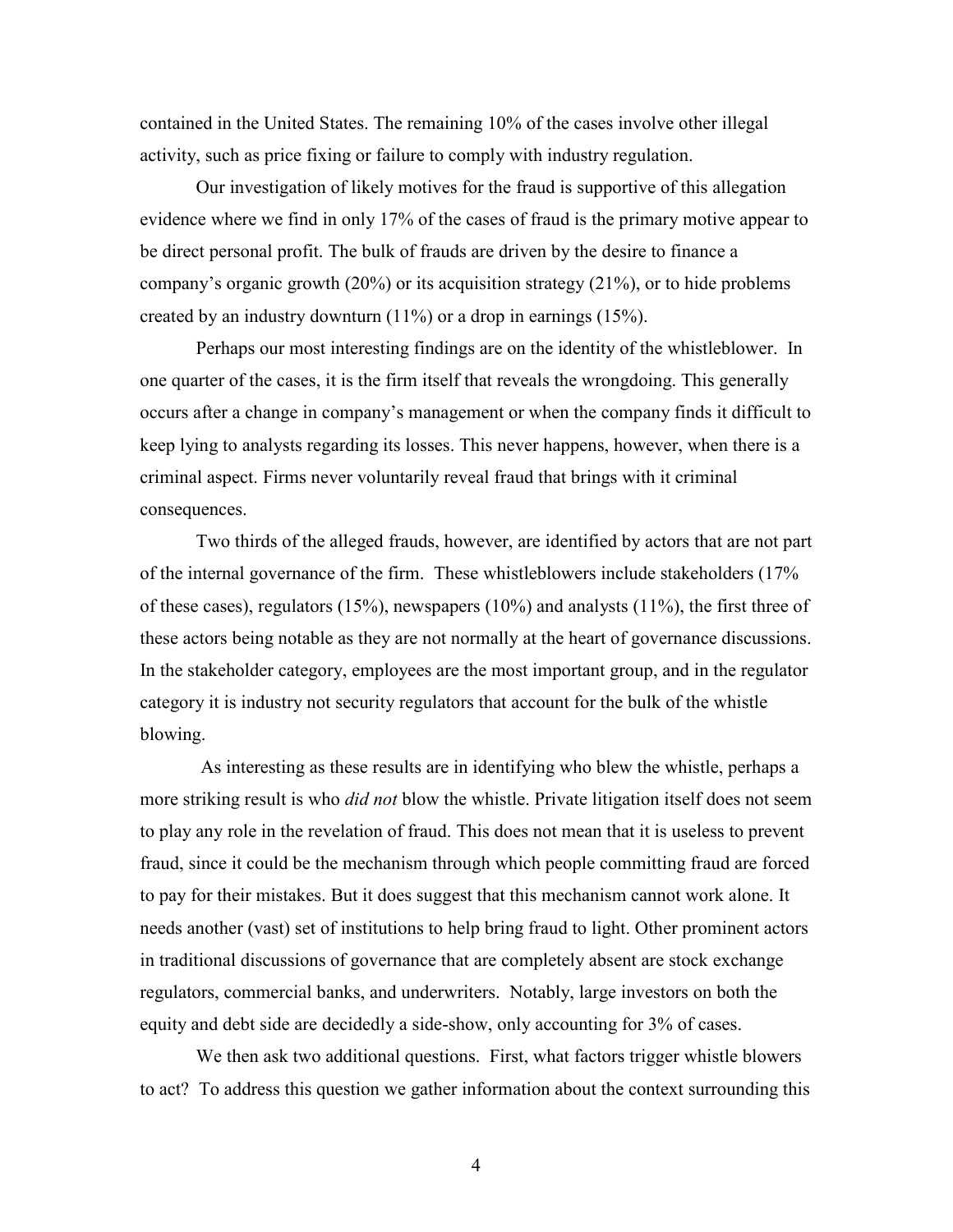decision. We find that routine earnings announcements are the single greatest trigger factor in the uncovering of the fraud – when faced with disappointing earnings, and lacking a convincing alternative story, firms can simply admit their misdeeds, accounting for 16% of our observations. External events also seem to force a revelation of the fraud. A negative operations shock (16% of cases) such as a product failure or loss of a client may also force the firm to admit the fraud. Earning announcements and operational failures also appear as triggering factors for outside whistleblowers, providing motivation and source material for outside investigations into firm practices and financial imbalances. Added scrutiny need not be induced by firm announcements; outside scrutiny events (also 16% of cases) such as due diligence and industry routine investigations also are important in bringing fraud to light.

Finally, how efficient were the various whistle blowers? Since all of them can be considered competing sources for bringing fraud-limiting news to light, the speed with which the information is brought to light provides an indication of the relative efficiency of these different mechanisms. By this measure, analysts and the firm itself are the most efficient actors in curtailing fraud to durations of just more than a year, significantly less than the average duration of 1.6 years. When this first line of defense fails, other actors seem to bring the information to light in similar periods of time, almost 2 years on average.

In conducting analyses of the actors, the trigger factors, duration and motivation, we also pay attention to changes over time. Notably we divide our sample into pre- and post-Enron subsamples, motivated by the change in public attention to corporate scandals surrounding Enron's rapid fall in October of 2001, and the ensuing discovery of huge frauds elsewhere including Worldcom that collectively spurred the passage of Sarbanes-Oxley. This division provides some direct evidence consistent with the contention that heightened scrutiny and public attention changed the enforcement environment, although it is hard to disentangle the possible impact of the change in market returns on the enforcement environment.

This work relates most directly to the burgeoning literature on corporate governance and law and finance that has focused on the allocation of rights between investors and insiders, and the legal sanctions, processes and penalties available to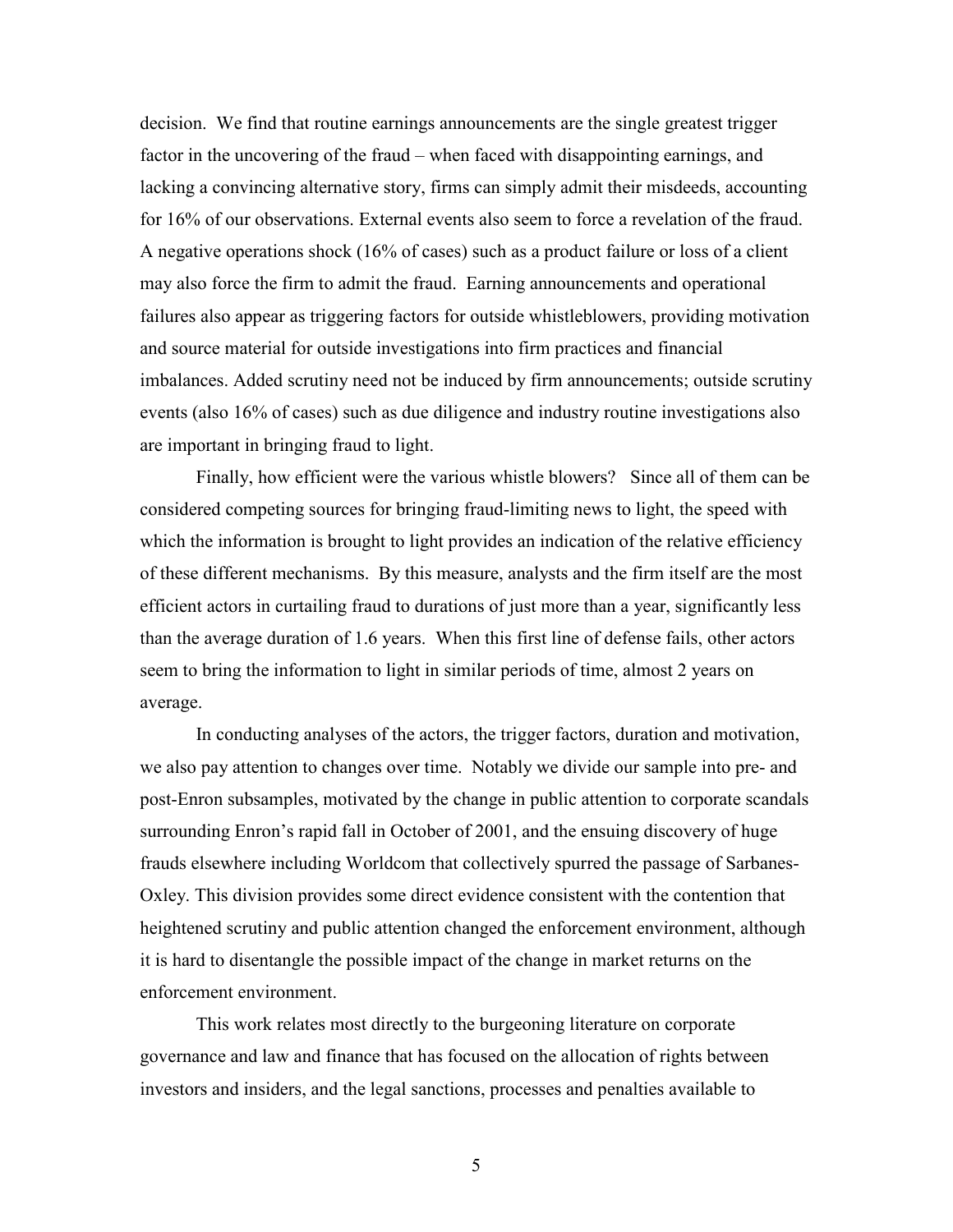investors. Here, by highlighting the discovery rather than the penalty phase, we provide complementary evidence on critical actors and processes. Our findings provide support for a broad view of governance that incorporates a range of actors outside of the firm, and notably outside of the usual discussion of governance - including newspapers, employees, and industry-specific regulators. These actors are pivotal in the governance process of exposing the large frauds that have been at the center of governance debates and reforms.

 The remainder of the paper proceeds as follows. Section 2 explains the data and sample selection process. Section 3 describes our descriptive results. Section 4 presents our analysis of the efficiency of whistleblower, both by type of fraud and by speed of detection. Section 5 reexamines our prior results to see if the changed governance environment following Enron and Sarbanes-Oxley influenced Whistleblower activity. Section 6 provides conclusions and implications.

## 2. Data

## Selecting the Sample

Ideally, we would like a sample that includes all firms where the company and/or its officers engage in fraud. A natural starting point to construct such a sample is with class action lawsuits that contain allegations of fraud. We therefore begin with all companies subject to lawsuits that are available in the Stanford Securities Class Action Clearinghouse. The Stanford Securities Class Action Clearinghouse identifies the period of alleged abuse, the, date of class action filing, summary of complaint, court of certification, result of the lawsuit including whether dismissed, and the financial penalty paid, if any.

We restrict our attention to the larger firms in this sample, because for these firms there are strong incentives for law firms to identify any fraudulent activity and to initiate lawsuits. For these larger firms, this sample is likely to capture any alleged frauds that have come to light because class action law firms have automated the mechanism of filing class action suits such that in the case of any negative shock to share prices for a larger firm, they immediately start searching for a cause to file a suit. Since in the United States stock prices drop following revelation of most serious corporate frauds it is therefore highly unlikely that a corporate fraud would emerge without a subsequent class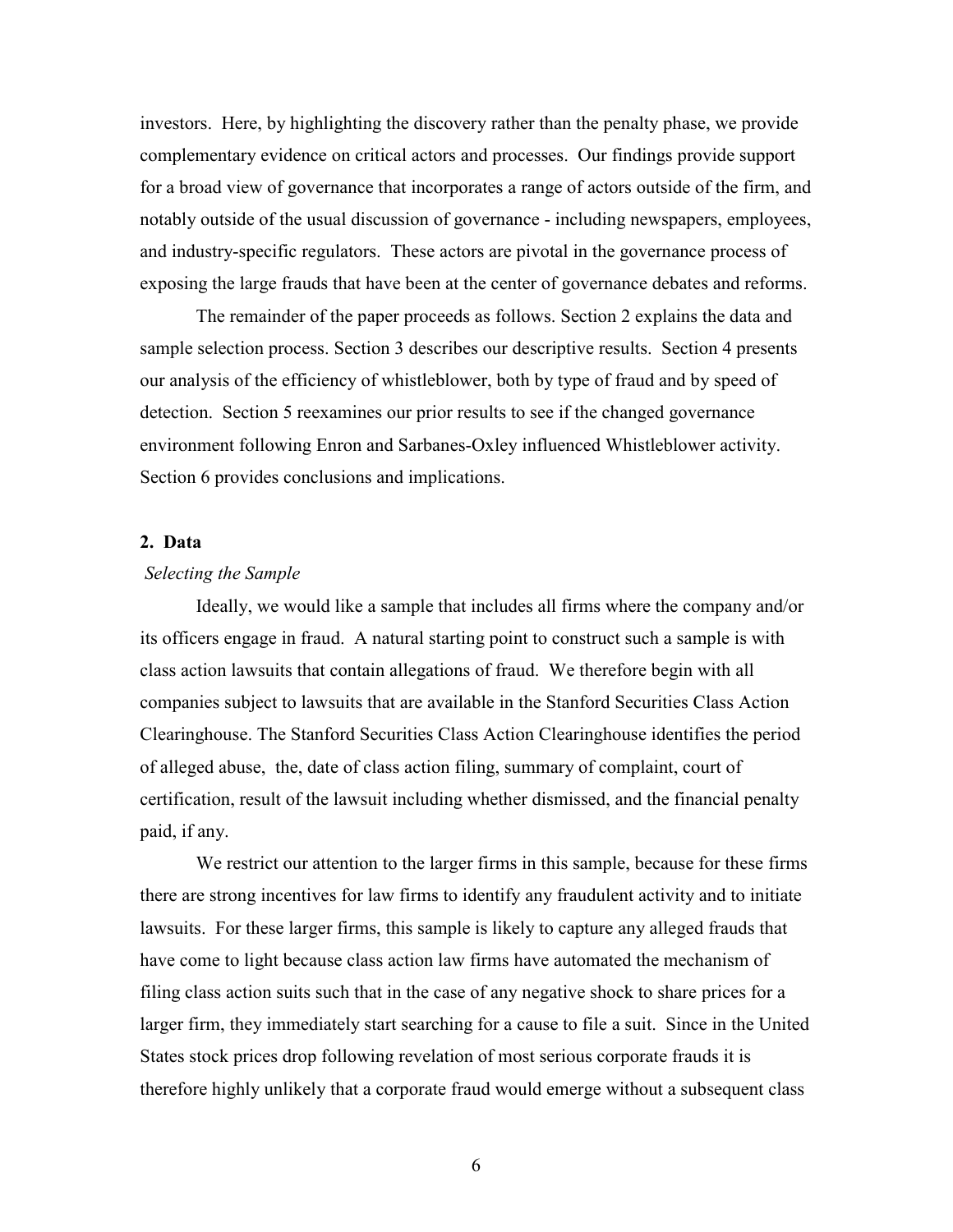action suit being filed. In most cases, investigations by the SEC or other authorities come subsequent to class action suits. Operationally, we restrict our attention to firms with at least \$750 million in assets in the year prior to the end of the class period (as firms may reduce dramatically in size surrounding the revelation of fraud).

A problem with this 'fraud sample' is that it may be overinclusive, including alleged frauds that are invalid. We introduce four filters to address such concerns. First, we restrict our attention to the period from 1996 -2004, specifically excluding the period prior to passage of the Private Securities Litigation Reform Act of 1995 (PSLRA) that was designed to reduce frivolous suits. Second, we further restrict our attention to cases that have not been dismissed, something that was easier to achieve following the PSLRA.  $2$  Third, for those class actions that have settled, we only include those firms where the settlement is at least \$2.5 million, a level of payment previous studies suggested helps divide frivolous suits from meritorious ones.

Grundfest (1995), Choi (2004) and Choi, Nelson, and Pritchard (2005) suggest a dollar value for settlement as an indicator of whether a suit is frivolous or has merit. Grundfest establishes a regularity that suits which settle below a \$2.5 -\$1.5 million threshold are on average frivolous. The range on average reflects the cost to the law firm for its effort in filing. A firm settling for less than \$1.5 million is most almost certainly just paying lawyers fees to avoid negative court exposure. To be sure, we employ the high end of the range (\$2.5 million) as our cutoff.

Fourth, we identify in the course of doing the case studies a handful of firms that settle for amounts greater than \$2.5 million, but where the fraud, upon our reading, seems minor, and we fear have settled to avoid the publicity as these firms are often high profile firms. The rule we apply is to remove cases in which the firm's poor ex post realization

-

 $2 \text{ If the suit is not dismissed, negotiations commence among the parties, which can be prolonged by waiting.}$ for the outcome of other investigation testifying to the validity of fraud claims. Cases never reach the point of having a court verdict for the simple reason that Directors and Officers' Liability insurance contracts do not cover liabilities in which securities fraud are proven in court. Thus, if the suits are not dismissed in initial hearings, the executives of the defendant firm always force settlement of the case. The time in between the dismissal ruling and the settlement is spent bargaining for settlement on the strength of the claim.

The moral for us is that beyond ruling out cases which are dismissed or not certified, there is no verdict to which we can default in asserting that the firms we study have in fact committed fraud. Some cases are settled by firms to remove the nuisance, insurance risk and publicity exposure of going to court. Therefore, the fact that a case settles does not directly imply that the firm actions were fraudulent.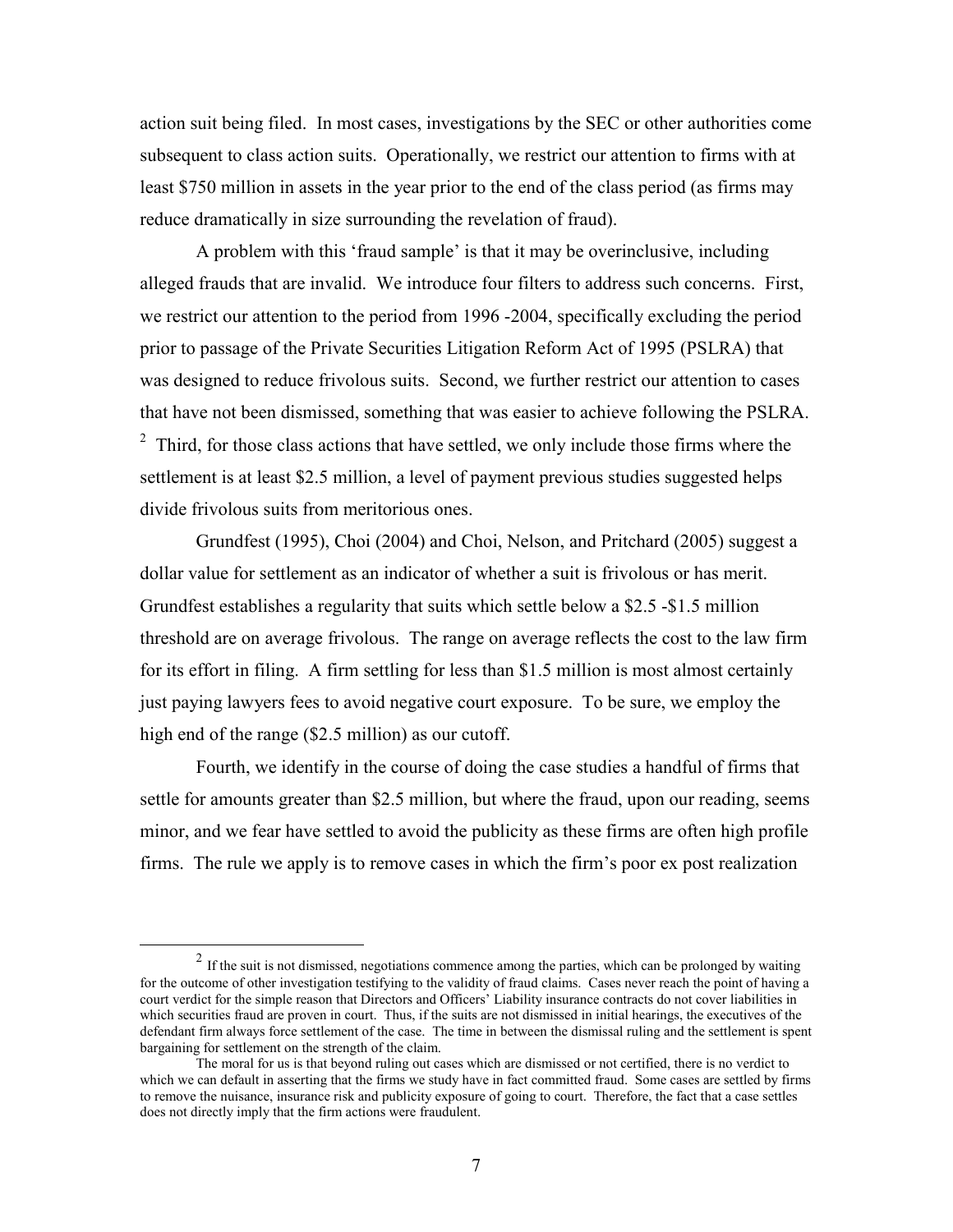could not have been known to the firm at the time when the firm or its executives issued a positive outlook statement for which they are later sued. This filter removes 14 cases.

Finally, we exclude from our analysis trading frauds such as was associated with mutual fund trading as these frauds are quite different than the other frauds in our sample.

## Procedure to identify whistleblower and other variables

For each of the 243 cases, we manually collect information on the fraud and its detection from Factiva newswires. We compile data for a variety of fields including – settlement date and amount, class period, impropriety, motive, whistleblower, and trigger factor.. In this subsection we define these fields and describe the data collection in the context of the flow of preparing a case study.

In the pre-screening searches to determine if a case is dismissed or settled below the \$2.5 million threshold, we collect *settlement amounts* and *settlement dates*. Firms are not required by law to disclose settlement details, but they frequently do. Their balance sheets generally have already accrued for the expense, and their annual reports have already notified shareholders of an exposure to the suit. Thus, a settlement represents a closure to an uncertainty.

The second step in each case study is to identify the time period and allegations for the fraud. We at least search Factiva over the range one month before and after the suit date given in the Stanford Clearinghouse, looking specifically for law firm newswires announcing the class action suit. Often there are multiple law firms announcing suits for a particular litigant. From the suit announcements, we extracted the class period defined as the maximum spread of time over which the fraud was allegedly committed.<sup>3</sup>

The next step in each case is to conduct a thorough search of news reports on the firm beginning three months prior to the class period and going until the *settlement date* or until current (summer, 2005) if the case is yet pending. As a first pass, we limit searches to having the firm name in the first 30 words of the article, but we do not restrict

 $\overline{a}$ 

<sup>&</sup>lt;sup>3</sup> The Stanford Clearinghouse also contains information on allegation categories and class periods. We supplemented our information with that in Stanford when Stanford had additional information. Unfortunately, the Stanford allegation data are yet incomplete for periods past 1999, and upon occasion, the class periods in Stanford are inconsistent with those reported in newswires.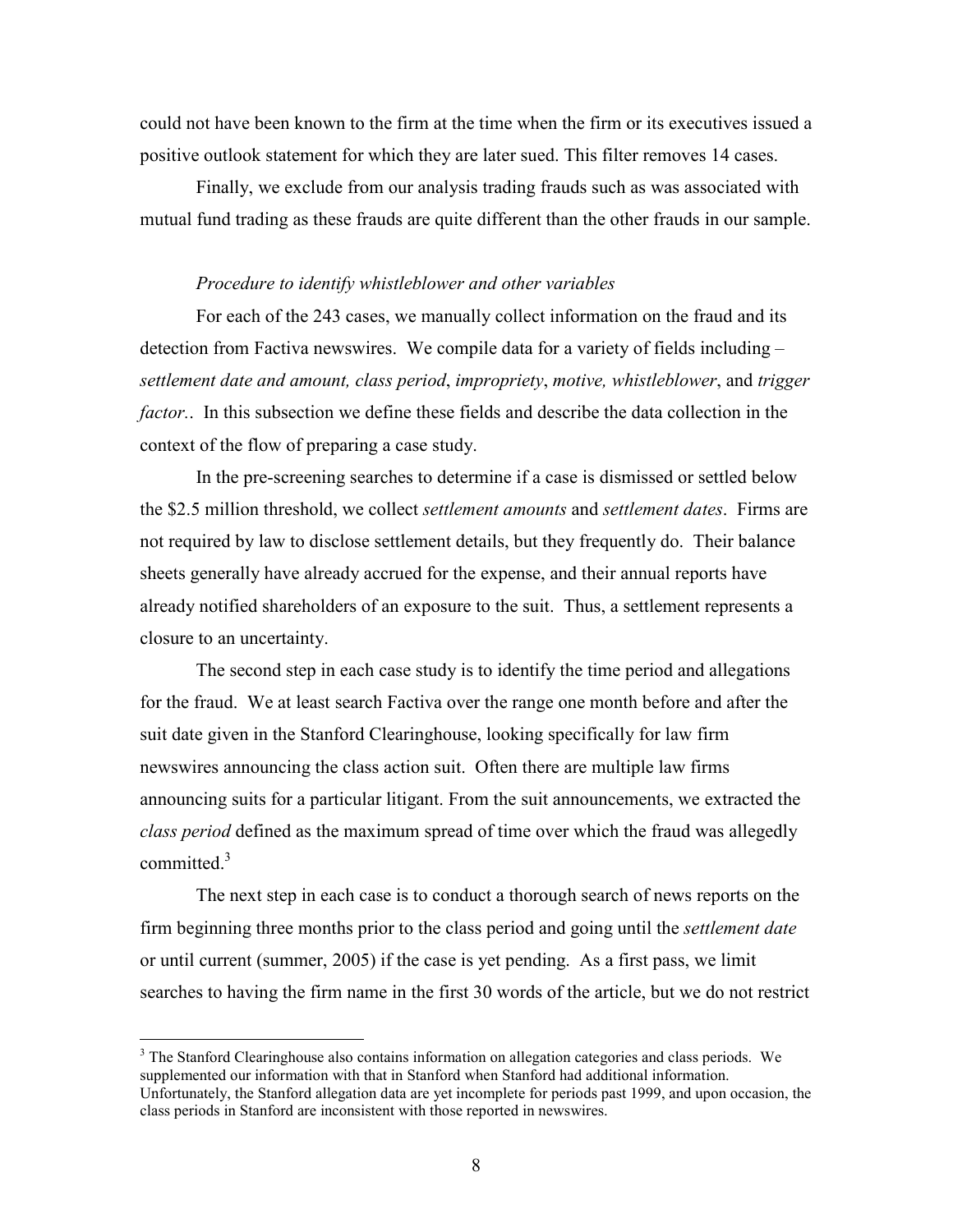the media source from which the article might be drawn. In a number of cases, local newspapers conduct more thorough investigative reporting of local firms, and thus we sacrifice having to read more articles rather than miss such important fact-finding. Where it is useful we extend the search window both earlier to see if prior indications of weakness, and post the suit date to identify subsequent court findings, SEC investigations and subsequent evaluations.

 Our searches return an approximate average of 600 articles per case. The number of articles increases with length of the class period, the severity of the allegation, and the size or media exposure of the litigant firm. The number of articles per firm also generally increases during and following the Enron scandal.

## Variables

The large set of articles first provides us with material to develop a full understanding of the chain of events surrounding the scandal, and second allows us to uncover answers to a series of questions. Our first question is: what misconducts are behind the allegation? The improprieties generally fall into false disclosures, misrepresentations, and engagement in illegal activities.

A second question follows from the identification of improprieties: what was the motive for the fraud? The *motive* category tries to understand why the fraud occurred. A variety of motivations are possible. These include the possibility for the top executives to personally profit from the fraud, for example attaining a significant bonus payment tied to accounting numbers or share price appreciation, or direct benefits in terms of selfdealing. But this is not the only possible motivation, other possibilities including the possibility to continue growing (e.g. needing a strong share price to support acquisitions financed with equity), or even a desire to increase company value by engaging in practices that generate increased profits but if identified are likely to bring legal sanctions. Since motives are not directly observable we impute likely motives from an extensive reading of the onset and development of the fraud in news accounts, lawsuit testimony (where available), SEC findings (where available) and other sources. The motive category helps us to understand the context of the fraud.

The third, and most central question for this study, is: who is the whistleblower? The whistleblower field is not restricted to be a person; rather we define the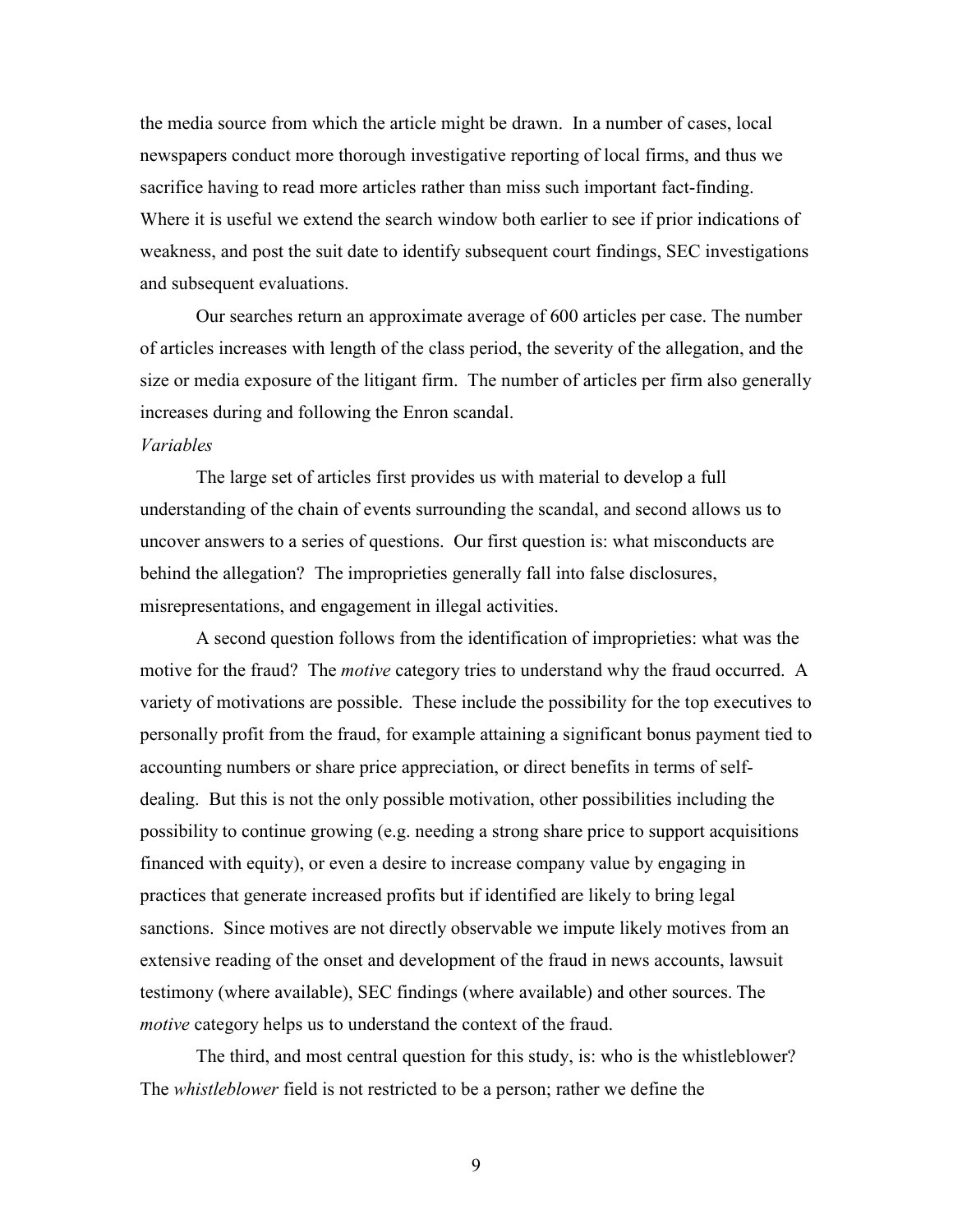whistleblower as the entity which forces the fraud to light. Our set of whistleblowers includes items falling under the broad categories of internal governance, stakeholders, reputation intermediaries, regulators, and information intermediaries.

Often, we find that the whistleblower is not the person labeled by the media as such. A chain of events initiated by another entity may already be forcing the scandal to light when an individual expedites the process by disclosing internal information. For instance, Enron's whistleblower by our classification is the Texas edition of the Wall Street Journal not Sherron Watkins who is called the Enron whistleblower in the media. Of course, we do not want to discredit the importance of internal individuals identified as bringing fraudulent activity to the public. However, our aim is to identify the initial force that starts the snowball of a scandal coming to light. In the Enron example, investigative reporting by the Texas version of the Wall Street Journal raises concern about Enron's marking-to-market practices and the source of firm revenues a full 8 months prior to employee whistle blowing.

 Also closely associated with the whistleblower is the question: what were the triggering factors that forced the whistle to be blown in general? The trigger factor field captures the pressures that caused the whistleblower to bring the fraud to light at that time.

An Example (to be completed)

## 3. Results

In Table 1 we start by analyzing the nature of the fraud. 85% of the cases involve misrepresentation of financial statements or failure to disclose. Only 5% of the cases involve self-dealing, suggesting that the most severe agency problems are well contained in the United States. The remaining 10% of the cases involve other illegal activity, such as price fixing or failure to comply to industry regulation.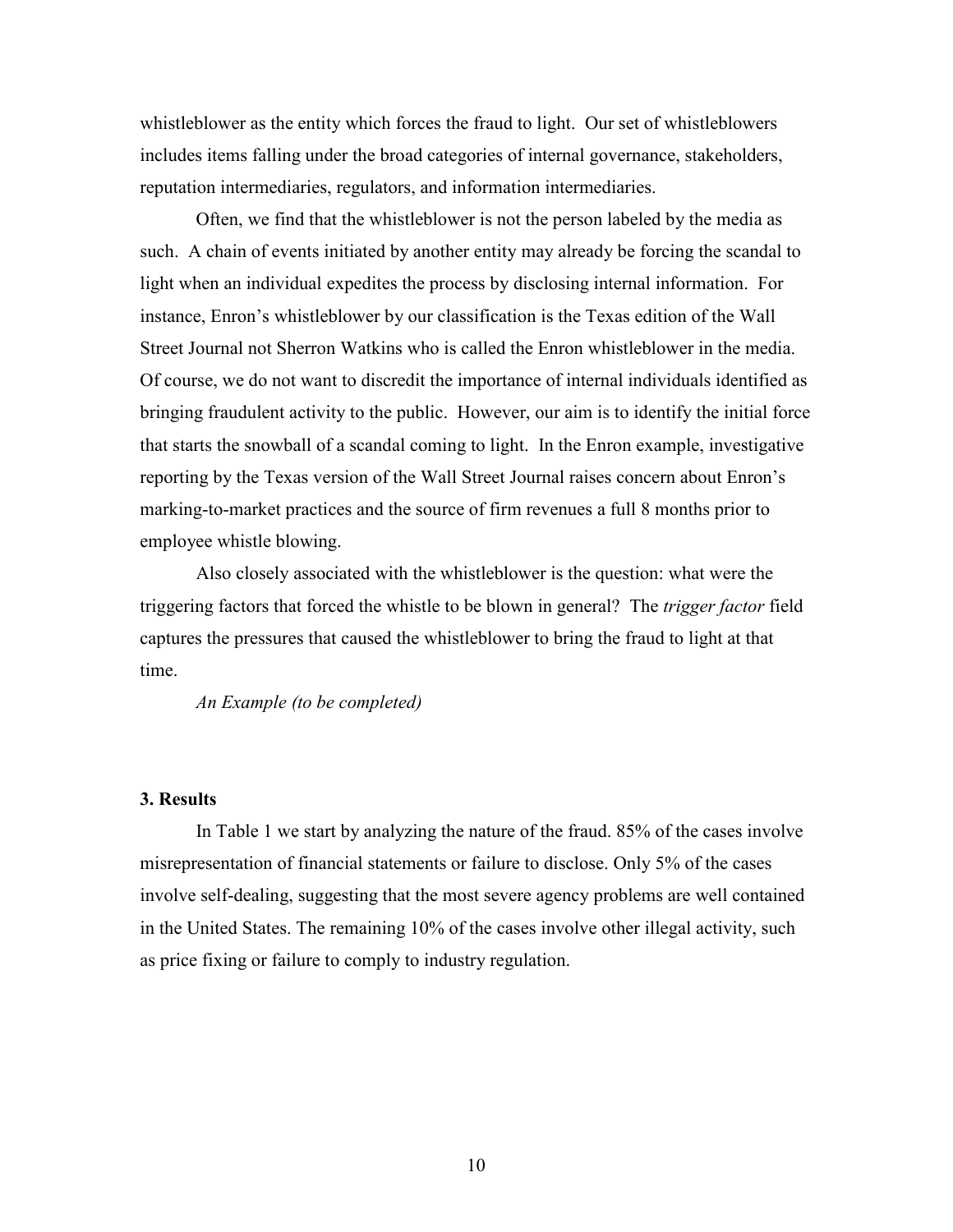Table 2 provides supporting information. In examining motives we identify only 17% of the cases where the likely primary motive is direct personal profit.<sup>4</sup> The bulk of the frauds appear driven by the desire to finance a company's organic growth (20%) or its acquisition strategy (21%), or to hide problems created by an industry downturn (11%) or a drop in earnings (15%). Note that each category is based on a richer initial categorization. For example, we classified organic growth as a motive where the onset and development of the fraud were associated with capital raising either through equity (initial public offering or seasoned equity offering) or debt (bank financing or public debt issuance).

Table 3 presents the distribution of whistleblowers. We distinguish between eight categories ordered according to their 'distance' from the firm. Here distance can be interpreted in two way: distance in terms of information sources (with directors being the closest ones and regulators being the most distant) and distance in terms of impact of company's value on the welfare of the potential whistle blower (with managers and blockholders and managers being the most exposed and regulators the least). Within each of these categories, we have the main components of each group. The first column reports the number of cases, the second the percentages, the third the duration in time, and the fourth the settlement amount when known.

 As Table 3 shows, more than a third of the cases are brought to light by the firm itself (25%), its officers (2%), and its Board (7%). Blockholders do not seem to play any major role in detecting fraud (only 3% of the cases). Stakeholders, by contrast, play a very important role with 17% of the cases. The lion share of this is represented by employees, who blow the whistle in 12% of the cases. Interestingly, employees are as important in detecting fraud as auditors (10%), whose job should be to uncover irregularities.

 The third major source of information on fraud is represented by analysts (11% of the cases), followed by the media (10% of the cases). Regulators collectively lead to the discovery of 15% of the cases, but this role is very unequally distributed. The SEC, the agency in charge of monitoring publicly traded company, is quite absent (only 3% of the

<u>.</u>

<sup>&</sup>lt;sup>4</sup> This is not to say that those committing the fraud do not see some personal profit, as there often is a gain on existing stock or options, particularly if the executive sells stock prior to the revelation of the fraud. To be counted in the personal profit category, the gain had to be sizable as in the case of Adelphia.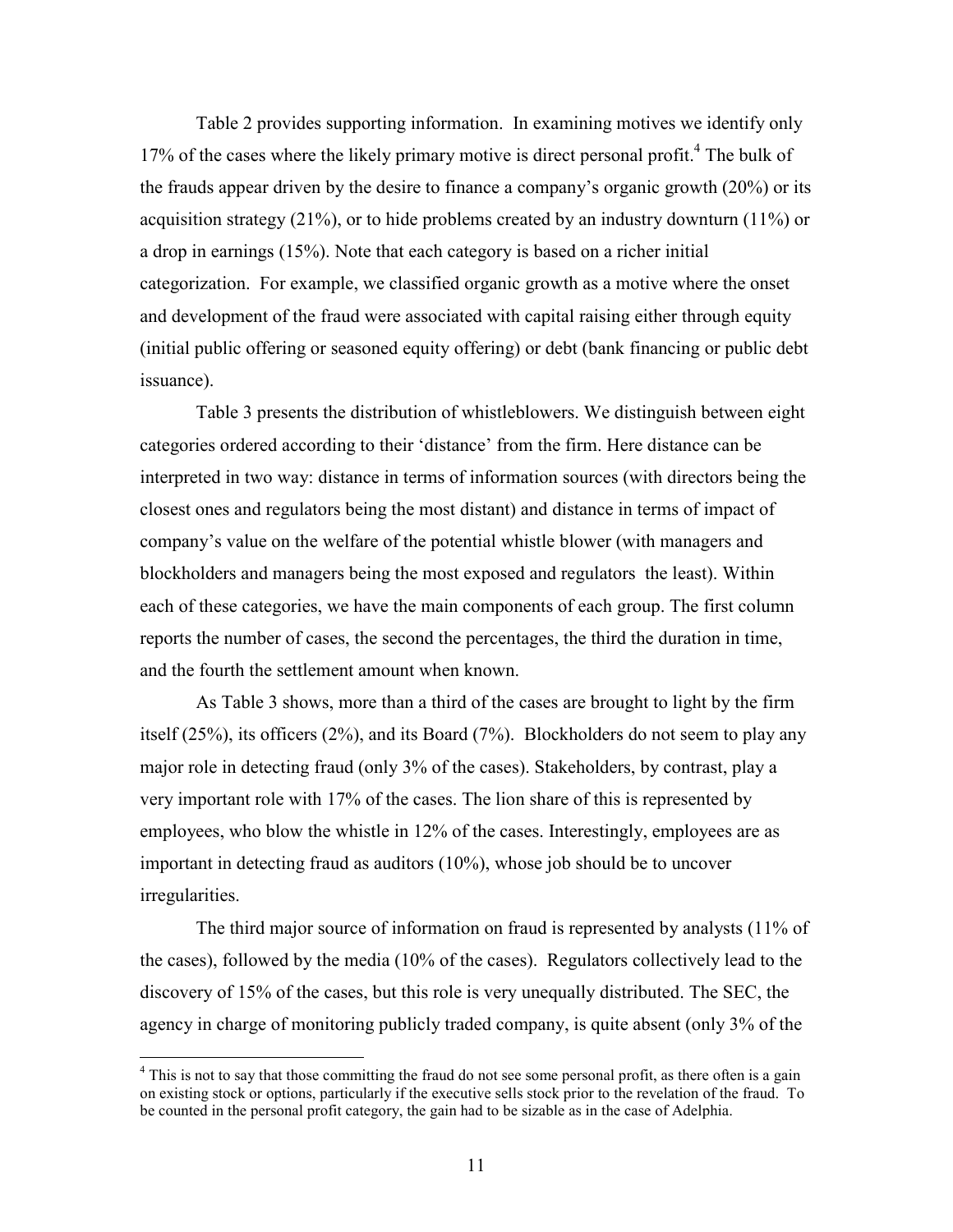cases). A much bigger role s played by industry regulators (7%), and this is an underestimate of their impact as they are only present and capable of detection in a fraction of our cases.

Equally interesting to who blows the whistle is who does not. Private litigation itself does not seem to play any role in the revelation of fraud. This does not mean that it is useless to prevent fraud, since it could be the mechanism through which people committing fraud are forced to pay for their mistakes. But it does suggest that this mechanism cannot work alone. It needs another (vast) set of institutions to help bring fraud to light. Other prominent actors in traditional discussions of governance that are completely absent are stock exchange regulators, commercial banks, and underwriters.

Very important is also the role played by employees. While all the other whistleblowers are either paid to investigate (regulators and auditors) or can profit from revealing corporate frauds (analysts and media), employees not only are not paid, but very often face a direct cost (loss of the job) to reveal the information.

Table 4 describes the factors that triggered the revelation by the whistleblower at that point in time. Many actors face costs in blowing the whistle – individuals face shunning from their co-workers; firms may lose product market clients and reputation; auditors lose contracts; etc – so it is very rare that frauds are brought to light by accident. There is usually a context or triggering factor that leads a firm or an individual to blow the whistle. These triggering factors can usefully be divided up between those arising from inside the firm (48% of the cases), and those where the major pressure is external to the firm (40 % of the cases).

 The most important triggering factor coming from within the firm is a negative shock to the business (16%). The business shocks often appear in the form of a product failure or loss of a client. A prime example comes from the case of FirstEnergy, whose poorly maintained power facility caused the largest power outage in North American history. The product failure, ironically, triggered the discovery of accounting fraud. Following close behind in importance (13%) is restructuring and executive turnover that often creates new winners and losers within the organization and leads to public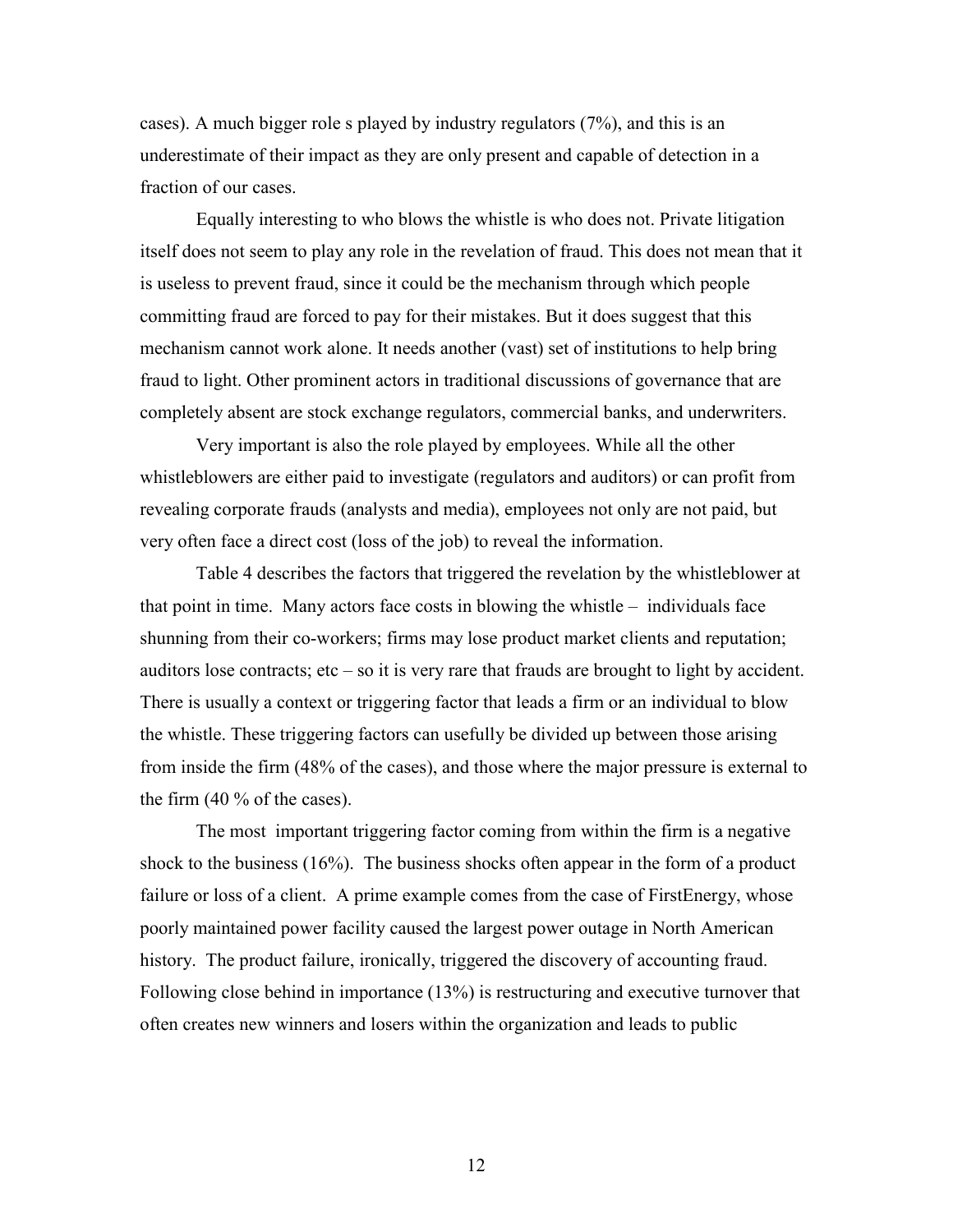discussion of internal disputes.<sup>5</sup> In the case of CEO turnover, not only do new CEOs undo previous CEOs' acquisitions (Weisbach, 1998), but they also expose their wrongdoings. <sup>6</sup> Completion of financing events (7%), change in auditors (7%) and financial distress (4%) also contributed to whistleblower actions.

While these internal pressures are important, the single most important triggering factors comes from outside the firm in the requirement to make routine earning announcements (18% of observations). Firms and their management are very aware of these quarterly obligations and are afraid to face the analysts without a compelling story. When one cannot be found, it is potentially easier to admit the possible wrongdoing. In the hardware maker 3Com's case, for example, the firm's unusual inventory-to-revenue quarterly figures sufficiently intrigued the San Francisco Chronicle as to lead the paper to investigate the production of 3Com's newly acquired U.S. Robotics division. The truth soon emerged that contrary to its revenue reporting, U.S. Robotics had not even been in production, and that much of 3Com's other revenues were only the result of channel stuffing.<sup>7</sup>

 Outside scrutiny likewise is an important factor (14%). In the Healthsouth case, for example, a company CFO eventually blew the whistle by bringing evidence to the FBI of systematic and prolonged manipulation of the financials, but this only happened when many in the company feared the 'game was up' as there was increasing government scrutiny following from a not directly related allegation of insider trading, and there were rumors of impending interviews of top executives.

Fallout from scandals is another important category (7%), with increased concern about scandals in related areas or industries spurring whistleblowers to action. An increase in the alertness of the public to certain problems can force firms to come clean or facilitate potential whistle blowers to come forward. Scandal fallout is not only an

<sup>&</sup>lt;sup>5</sup> Phycor provides one example where disputes between teams of doctors and company management over payments for centrally provided resources sparked lawsuits by the physicians to get out of these constraints, and lead to revelation that the roll-up of physician groups was not delivering returns consistent with management statements.

<sup>&</sup>lt;sup>6</sup> In the case of Rite Aid, after the former CEO is fired for inventory irregularities and general poor performance, the new CEO discovers that the previous executive had pledged the company's assets on short-term debt and then falsified the records for board approval.

 $<sup>7</sup>$  Channel stuffing is accomplished by filling the downstream distribution lines with excess production to</sup> inflate current sales revenues, at the expense of future revenue recognition.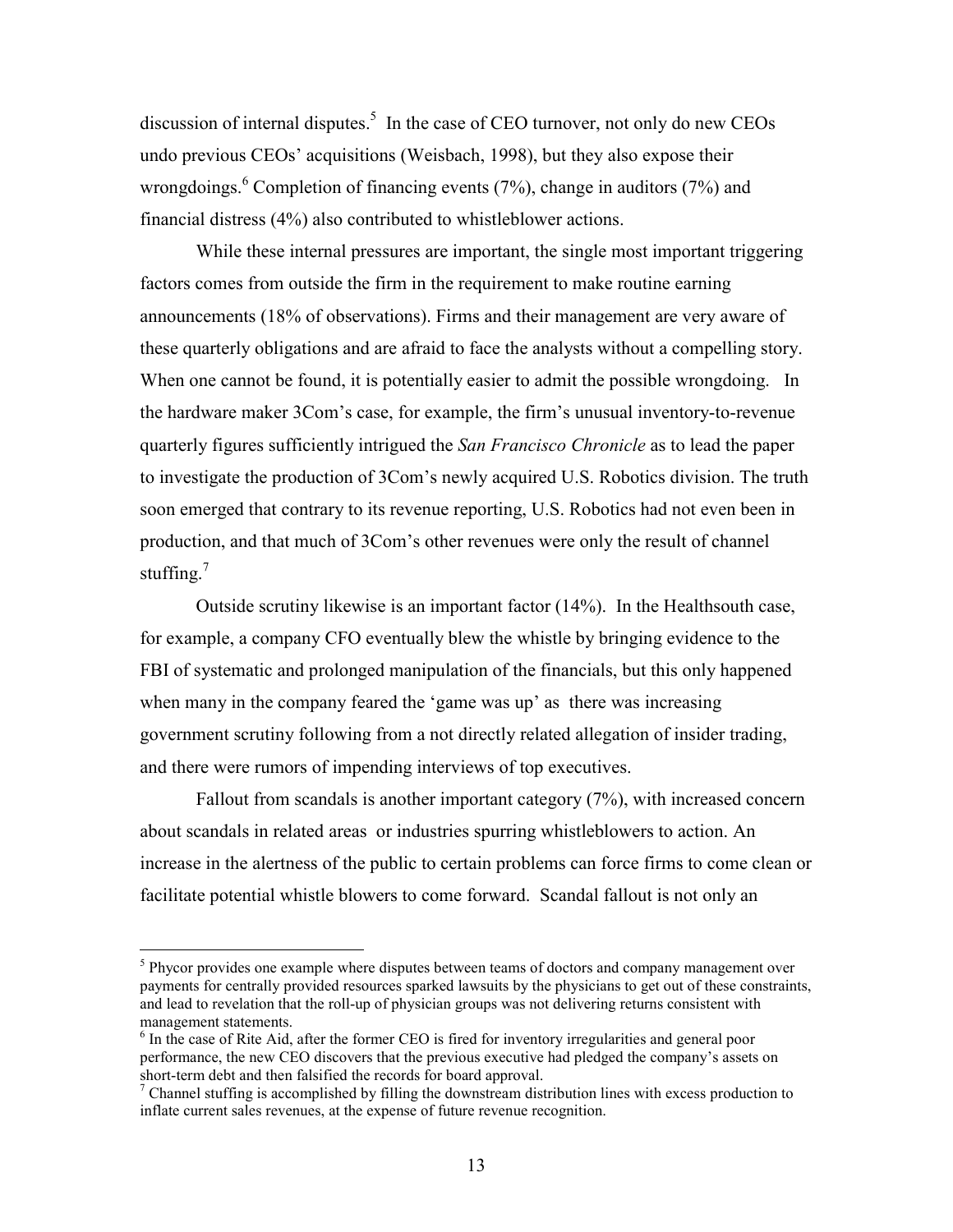energy firm phenomenon; widespread usage of financing vehicles, for example, became an automatic trigger for attention by regulators.

## Which actors are faster to blow the whistle?

All the whistleblowers can be considered as competing sources of negative news. If we start from the safe assumption that the sooner news about fraud emerges, the better, then we can measure the relative efficiency of the various mechanisms by comparing the relative duration of the fraud uncovered. Before analyzing the data, however, it is important to recall that the duration means come from very selected samples: frauds that have been uncovered.

Turning back to Table 3, we can see that early warning systems include analysts, the firm and employeess. On average, analysts identify fraud that lasted for only 401 days (vs. an average of 583). Employees are slightly more efficient (398 days), while the firm is also efficient (415 days). Auditors (731 days) and regulators (657 days), while media and blockholders are in the middle of the range.

 The picture that emerges is the following. Analysts, the firm and employees are able to bring to light some frauds relatively early. When this first line of defense fails, the second line takes much longer. This could be due to the fact that such frauds are more hidden or that these alternative mechanisms take much longer to have an effect.

## Settlements and Whistleblowers

<u>.</u>

 The far right column of Table 3 shows the mean fraud settlement amounts by whistleblower. To the extent that settlement amounts are a reasonable measure of the size of the fraud<sup>8</sup>, we can infer which mechanisms bring the important frauds to light. Employees and newspapers are the most important sources of information for large improprieties (roughly \$215 million for both). The second most important source of information on big cases is the auditors, who on average blow the whistle on cases that settle for \$114 million. The third most important source is insiders, with \$156 million on average.

<sup>&</sup>lt;sup>8</sup> This needs to be taken carefully for we are only identifying the settlement paid by the firm, and we are not including possible additional payments by auditors, banks and other parties that can also be involved in making settlement payments.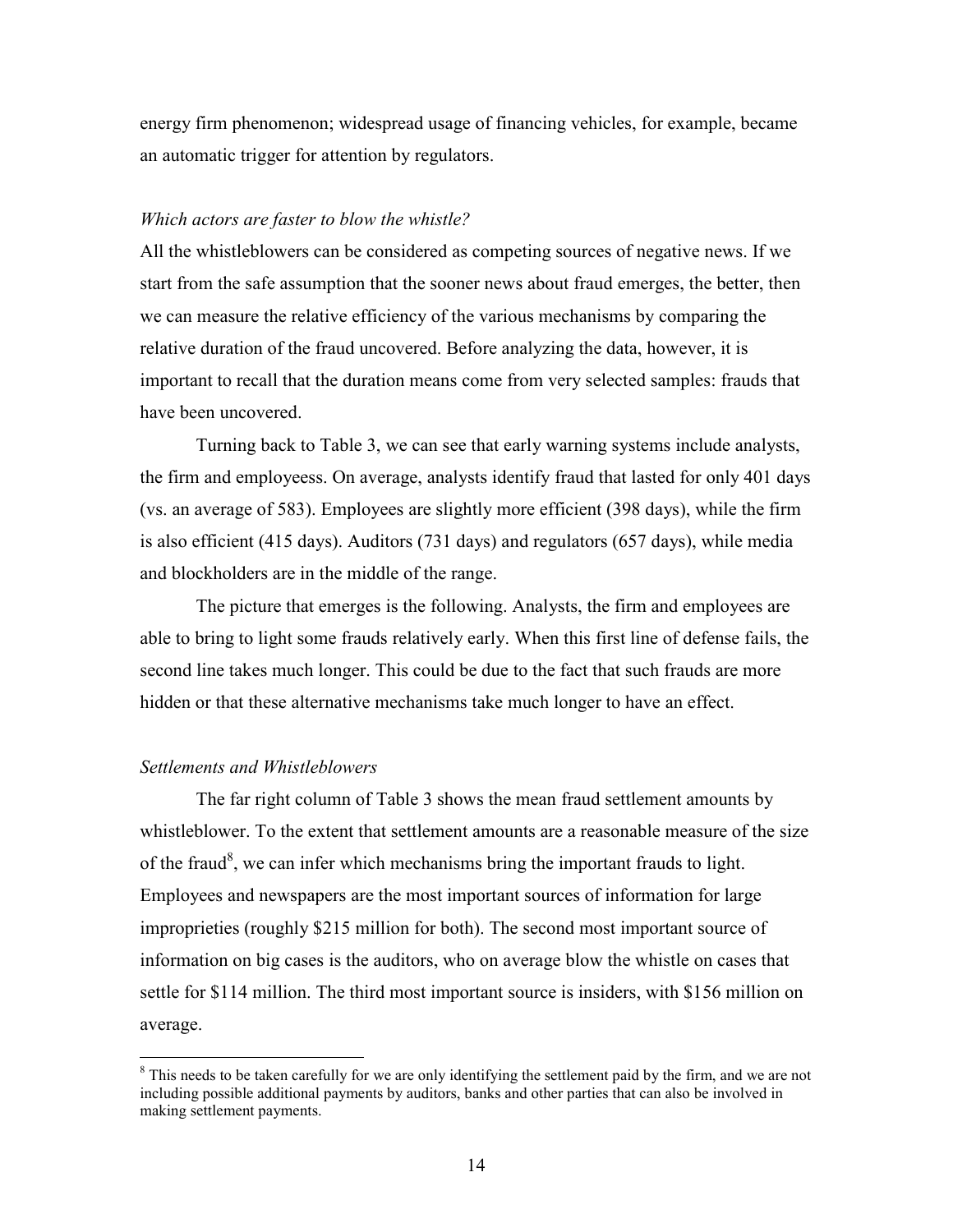## 4. Cross-sectional analysis

 To draw a coherent picture of the effectiveness of whistleblowers we delve more into the relationship between the type of impropriety and the whistle blower identity. To make proper inferences about the relative success of whistle blowing groups, it is useful to ascertain whether whistleblowers compete in the market for information with each having its own comparative advantage.

## Whistleblower specialization

Table 5 presents the estimates from a multinomial logistic regression in which the dependent variable is the categorical variable of the seven whistleblower types. The multinomial model is used to understand whether the realization of a particular whistle blower type is associated with types of improprieties. The model estimates coefficients capturing each specific whistle blower's association with each type of impropriety committed. Because the number of coefficients grows large in the multinomial block, we collapse improprieties into three categories to allow us to focus on the whistle blower variation. The three impropriety categories are illegal activities and non-compliances, misrepresentations on financial statements, and failures to disclose events or realizations pertinent to the firm. The last category will serve as our offset in the estimation since we would like to make inferences on the better-understood categories of financial misstatements and actions which are illegal even without mis-reportings. We likewise must choose an offset for the whistle blower. Since our contribution is in looking outside the firm for governance, we set the internal governance category as the offset.

Column 1 of Table 5 shows an estimation that essentially replicates the distributional findings. Relative to internal governance mechanisms, whistle blowers are less likely, in increasing order, to be stakeholders, regulators, analysts, media, professional services, insiders and blockholders. Column 2 asks the central issue of whether there is a greater likelihood for whistle blowers to be linked to particular improprieties. Relative to internal governance whistle blowers, blockholders, professional services, regulators, stakeholders and analysts all are more skilled at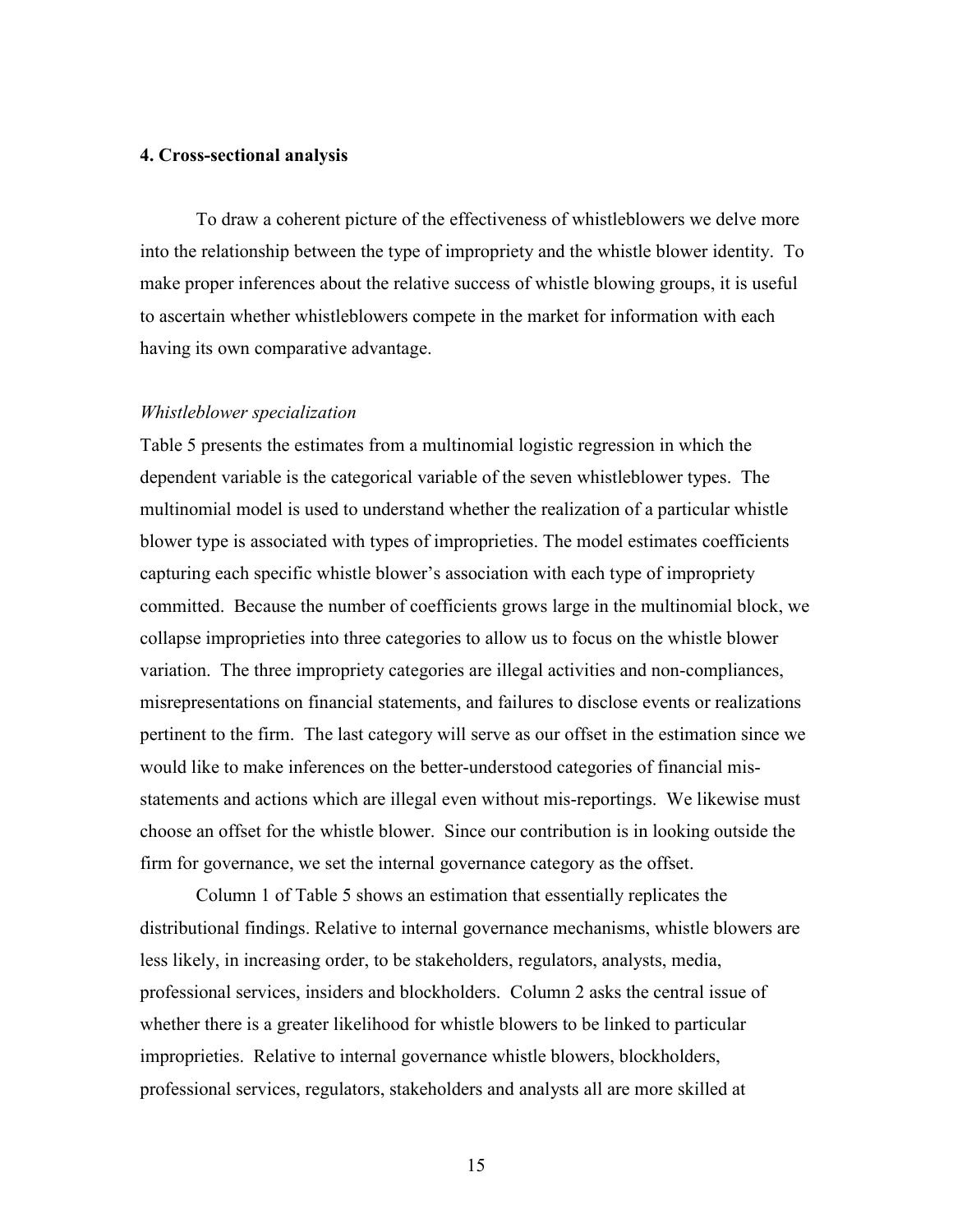bringing illegal activities to light. Finally, professional services (i.e. auditors) and insiders are more skilled at bring misrepresentation on financial statements to light.

## Competing risk model

We are now in a position to analyze the speed with which whistle blowers uncover fraud. We can address the time efficiency of whistleblowers more formally in a competing risk framework. Competing risk models are variants of hazard rate analyses in which outcomes compete to occur first. $9$  We estimate the risk of being detected by competing whistle blowers after controlling for an adjustment to the risk, common to all whistle blower categories, for the type of impropriety being committed. In other words, after taking out the risk of exposure due to the fact that some types of fraud are simply easier to detect, we calculate the risk of having one's fraud detected by the competing whistle blowers.

 Table 8 presents the estimation results. Illegal activities and misrepresentation on financial statements are significantly harder to detect. Conversely, misrepresentations regarding selling off shares, division or firm, and firm value enhancement result in quicker detection. These results are consistent with our intuition. More serious crimes will be more deeply rooted in the firm, and thus, detection should take longer. When mergers or R&D finish their implementation, the frauds are often forced to surface.

 Although these results are interesting by themselves, our primary goal of the competing risk model is to assess the speed of detection among whistleblower classes. For this, we estimate the survival rate from the estimation in column 1 of Table 8 for each of the stratified classes of whistleblowers. The survival function, defined as the probability of surviving another day given that the fraud has survived up to the point in question, is plotted in Figure 2 by whistleblower.

 It is easiest to understand Figure 2 by first focusing on the dark line for the internal governance whistleblowers. The internal governance line is initially beneath all other lines, implying that if the fraud has not already been detected, the probability of surviving detection by the internal mechanisms of the firm are always lower than the

The word 'risk' comes from the fact that this genre of models first was, and still most frequently is, used in epidemiology studies.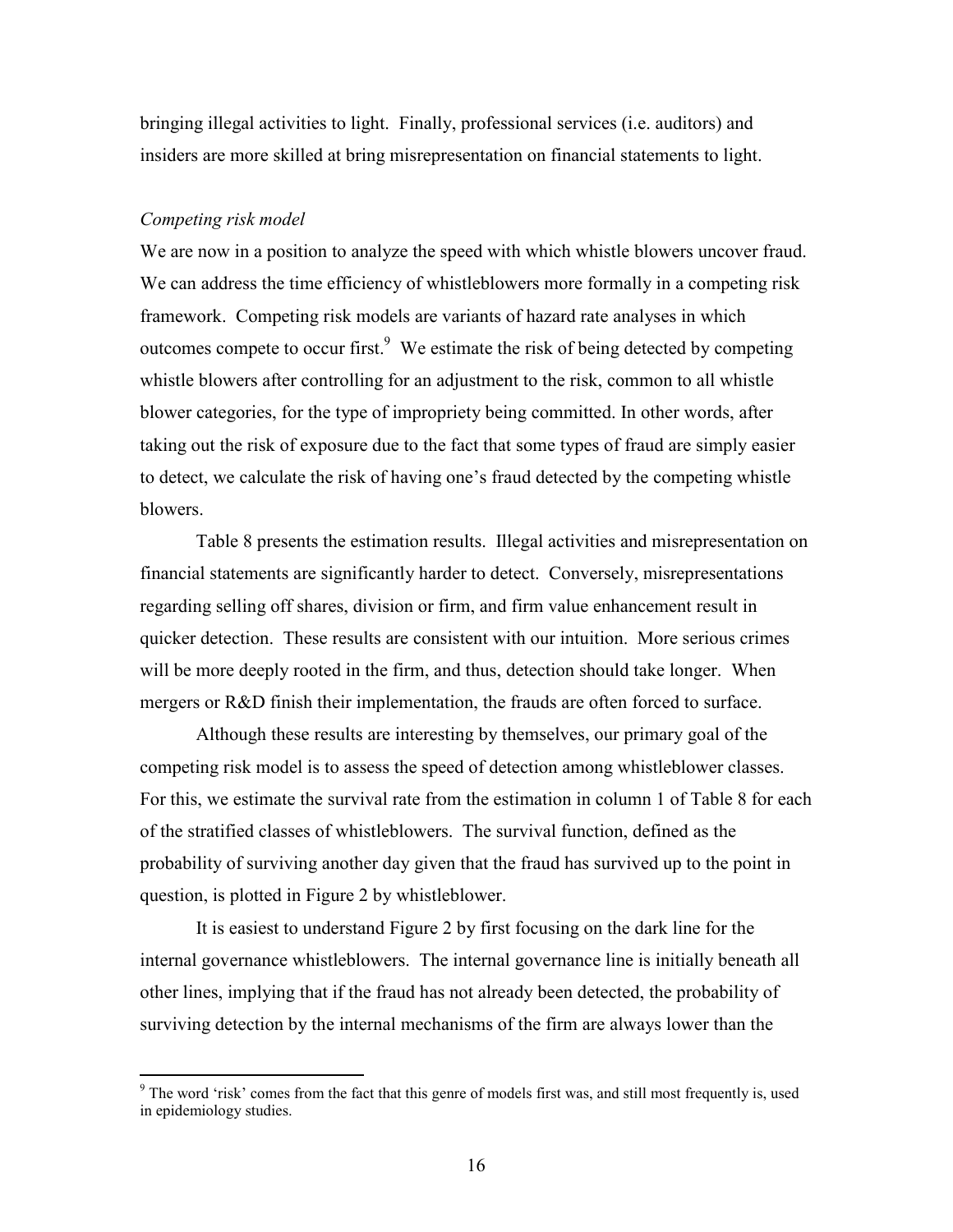probability of surviving other whistle blowing risk. Said another way, internal governance mechanisms pose the greater hazard for managers committing fraud. Even after controlling for impropriety type, the firm's internal governance detects fraud the quickest.

If the firm's governance mechanisms do not reveal the fraud, which we know to be true in 75% of the cases, which whistle blower move the slowest and the fastest to uncover the misdeeds? The fact that the blockholder line is uppermost in the diagram suggests that they pose the least risk for those committing fraud. Analysts, which are included in the all other category, are the most active for frauds of shorter duration, but the additional risk they impose on those committing frauds is short lived – from a halfyear to a year and a half. Not coincidentally, the bulk of analyst whistle blowing occurs in this duration window. The categories stakeholders and employees and regulators are not very effective for low duration frauds but become much more of a risk for those committing fraud as the duration of the fraud extends.

 Figure 2 leaves one final impression that is worth note. Although this discussion has used the competing risk model to offer a ranking of whistle blowing speeds, the order of magnitude for the risk of detection is very comparable across whistle blower groups, other than internal governance mechanism. Also, there is no absolute ordering of whistleblower risk once internal governance fails.

## 5. Did Enron and Sarbanes-Oxley Change the Whistleblowing Environment?

Our data allow us to ask whether the regulatory environment changed following the backlash to scandals in 2001 and 2002. We first look at the breakdown of whistleblowers for frauds being brought to light before and after the Enron scandal date. We use the date in which the Enron class period ended, October 18, 2001, as the cutoff point for pre- and post-Enron periods. Although the cutoff is set by the Enron scandal, we believe that this cutoff point is equally important as marking the demise of Arthur Andersen, potentially a key event for an awakening of gatekeepers and regulators.

The second split of our data divides pre- and post-Sarbenes Oxley (SOx) periods. We chose the cutoff point for the change in environment following Sarbenes-Oxley as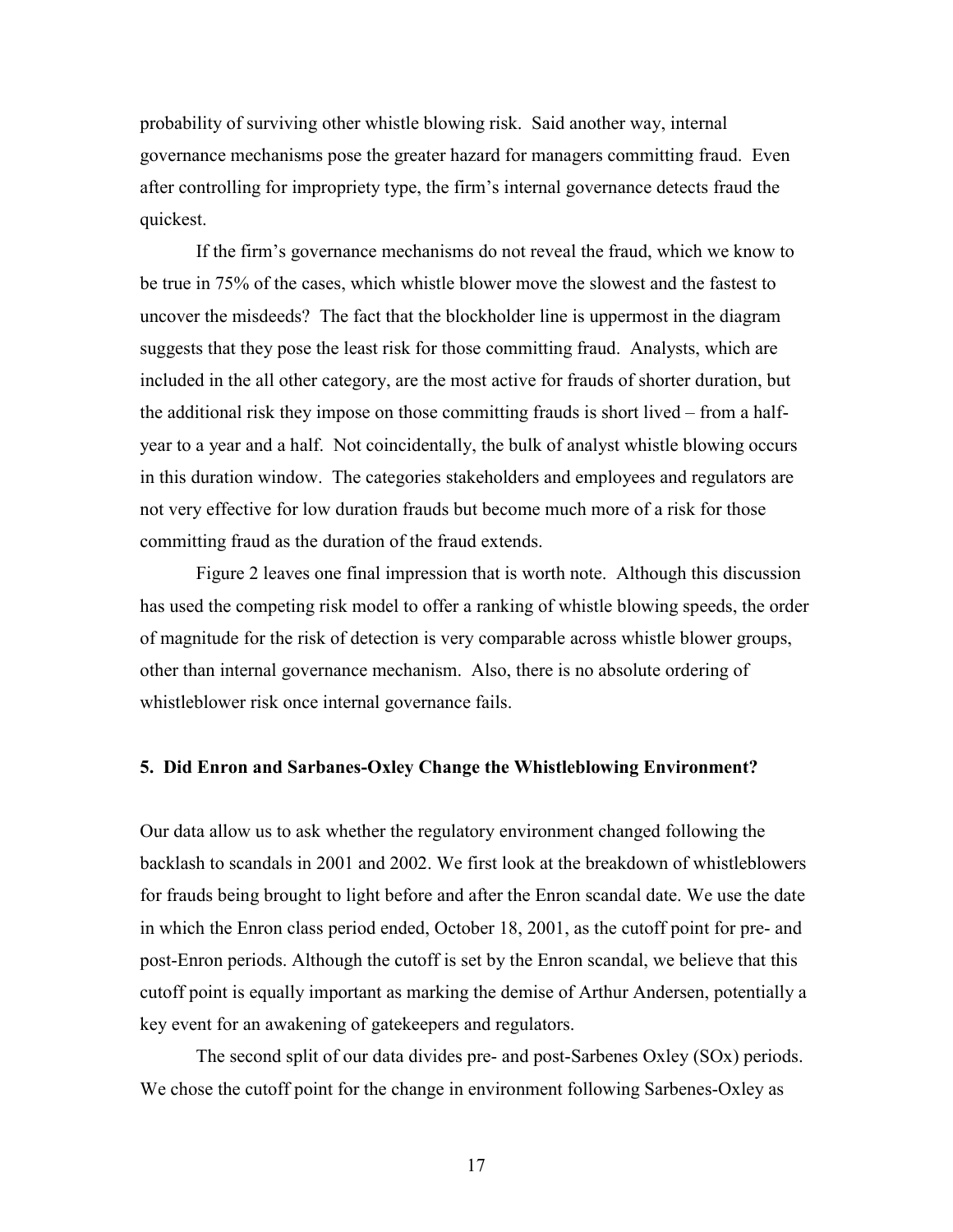August 29, 2002, the date at which Sarbenes-Oxley went into effect. One might argue that firms began to comply with the provisions of Sarbenes-Oxley months before this date, but we chose the August, 2002 date as a moment when all of their preparation would have to be revealed to the public through financial statement certification.

We are interested in asking whether these shifts in environments changed the incentives for and attention to whistleblowing for the different actors. Table 9 shows the distribution of whistleblowers by the Enron and SOx splits. Of the 243 case, there are 126 pre-Enron/Arthur Andersen and 117 after. Not surprisingly, nearly 50 frauds came to light between October, 2001 and August, 2002, resulting in 174 pre-SOx frauds and 69 post-SOx cases.

Table 9 highlights three observations. First, the role of auditors drastically changed following Enron/Arthur Andersen. The whistleblowing of auditors increased from 6.3% pre-Enron to 15% post-Enron. The data suggest that this trend was reinforced by SOx. Following SOx auditors blew the whistle in 22% of the cases. A bit of caution must be observed in interpreting these results too strongly. The demise of Arthur Andersen brought a massive change in auditors. New auditors have a greater incentive to "clean house" with respect to any accounting practices that might be deemed circumspect.

 The second observation from Table 9 is that the SEC came to life following the Enron scandal. Whereas from 1996 to 2001, we only find one case of the SEC being the whistleblower, post-Enron the SEC discovered 7 (6%) fraud cases. The SEC awakening seems to have been instigated by the Enron/Arthur Andersen scandals and not by SOx. The likelihood that the SEC is the whistleblower is no larger post-SOx than post-Enron. Industry regulators also increased their role in whistleblowing, from 11% pre-Enron to 19% post-Enron.

The third observation from Table 9 is that the firm is no longer the dominant whistleblower after Enron. Other players discover the frauds before the firm is forced to blow the whistle on themselves. Likewise, the media and analysts' role as whistleblowers diminished with increased competition from other whistleblowers (e.g., regulators and auditors) with greater access to firm information.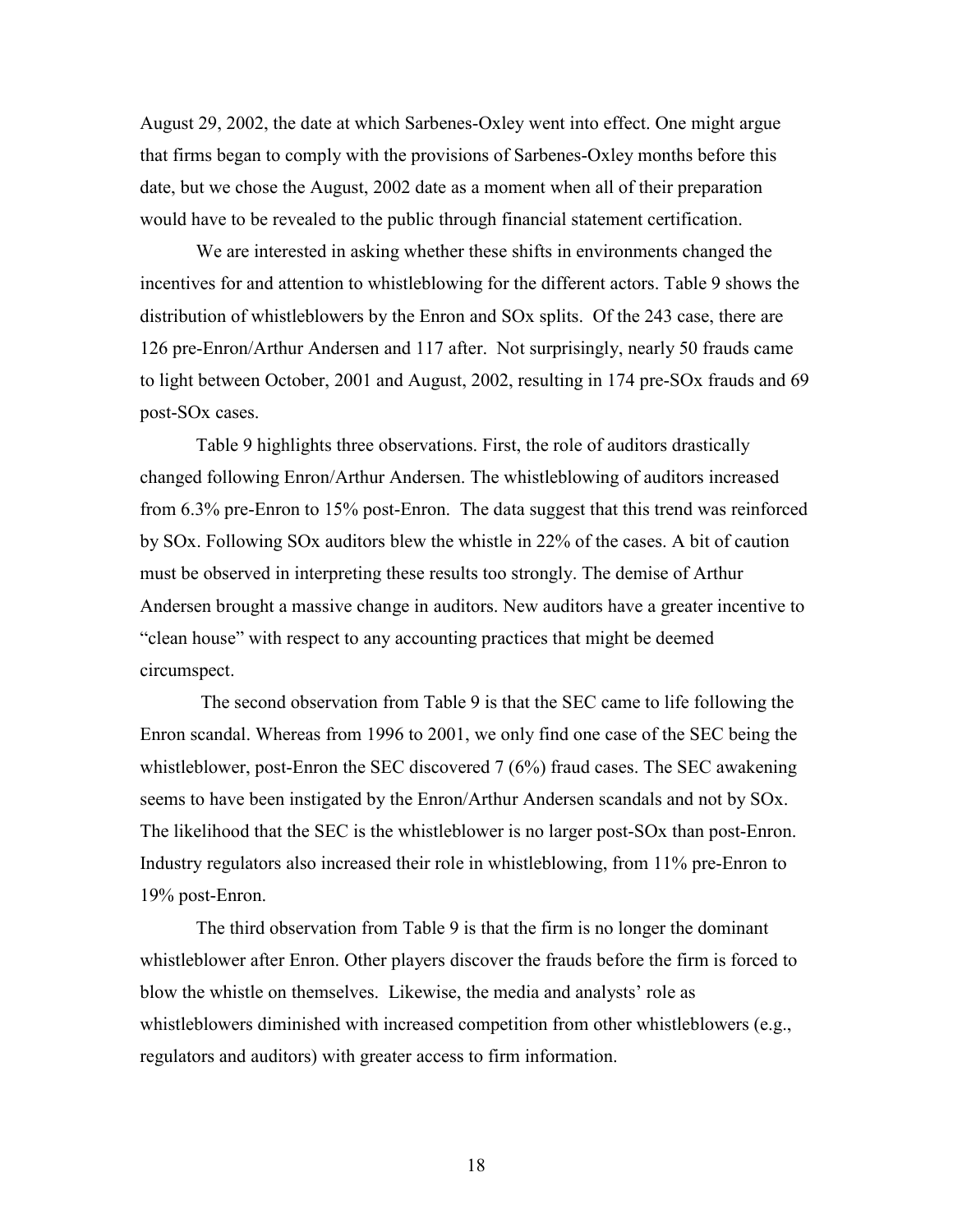## 6. Conclusions

 Much of the literature in corporate governance emphasizes the role of securities regulators (Glaeser et al., 2000) or private enforcement (La Porta et al., 2003) as primary mechanisms to protect shareholders. Our analysis suggests that if we focus on the discovery process, neither channel seems to be important. Derivative suits and the SEC have only a very minor role in the discovery process. By contrast, analysts, employees, and newspapers seem to play a much bigger (and not properly emphasized) role. Of course, securities regulators and private enforcement are not useless as governance institutions. They play an important role in shaping the magnitude of penalties, once corporate frauds are discovered. Nevertheless, no penalty can be assessed until the impropriety is brought to light. Hence, we establish that non-traditional mechanisms such as analysts, employees, and newspapers are at least as important (if not more) than the ones emphasized in the literature.

 Our findings also suggest how difficult it is to export the U.S. system of corporate governance abroad. Even in the best of systems, internal governance fails to expose the majority of frauds. Furthermore, the failures of internal mechanisms cannot be solved by simply introducing derivative suits or copying the SEC. An effective corporate governance system relies on a complex web of mechanisms that complement each other. Reproducing such a myriad in other countries is more difficult than copy a single institution.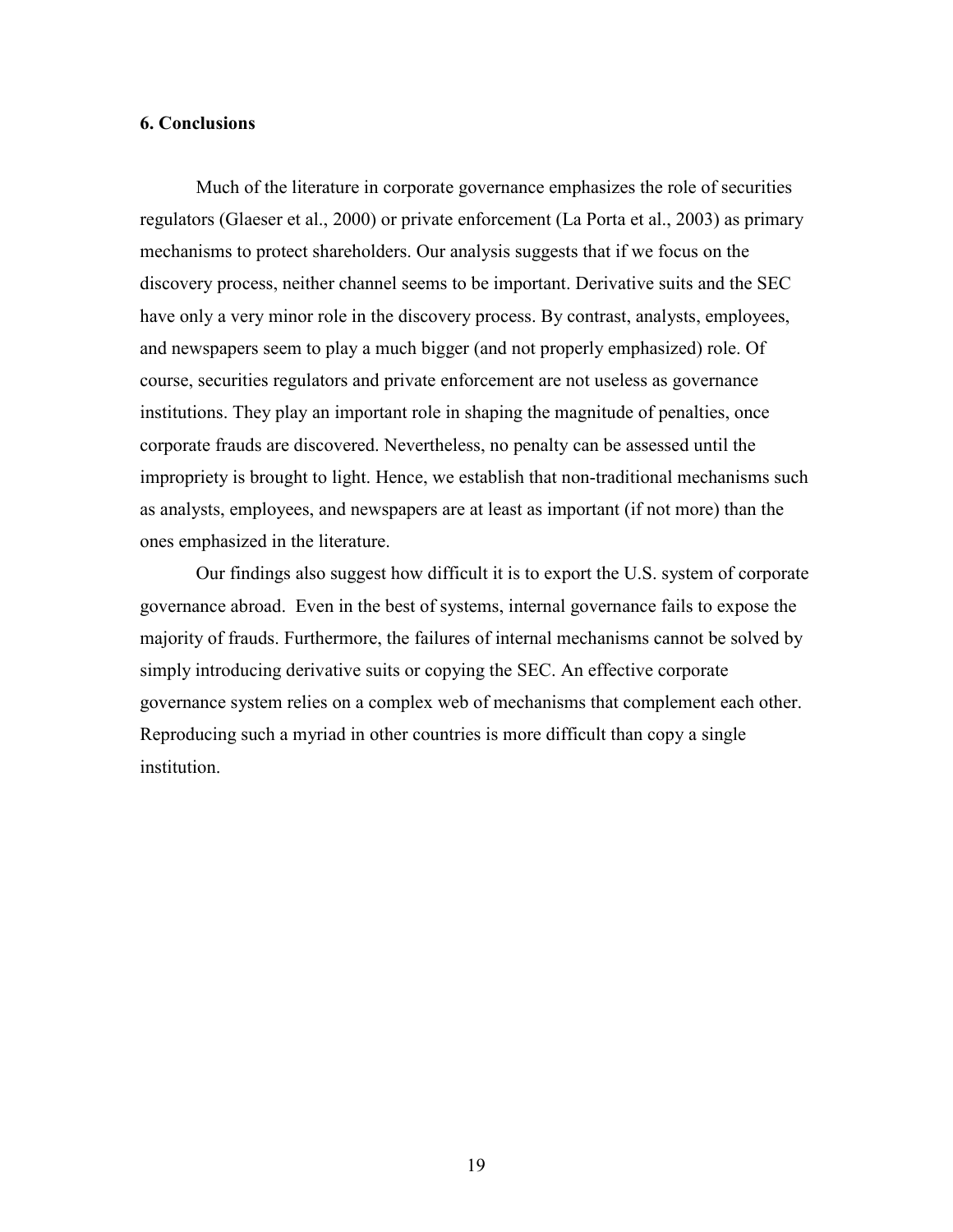## References (to be completed)

Choi, Stephen J. 2004, "Do the Merits Matter Less after the Private Securities Litigation Reform Act?" Working Paper.

Choi, Stephen J. 2005, "Behavioral Economics and the SEC." Working Paper

Choi, Stephen J., Karen K. Nelson and A.C. Pritchard. 2005. "The Screening Effect of the Securities Litigation Reform Act." Working Paper.

Cox, James D., Randall S. Thomas and Diku Kiku. 2003. "SEC Enforcement Heuristics: An Empirical Inquiry." Duke Law Journal, 53(2), pp. 737-79.

Grundfest, Joseph A. 1995. "Why Disimply?" Harvard Law Review, 108, 740-741.

Johnson, Marilyn F., Ron Kasznik, and Karen K. Nelson. 2000. "Shareholder Wealth Effects of the Private Securities Litigation Reform Act of 1995." Review of Accounting Studies, 5(3) 217-233.

Johnson, Marilyn F., Karen K. Nelson and A.C. Pritchard. 2003. "Do the Merits Matter More? Class Actions under the Private Securities Litigation Reform Act." Working Paper.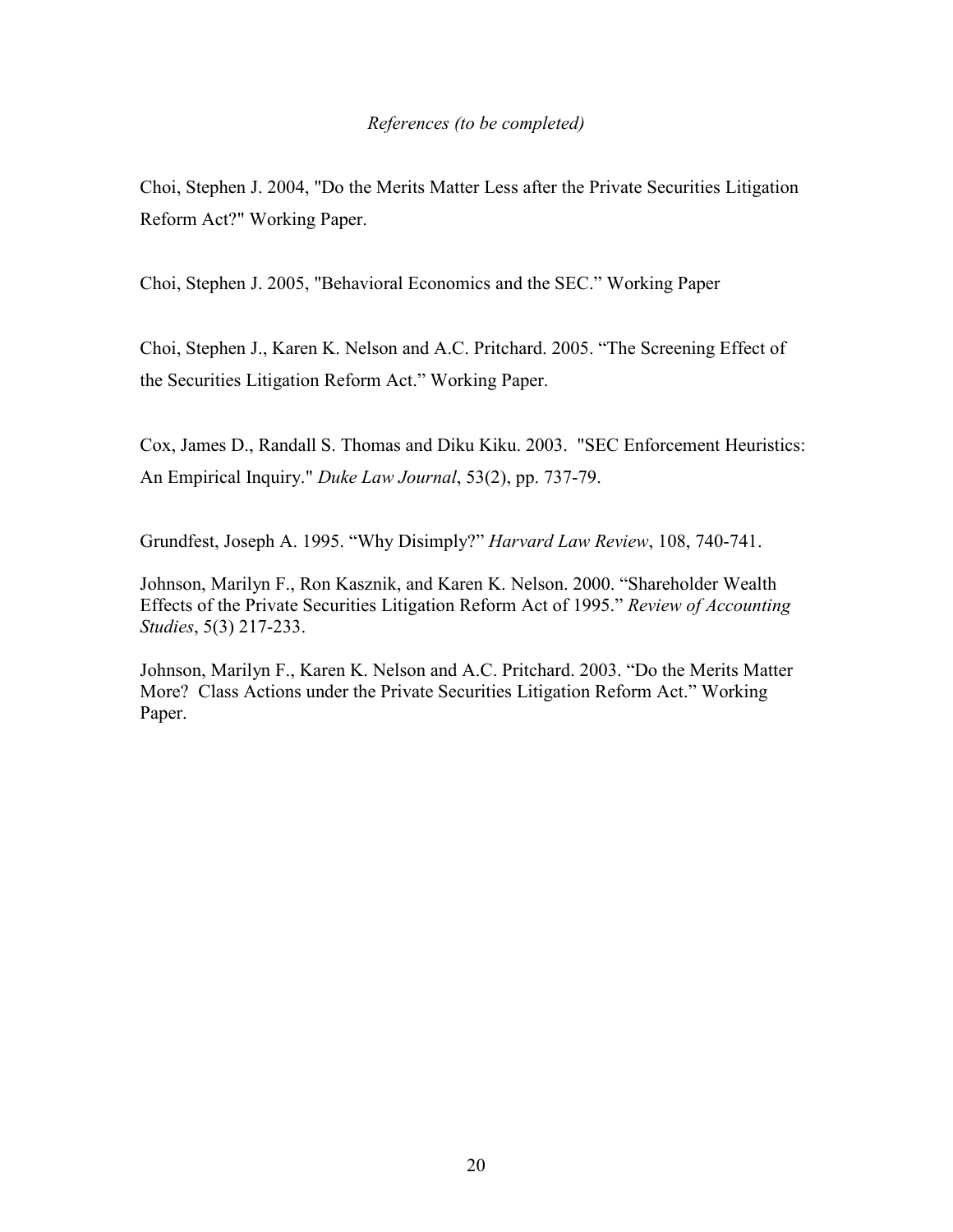

Figure 1: Fraud by Starting Year

This figure identifies the observations in our sample by the date of the start of the fraud. The observations include all those cases in the Stanford Class Action Database that involve firms with more than \$750 million in assets in the year before the end of the class period and where the case is not dismissed or settles for more than \$2.5 million. The start date for the fraud is defined as the beginning date in the class-action lawsuit.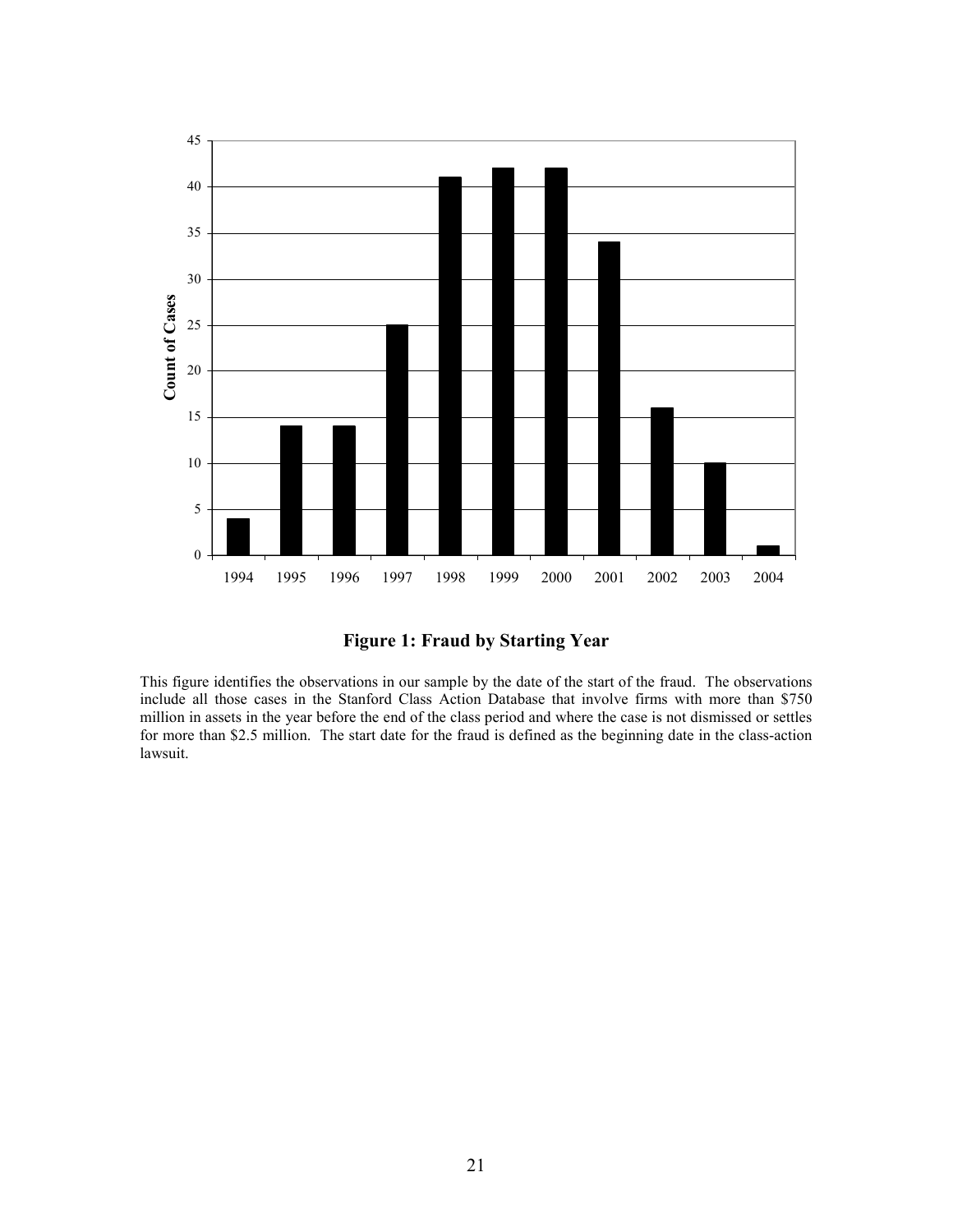

Figure 2: Hazard of Being Detected by Whistleblowers

This figure, based on the estimation results from Table 9, shows the probability of escaping detection given the duration of the fraud. A lower line at a specific duration indicates that category of whistleblower is more likely to have detected the fraud. For example, for a fraud of 400 day duration, actors in the firm (the lowest line) are the most likely whistleblower and blockholders (the highest line) are the least likely.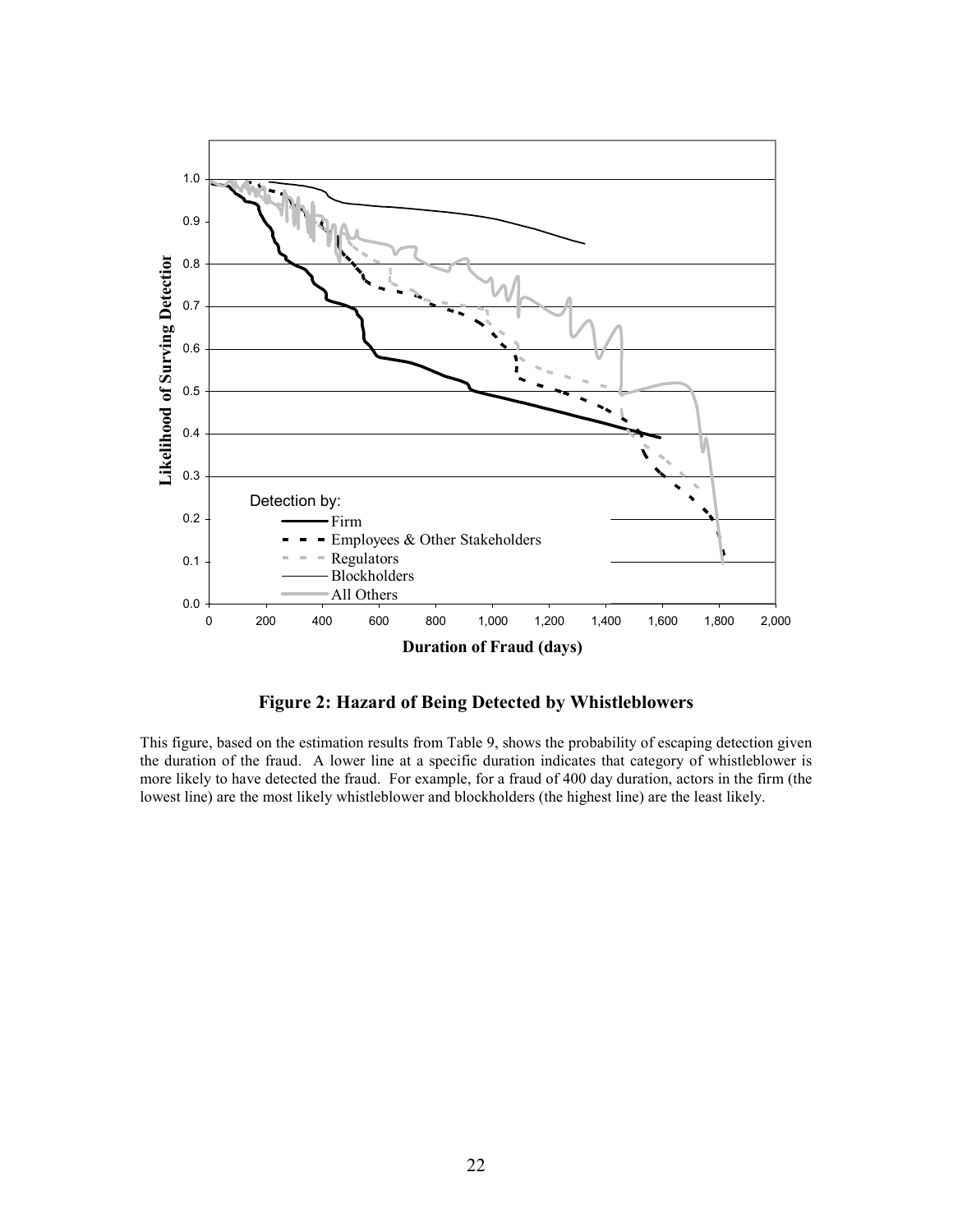## Table 1: What Are the Alleged Improprieties?

This table breaks down the observations in the sample by the type of impropriety identified in the class action lawsuit. The categories include illegal self-dealing or insider trading, other allegations of illegal activities, misrepresentation on financial statements/ having improper controls, and failure to disclose operational problems.

| Category                                                                                                         | Count | Relative<br>Frequency | Duration<br>(days) | <i>Settlement</i><br>(\$ million) |
|------------------------------------------------------------------------------------------------------------------|-------|-----------------------|--------------------|-----------------------------------|
| <b>Illegal Activities</b>                                                                                        | 37    | $(15.2\%)$            | 745                | 45.6                              |
| Engagement in Self-Dealing or Insider<br>Trading                                                                 | 12    | $(4.9\%)$             | 902                | 27.0                              |
| Engagement in Other Illegal Activities<br>(Compliance, Price Fixing, Covenant<br>Breaches, Tax Liabilities, etc) | 25    | (10.3%)               | 670                | 54.5                              |
| <b>Misrepresentation on Financial Statements or</b><br><b>Breach of Having Proper Controls</b>                   | 162   | $(66.7\%)$            | 595                | 197.3                             |
| <b>Failure to Disclose Operational Problems</b><br>(Production, Client, Acquisitions, R&D, etc)                  | 44    | $(18.1\%)$            | 402                | 42.7                              |
| <b>Total Average</b>                                                                                             | 243   |                       | 583                | 146.2                             |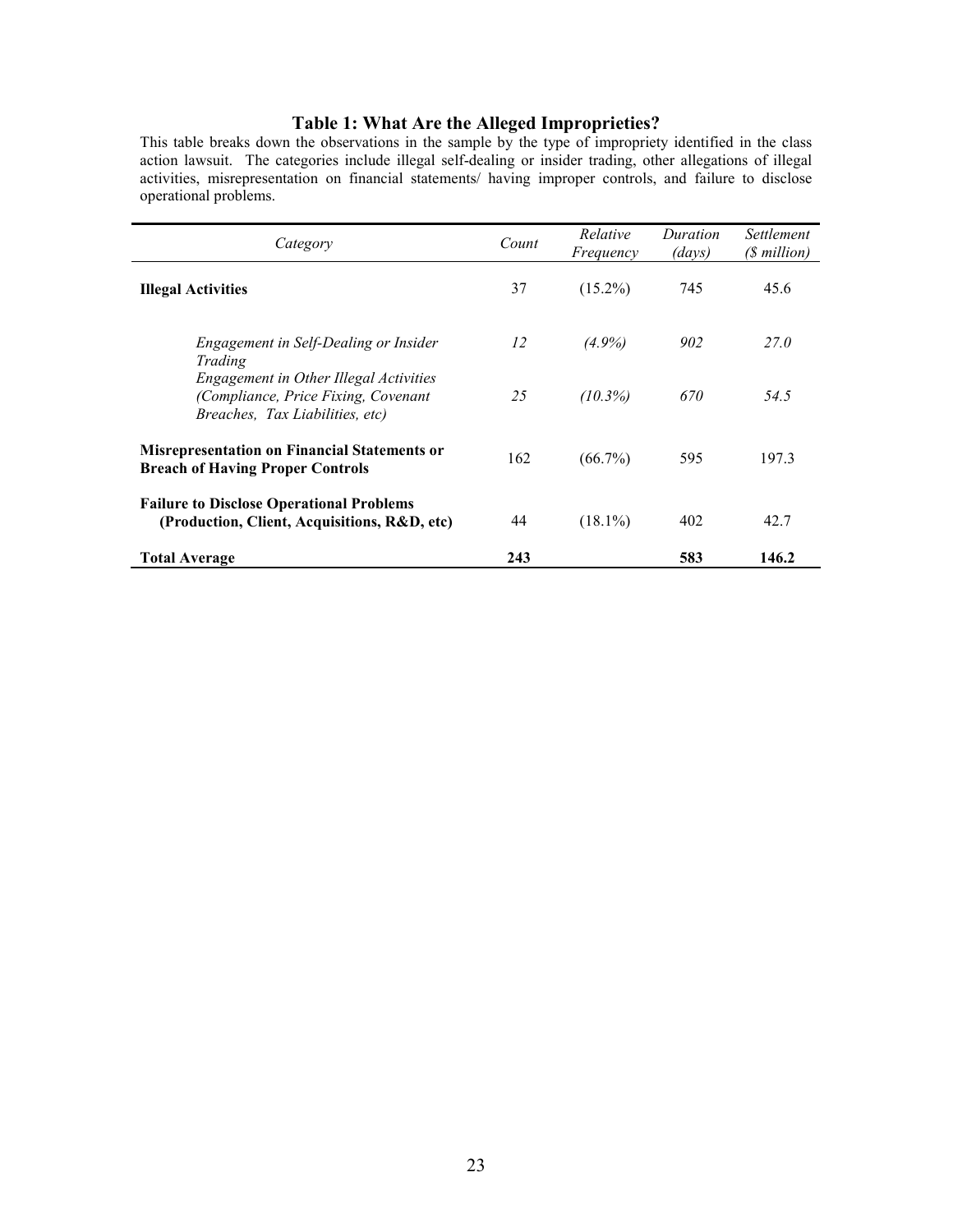## Table 2: What Are the Likely Motives of the Alleged Fraud?

This table breaks down the observations in our sample by motives of the responsible party. Since motives are not directly observable we impute likely motives from an extensive reading of the onset and development of the fraud in news accounts, lawsuit testimony (where available), SEC findings (where available) and other sources described in the text. Each category is based on a richer initial categorization. For example, we classified organic growth as a motive where the onset and development of the fraud were associated with capital raising either through equity (initial public offering or seasoned equity offering) or debt (bank financing or public debt issuance). We have organized motives from those most objectionable from a governance perspective (e.g. personal profit at the top of the table) to those less objectionable (e.g. firm value enhancement at the bottom of the table).

| Category                                                                                                                | Count | Relative<br>Frequency | Duration<br>(days) | <i>Settlement</i><br>(\$ million) |
|-------------------------------------------------------------------------------------------------------------------------|-------|-----------------------|--------------------|-----------------------------------|
| Personal Profit                                                                                                         |       |                       |                    |                                   |
| Examples: Self-dealing to privately owned<br>subsidiaries, using firm collateral for personal<br>loans, insider trading | 40    | $(16.5\%)$            | 648                | 363.4                             |
| Selling off Shares, Division or Firm                                                                                    |       |                       |                    |                                   |
| Examples: Inflating expectations on asset value<br>for spin off, inflating firm value for blockholder                   | 18    | $(7.4\%)$             | 353                | 23.6                              |
| to disgorge position or for firm sale                                                                                   |       |                       |                    |                                   |
| Merger/Acquisition                                                                                                      |       |                       |                    |                                   |
| Examples: Inflating expectation of acquisition,                                                                         | 51    | $(21.0\%)$            | 523                | 163.7                             |
| denying failures of mergers                                                                                             |       |                       |                    |                                   |
| Organic Growth                                                                                                          |       |                       |                    |                                   |
| Examples: Inflating expectations on R&D or                                                                              | 49    | $(20.2\%)$            | 595                | 50.2                              |
| Investments                                                                                                             |       |                       |                    |                                   |
| <b>Industry Downturn</b>                                                                                                |       |                       |                    |                                   |
| Examples: Inflating expectations of firm's ability<br>and position to withstand downturns                               | 26    | $(10.7\%)$            | 406                | 99.6                              |
| <b>Smoothing Earnings</b>                                                                                               |       |                       |                    |                                   |
| Examples: Hiding asset overvaluation or debt<br>understatement until firm condition improves to<br>take charges         | 36    | $(14.8\%)$            | 637                | 79.1                              |
| Firm Value Enhancement                                                                                                  |       |                       |                    |                                   |
| Examples: Price fixing, avoiding costly industry<br>regulations, overcharging                                           | 19    | $(7.8\%)$             | 870                | 87.1                              |
| Unknown                                                                                                                 | 4     | $(1.6\%)$             | 900                | 13.0                              |
| <b>Total Average</b>                                                                                                    | 243   |                       | 583                | 146.2                             |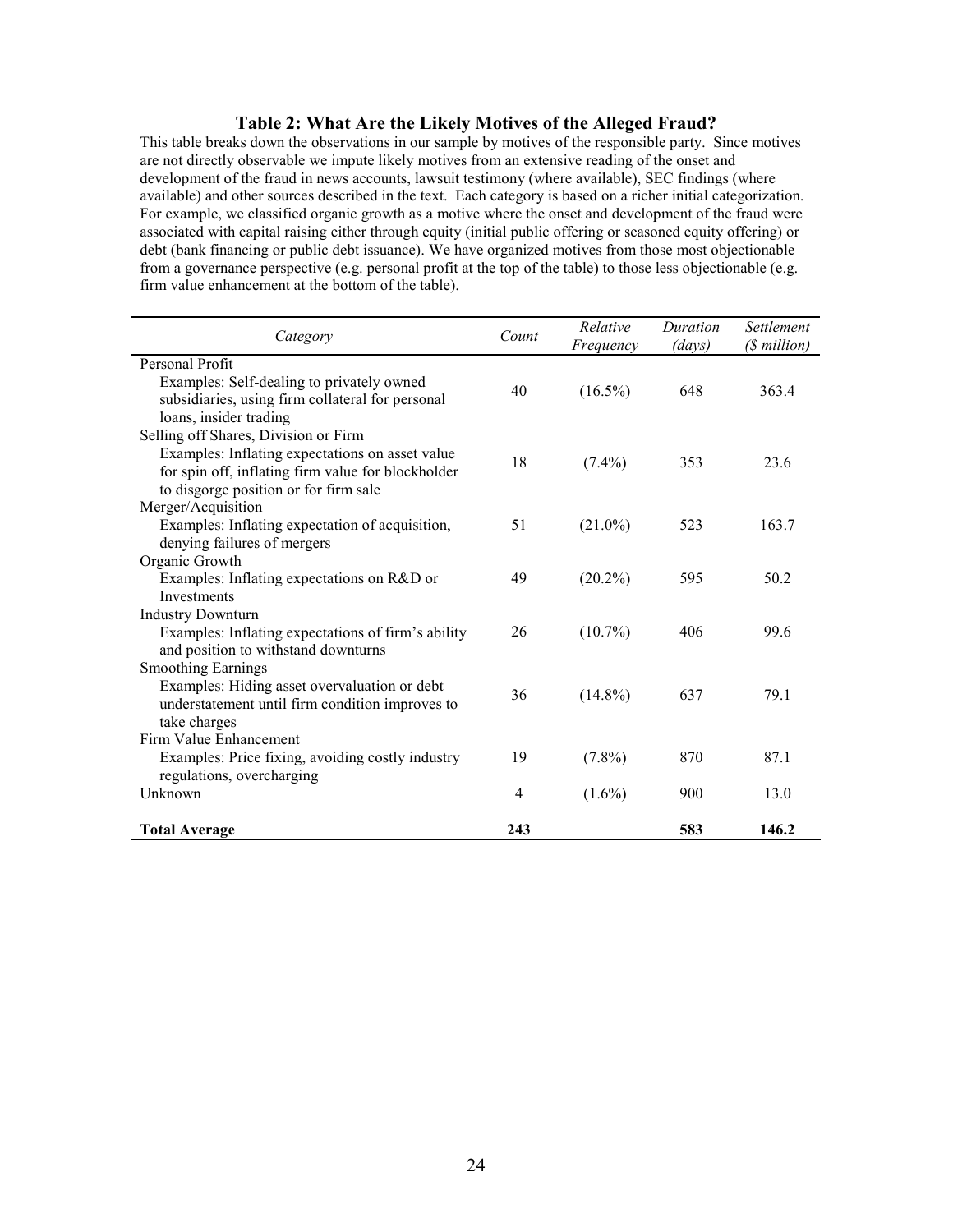## Table 3: Who Blows the Whistle on the Alleged Fraud?

This table breaks down observations in our sample by the identity of the whistleblower whose actions brought the fraud to light. This table organizes the whistleblower by the 'distance' from the firm, with whistleblowers at the top of the table being closer to the firm and those at the bottom being furthest from the firm. We describe our procedure for identifying whistleblowers in the text.

| Whistleblower            | Specific                           | Count          | Relative   | Duration | Settlement     |
|--------------------------|------------------------------------|----------------|------------|----------|----------------|
| <b>Distance Category</b> | Whistleblower                      |                | Frequency  | (days)   | (\$ million)   |
| Firm                     | Firm                               | 60             | (24.7%)    | 415      | 66.4           |
|                          | <b>Total Firm</b>                  | 60             | (24.7%)    | 415      | 66.4           |
|                          |                                    |                |            |          |                |
| Insiders                 | Board & New Management             | 16             | $(6.6\%)$  | 616      | 134.8          |
|                          | Officers                           | 5              | $(2.1\%)$  | 963      | 218.0          |
|                          | <b>Total Insiders</b>              | 21             | $(8.6\%)$  | 699      | 155.6          |
|                          |                                    |                |            |          |                |
| <b>Blockholders</b>      | <b>Equity Holders</b>              | 1              | $(0.4\%)$  | 344      | 2.5            |
|                          | <b>Banks</b>                       | 6              | $(2.5\%)$  | 637      | 36.4           |
|                          | <b>Total Blockholders</b>          | 7              | $(2.9\%)$  | 595      | 29.6           |
| Employees & Other        |                                    |                |            |          |                |
| Stakeholders             | Employees                          | 29             | $(11.9\%)$ | 398      | 212.8          |
|                          | Suppliers                          | $\overline{2}$ | $(0.8\%)$  | 774      | $\overline{a}$ |
|                          | Clients                            | 7              | $(2.9\%)$  | 595      | 23.6           |
|                          | Competitors                        | 3              | $(1.2\%)$  | 631      | 5.7            |
|                          | <b>Total Employees &amp; Other</b> | 41             | $(16.9\%)$ | 478      | 157.7          |
|                          |                                    |                |            |          |                |
| Professional Service     | Auditors                           | 24             | $(9.9\%)$  | 731      | 113.9          |
|                          | Insurance                          | 1              | $(0.4\%)$  | 1372     |                |
|                          | <b>Investment Bankers</b>          |                |            |          |                |
|                          | <b>Total Prof. Service</b>         | 25             | $(10.3\%)$ | 756      | 113.9          |
| Access through           |                                    |                |            |          |                |
| Disclosure               | Analysts                           | 26             | $(10.7\%)$ | 401      | 73.7           |
|                          | <b>Plaintiff Law Firms</b>         | $\overline{2}$ | $(0.8\%)$  | 956      | 4.2            |
|                          | <b>Total Disclosure Access</b>     | 28             | $(11.5\%)$ | 441      | 69.4           |
|                          |                                    |                |            |          |                |
| Media                    | Newspapers                         | 25             | $(10.3\%)$ | 561      | 235.1          |
|                          | Total Media                        | 25             | $(10.3\%)$ | 561      | 235.1          |
|                          |                                    |                |            |          |                |
| Regulators               | Trade Organization                 | $\overline{4}$ | $(1.6\%)$  | 1085     | 53.0           |
|                          | <b>Industry Regulators</b>         | 18             | $(7.4\%)$  | 420      | 51.3           |
|                          | <b>SEC</b>                         | $\,$ 8 $\,$    | $(3.3\%)$  | 813      | 14.1           |
|                          | Federal Investigators              | 6              | $(2.5\%)$  | 873      | 3085.0         |
|                          | <b>Total Regulators</b>            | 36             | $(14.8\%)$ | 657      | 307.1          |
|                          |                                    |                |            |          |                |
| <b>Total Average</b>     |                                    | 243            |            | 583      | 146.2          |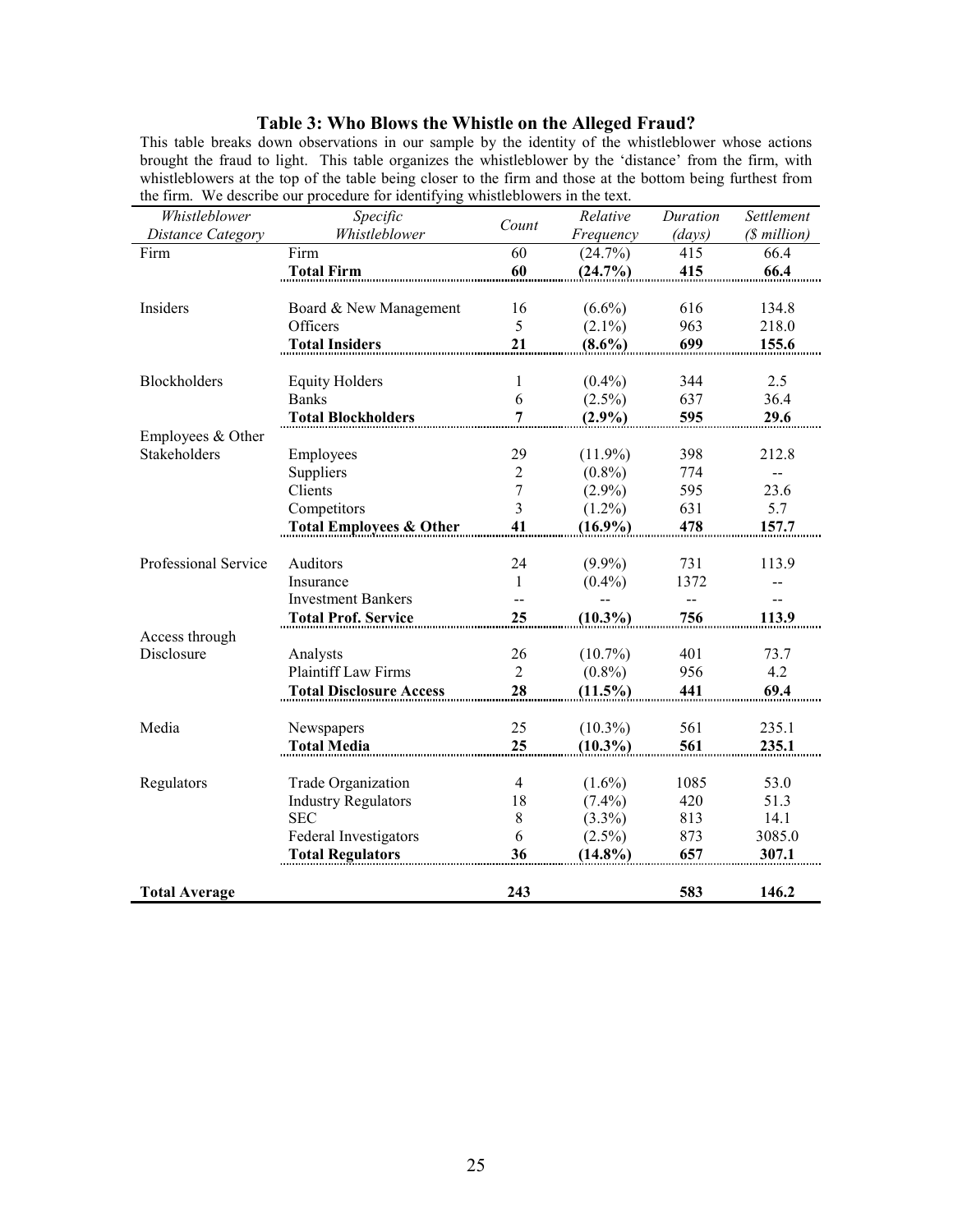## Table 4: What Factors Triggered the Whistleblower Action?

Whistleblowers are often stimulated to bring the fraud to light at that time by internal or external pressures. This table breaks down the observations by the primary factor that triggered the whistleblower to bring the fraud to light at that time. We first indicate trigger factors that arise from within the firm to divulge information, including a change in auditor, restructuring, financial distress, completion of a financing event, and a negative operations shock. Then we identify trigger factors that arise from outside the firm, including quarterly required earnings announcements, scrutiny from firm-specific investigations and industry investigations prompted by scandal.

| Category                                            | Count | Relative<br>Frequency | Duration<br>$\left($ <i>days</i> $\right)$ | Settlement<br>(\$ million) |
|-----------------------------------------------------|-------|-----------------------|--------------------------------------------|----------------------------|
| Negative operations shock                           |       |                       |                                            |                            |
| Loss of clients or contracts, failure of product    | 40    | $(16.5\%)$            | 486                                        | 31.2                       |
| line, supplier backlog                              |       |                       |                                            |                            |
| Restructuring, executive turnover & disputes        |       |                       |                                            |                            |
| Management turnover, labor or divisional            | 31    | $(12.8\%)$            | 599                                        | 155.1                      |
| restructuring, labor negotiations                   |       |                       |                                            |                            |
| Completion of financing event                       | 18    | $(7.4\%)$             | 376                                        | 255.4                      |
| Completion of M&A, IPO or SEO                       |       |                       |                                            |                            |
| Change in auditing or control                       |       |                       |                                            |                            |
| Arthur Andersen failure, auditor resignation, new   | 16    | $(6.6\%)$             | 888                                        | 38.9                       |
| accounting system, merger control integration       |       |                       |                                            |                            |
| Financial distress                                  |       |                       |                                            |                            |
| Defaulting on debt service, soliciting distress     | 11    | $(4.5\%)$             | 517                                        | 50.7                       |
| Financing                                           |       |                       |                                            |                            |
| <b>Total Internal Forces on Firm to Divulge</b>     | 116   | $(47.7\%)$            | 557                                        | 102.0                      |
| <b>Information</b>                                  |       |                       |                                            |                            |
| Earnings announcement, routine procedures $\&$      |       |                       |                                            |                            |
| compliance                                          |       |                       |                                            |                            |
| Revising forecast, scheduled earnings               | 44    | $(18.1\%)$            | 520                                        | 93.7                       |
| announcement to analysts, meeting SEC filing        |       |                       |                                            |                            |
| requirements, complying with other regulators       |       |                       |                                            |                            |
| Outside scrutiny                                    |       |                       |                                            |                            |
| Regulator investigations, target of outside due     | 35    | $(14.4\%)$            | 710                                        | 454.3                      |
| diligence, newspaper investigations                 |       |                       |                                            |                            |
| Scandal fallout                                     |       |                       |                                            |                            |
| Increased industry regulator inquiries related to a | 17    | $(7.0\%)$             | 822                                        | 91.1                       |
| competitor scandal, increased scrutiny of off-      |       |                       |                                            |                            |
| balance sheet entities                              |       |                       |                                            |                            |
| <b>Total Outside Extraction of Information</b>      | 96    | $(39.5\%)$            | 643                                        | 224.7                      |
| Timing announcements to unrelated shocks            |       |                       |                                            |                            |
| Large positive or negative event for the firm       | 20    | $(8.2\%)$             | 463                                        | 90.5                       |
| serving as the central focus of earnings            |       |                       |                                            |                            |
| announcements                                       |       |                       |                                            |                            |
| Unknown                                             | 11    | $(4.5\%)$             | 555                                        | 36.2                       |
| <b>Total Average</b>                                | 243   |                       | 583                                        | 146.2                      |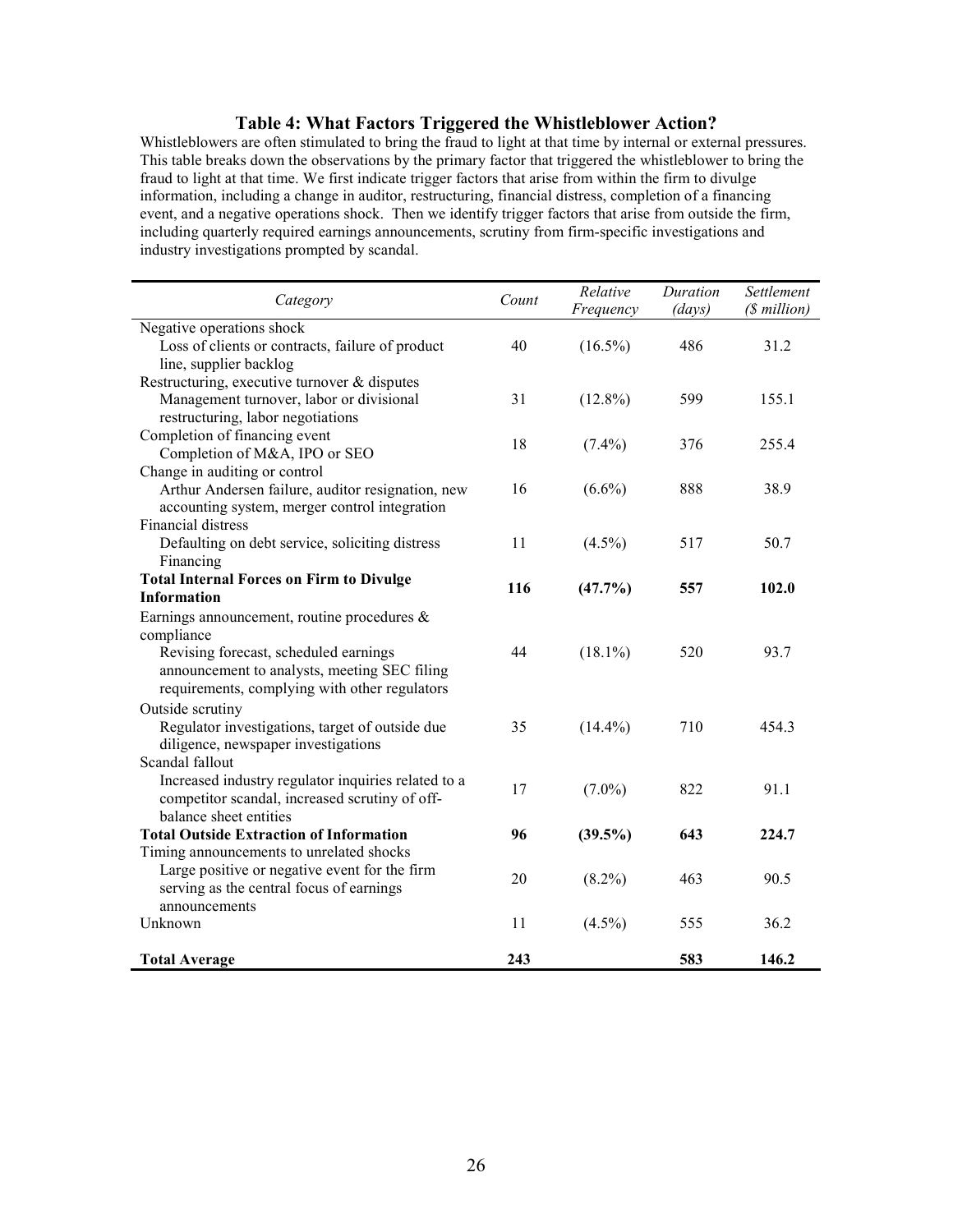## Table 5: Estimates of Whistleblower Specialization

This table examines whether whistleblowers specialize in detecting different types of alleged fraud. The dependent variable of the multinomial logistic regression is the category of whistleblower. The excluded whistleblower category is the firm. The impropriety categories from Table 1 are (i) illegal activities and non-compliance, (ii) misrepresentation on financial statements, and (iii) failure to disclose or misrepresent events, with the last one excluded as the offset. Standard errors are in parentheses, and \*\*\*, \*\*, and \*\* denote significance at the 1%, 5%, and 10% levels respectively.

|                                   | <b>Dependent Variable: Category of Whistleblower</b><br>$Estimation = Multinomial Logistic$ |                       |                                         |
|-----------------------------------|---------------------------------------------------------------------------------------------|-----------------------|-----------------------------------------|
|                                   | Offset Whistleblower Category = Firms. Offset Impropriety Category = Failure to Disclose    |                       |                                         |
| Insiders                          | Constant                                                                                    | $-1.050***$<br>(0.25) | $-2.303***$<br>(0.74)                   |
|                                   | <b>Illegal Activities</b>                                                                   |                       | 2.303<br>(1.60)                         |
|                                   | Misrepresentation on Financial Statements                                                   |                       | 1.529*<br>(0.80)                        |
| Blockholders                      | Constant                                                                                    | $-2.148***$<br>(0.40) | $-2.996***$<br>(1.03)                   |
|                                   | <b>Illegal Activities</b>                                                                   |                       | 4.094***<br>(1.55)                      |
|                                   | Misrepresentation on Financial Statements                                                   |                       | 0.431<br>(1.19)                         |
| Employees & Other<br>Stakeholders | Constant                                                                                    | $-0.381*$<br>(0.20)   | $-1.204***$<br>(0.47)                   |
|                                   | <b>Illegal Activities</b>                                                                   |                       | $3.507***$<br>(1.15)                    |
|                                   | Misrepresentation on Financial Statements                                                   |                       | 0.759<br>(0.53)                         |
| Professional Services             | Constant                                                                                    | $-0.875***$<br>(0.24) | $-2.996***$<br>(1.03)                   |
|                                   | <b>Illegal Activities</b>                                                                   |                       | 4.094***<br>(1.55)                      |
|                                   | Misrepresentation on Financial Statements                                                   |                       | $2.377**$<br>(1.06)                     |
| Access to Disclosure              | Constant                                                                                    | $-0.762***$<br>(0.23) | $-1.609***$<br>(0.55)                   |
|                                   | <b>Illegal Activities</b>                                                                   |                       | 2.708**<br>(1.28)                       |
|                                   | Misrepresentation on Financial Statements                                                   |                       | 0.990<br>(0.61)                         |
| Media                             | Constant                                                                                    | $-0.875***$<br>(0.24) | $-1.609***$<br>(0.55)                   |
|                                   | <b>Illegal Activities</b>                                                                   |                       | 2.996**<br>(1.25)                       |
|                                   | Misrepresentation on Financial Statements                                                   |                       | 0.779<br>(0.62)                         |
| Regulators                        | Constant                                                                                    | $-0.511**$<br>(0.21)  | $-1.204***$<br>(0.47)                   |
|                                   | <b>Illegal Activities</b><br>Misrepresentation on Financial Statements                      |                       | $3.689***$<br>(1.14)<br>0.431<br>(0.55) |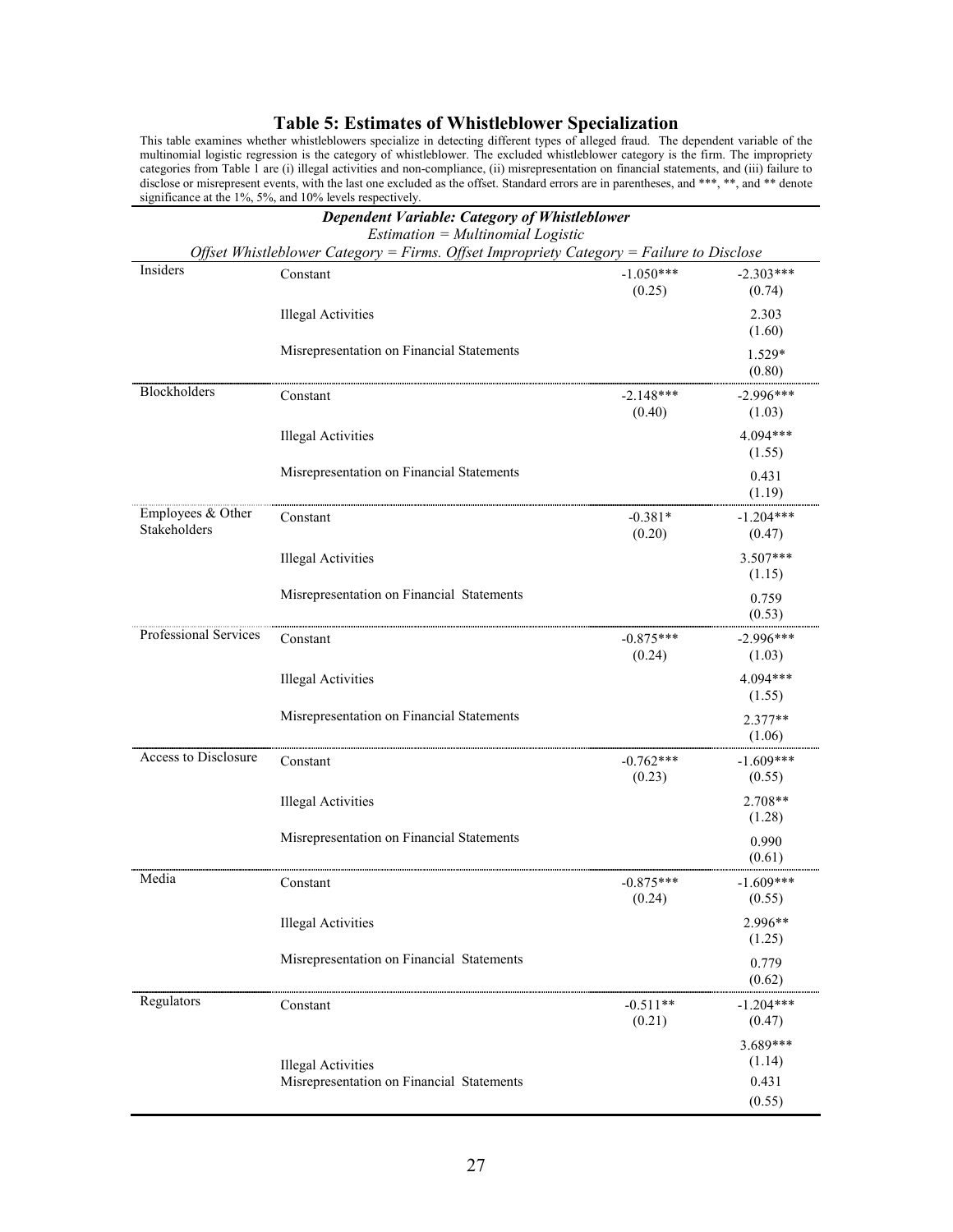| Dependent Variable: Settlement Amount (\$million)                      | $\mathbf{1}$                | 2                   | 3                     |
|------------------------------------------------------------------------|-----------------------------|---------------------|-----------------------|
| Whistleblowers<br>$(offset = firm)$                                    |                             |                     |                       |
| Insiders                                                               | 89.20<br>(62.25)            |                     |                       |
| Blockholders                                                           | $-36.76*$<br>(19.79)        |                     |                       |
| Employees & Other Stakeholders                                         | 91.30<br>(115.73)           |                     |                       |
| Professional Service                                                   | 47.53<br>(85.13)            |                     |                       |
| Access through Disclosure                                              | 3.00<br>(31.04)             |                     |                       |
| Media                                                                  | 168.71<br>(147.25)          |                     |                       |
| Regulators                                                             | 240.73<br>(265.42)          |                     |                       |
| (offset $=$ failure to disclose operational problems)<br>Improprieties |                             |                     |                       |
| <b>Illegal Activities</b>                                              |                             | 3.03<br>(21.64)     |                       |
| Misrepresentation on Financial Statements                              | --------------------------- | 154.56**<br>(71.94) |                       |
| Motives for fraud (offset = smoothing earning)                         |                             |                     |                       |
| Personal profit                                                        |                             |                     | 304.97<br>(246.13)    |
| Selling off Shares, Division or Firm                                   |                             |                     | $-49.28**$<br>(24.10) |
| Merger/Acquisition                                                     |                             |                     | 90.87<br>(70.46)      |
| Organic Growth                                                         |                             |                     | $-22.64$<br>(26.20)   |
| <b>Industry Downturn</b>                                               |                             |                     | 26.80<br>(55.20)      |
| Firm Value Enhancement                                                 |                             |                     | 25.09<br>(55.83)      |
| Constant                                                               | 66.39***<br>(17.25)         | 42.74***<br>(7.66)  | 72.85***<br>(22.60)   |
| R-squared                                                              | 0.02                        | 0.02                | 0.04                  |
| Observations                                                           | 150                         | 150                 | 150                   |

# Table 6: Effect of Whistleblower, Impropriety and Motive on Settlement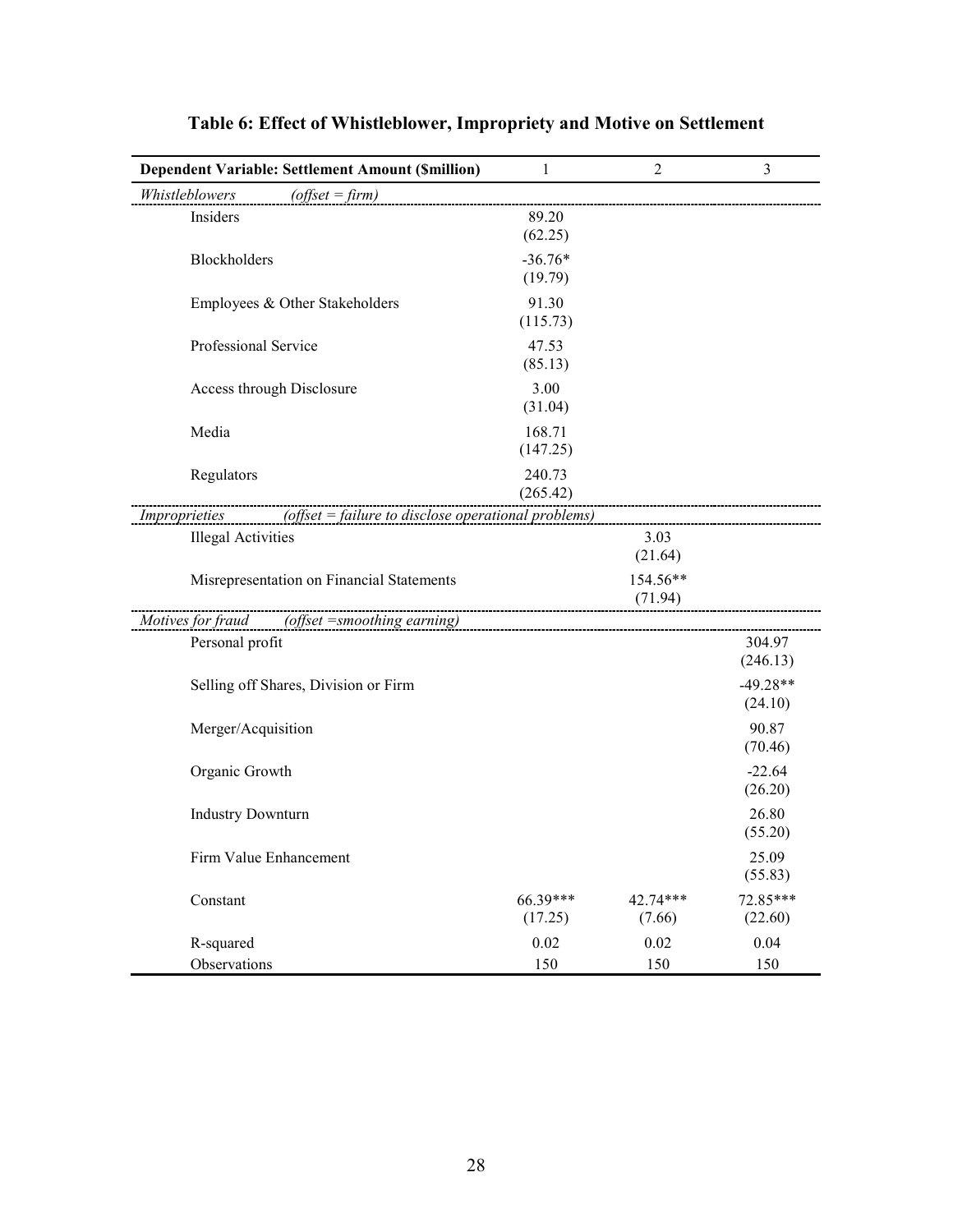| <b>Dependent Variable: Duration of Fraud</b>                           | 1                     | $\overline{2}$        | $\overline{3}$       |
|------------------------------------------------------------------------|-----------------------|-----------------------|----------------------|
| Whistleblowers<br>$(offset = firm)$                                    |                       |                       |                      |
| Insiders                                                               | $-0.735***$<br>(0.26) |                       |                      |
| Blockholders                                                           | $-0.361$<br>(0.40)    |                       |                      |
| Employees & Other Stakeholders                                         | $-0.640***$<br>(0.21) |                       |                      |
| Professional Service                                                   | $-0.751***$<br>(0.24) |                       |                      |
| Access through Disclosure                                              | $-0.039$<br>(0.23)    |                       |                      |
| Media                                                                  | $-0.309$<br>(0.24)    |                       |                      |
| Regulators                                                             | $-0.519**$<br>(0.21)  |                       |                      |
| (offset $=$ failure to disclose operational problems)<br>Improprieties |                       |                       |                      |
| <b>Illegal Activities</b>                                              |                       | $-0.723***$<br>(0.23) |                      |
| Misrepresentation on Financial Statements                              |                       | $-0.515***$<br>(0.17) |                      |
| Motives for fraud<br>(offset = smoothing earning)                      |                       |                       |                      |
| Personal profit                                                        |                       |                       | $-0.088$<br>(0.23)   |
| Selling off Shares, Division or Firm                                   |                       |                       | $0.748***$<br>(0.29) |
| Merger/Acquisition                                                     |                       |                       | 0.213<br>(0.22)      |
| Organic Growth                                                         |                       |                       | $-0.017$<br>(0.22)   |
| <b>Industry Downturn</b>                                               |                       |                       | $0.511**$<br>(0.26)  |
| Firm Value Enhancement                                                 |                       |                       | $-0.325$<br>(0.28)   |
| Observations                                                           | 243                   | 243                   | 241                  |

# Table 7: Hazard of Being Caught by Whistleblower, Impropriety and Motive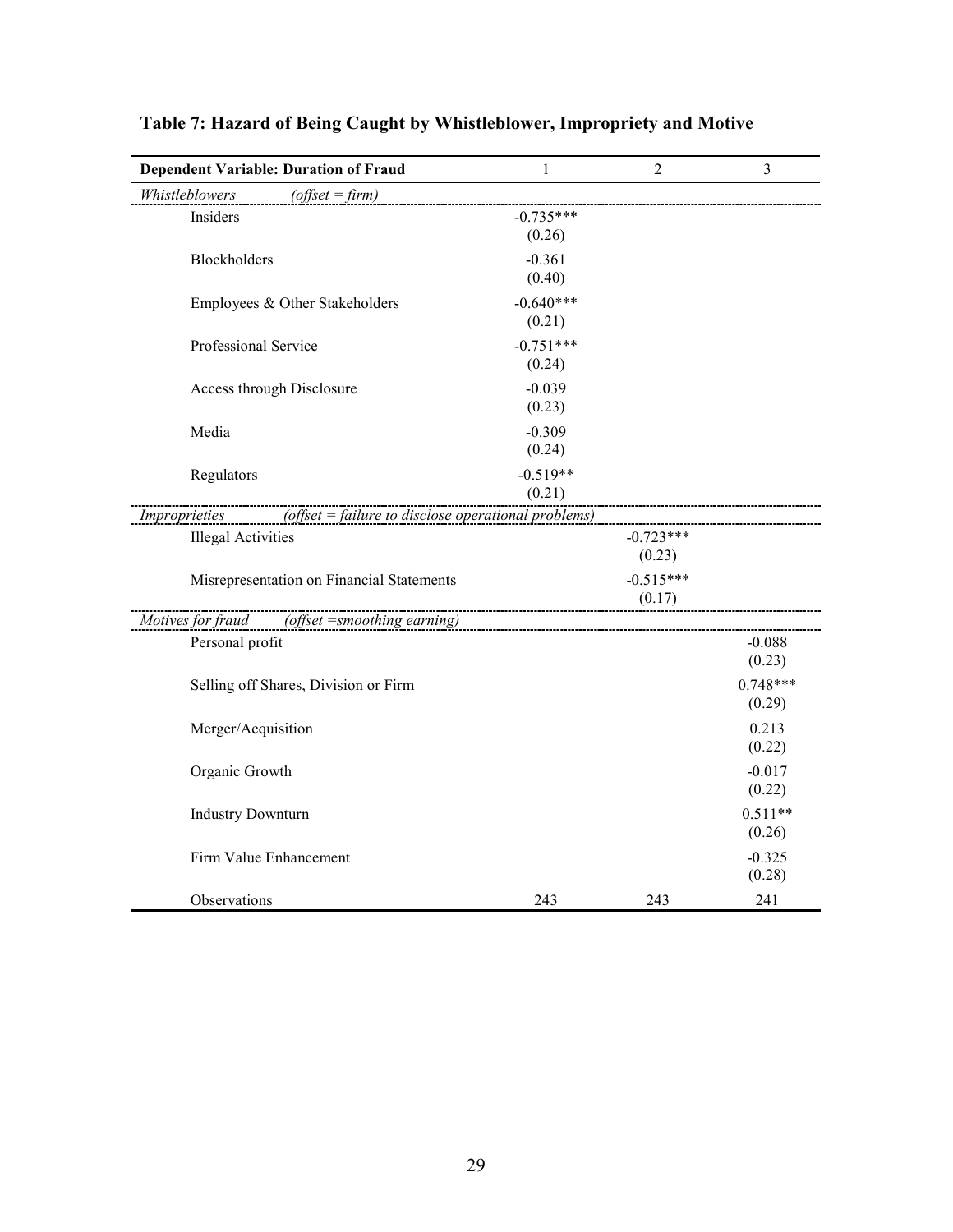## Table 8: Competing Risk Model of Fraud Duration

The estimates are from a competing risk model of the duration of the fraud, where the whistleblowers compete to detect the fraud the quickest. The model estimates coefficients for impropriety categories to control for the variation of fraud duration due to the type of fraud being committed. All variables are categorical. Standard errors are in parentheses, and \*\*\*, \*\*, and \*\* denote significance at the 1%, 5%, and 10% levels respectively.

| <b>Dependent Variable: Detection Rate of Fraud</b>                      |                       |  |  |  |  |  |
|-------------------------------------------------------------------------|-----------------------|--|--|--|--|--|
| <b>Estimation = Competing Risk Model</b>                                |                       |  |  |  |  |  |
| <b>Illegal Activities</b>                                               | $-0.559*$<br>(0.29)   |  |  |  |  |  |
| Misrepresentations on Financial Statements                              | $-0.608***$<br>(0.18) |  |  |  |  |  |
| Personal profit                                                         | 0.248<br>(0.22)       |  |  |  |  |  |
| Selling off Shares, Division or Firm                                    | $0.461**$<br>(0.23)   |  |  |  |  |  |
| Merger/Acquisition                                                      | $-0.341$<br>(0.29)    |  |  |  |  |  |
| Organic Growth                                                          | $-0.078$<br>(0.30)    |  |  |  |  |  |
| <b>Industry Downturn</b>                                                | 0.006<br>(0.24)       |  |  |  |  |  |
| Firm Value Enhancement                                                  | $0.713**$<br>(0.29)   |  |  |  |  |  |
| Observations                                                            | 1,897                 |  |  |  |  |  |
| Robust standard errors in parentheses                                   |                       |  |  |  |  |  |
| Plot of Hazard by Whistleblower from this estimation shown in Figure 2. |                       |  |  |  |  |  |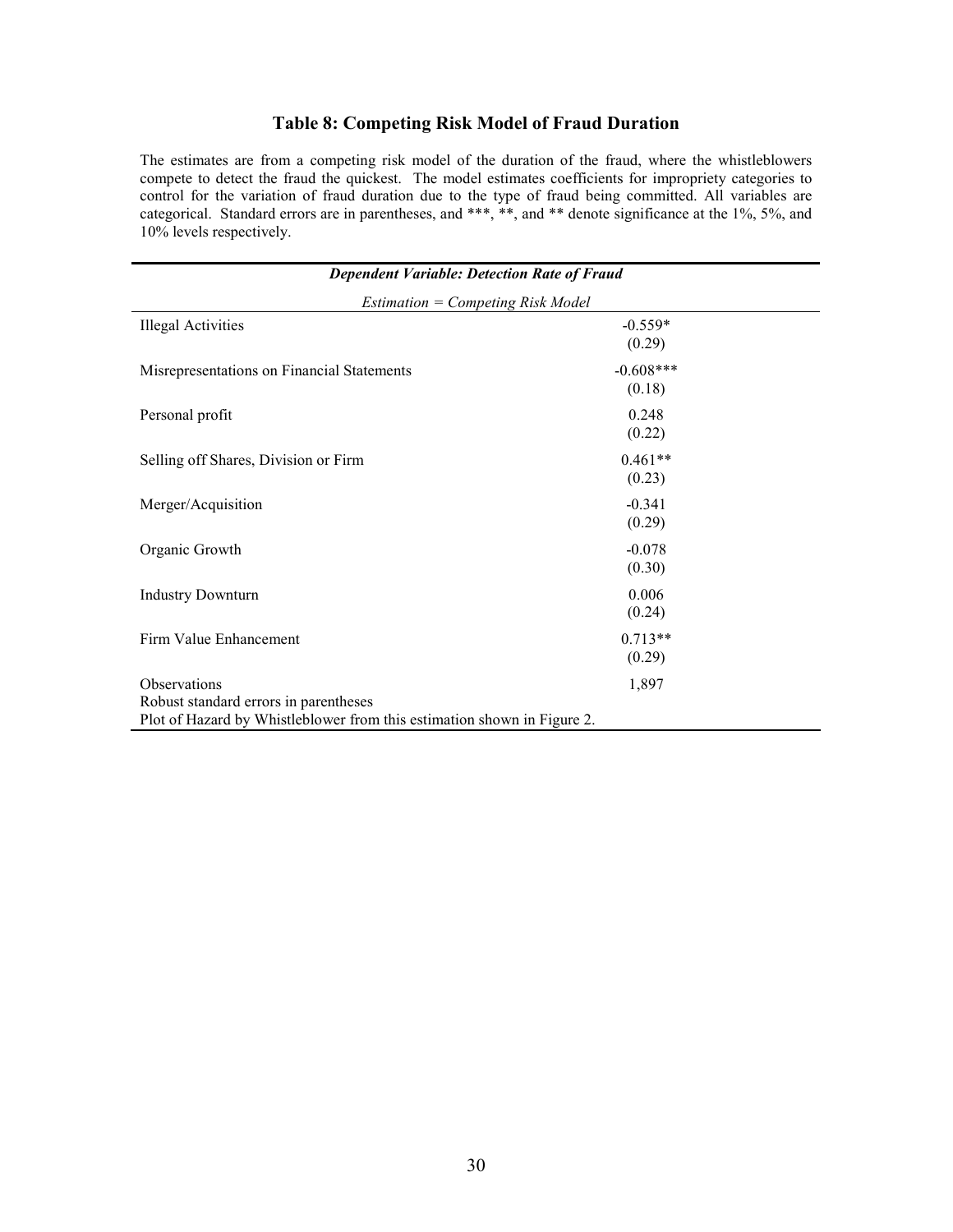| Whistleblower<br>Distance<br>Category | Specific<br>Whistleblower                       | All            |                          | Pre-Enron |                | Post-Enron |                         | $Pre-SOx$ |                         | $Post$ - $SOx$ |
|---------------------------------------|-------------------------------------------------|----------------|--------------------------|-----------|----------------|------------|-------------------------|-----------|-------------------------|----------------|
| Firm                                  | Firm                                            | 60             | 42                       | (33%)     | 18             | (15%)      | 49                      | (28%)     | 11                      | (16%)          |
|                                       | <b>Total Firm</b>                               | 60             | 42                       | (33%)     | 18             | (15%)      | 49                      | (28%)     | $\overline{11}$         | (16%)          |
| Insiders                              | Board & New<br>Management                       | 16             | 8                        | $(6.3\%)$ | 8              | $(6.8\%)$  | 11                      | $(6.3\%)$ | 5                       | $(7.2\%)$      |
|                                       | Officers                                        | 5              | $\overline{2}$           | $(1.6\%)$ | 3              | $(2.6\%)$  | $\overline{2}$          | $(1.1\%)$ | 3                       | $(4.3\%)$      |
|                                       | <b>Total Insiders</b>                           | 21             | 10                       | $(7.9\%)$ | 11             | $(9.4\%)$  | 13                      | (7.5%)    | 8                       | (12%)          |
| <b>Blockholders</b>                   | <b>Equity Holders</b>                           | $\mathbf{1}$   | $\mathbf{1}$             | $(0.8\%)$ |                |            | 1                       | $(0.6\%)$ |                         |                |
|                                       | <b>Banks</b>                                    | 6              | 3                        | $(2.4\%)$ | 3              | $(2.6\%)$  | 5                       | $(2.9\%)$ | $\mathbf{1}$            | $(1.4\%)$      |
|                                       | <b>Total Blockholder</b>                        | 7              | $\overline{\mathbf{4}}$  | $(3.2\%)$ | 3              | $(2.6\%)$  | 6                       | $(3.4\%)$ | <u>1</u>                | $(1.4\%)$      |
| Employees $&$<br>Oth Stakehold.       | Employees                                       | 29             | 14                       | $(11\%)$  | 15             | (13%)      | 22                      | (13%)     | 7                       | $(10\%)$       |
|                                       | Suppliers                                       | $\overline{2}$ | $\overline{\phantom{a}}$ |           | $\overline{c}$ | $(1.7\%)$  | --                      |           | $\overline{2}$          | $(2.9\%)$      |
|                                       | Clients                                         | 7              | 5                        | $(4.0\%)$ | $\overline{c}$ | $(1.7\%)$  | 6                       | $(3.4\%)$ | 1                       | $(1.4\%)$      |
|                                       | Competitors                                     | 3              | 3                        | $(2.4\%)$ | $\mathbf{0}$   | $(0.0\%)$  | 3                       | $(1.7\%)$ |                         |                |
|                                       | <b>Total Employes &amp;</b><br>Other Stakehold. | 41             | 22                       | (18%)     | 19             | (16%)      | 31                      | (18%)     |                         | (15%)          |
| Professional                          |                                                 |                |                          |           |                |            |                         |           | 10                      |                |
| Service                               | Auditors                                        | 24             | 8                        | $(6.3\%)$ | 16             | (14%)      | 9                       | $(5.2\%)$ | 15                      | (22%)          |
|                                       | Insurance                                       | $\mathbf{1}$   | $\theta$                 | $(0.0\%)$ | 1              | $(0.9\%)$  | $\mathbf{0}$            | $(0.0\%)$ | 1                       | $(1.4\%)$      |
|                                       | <b>Investment Banker</b>                        | $\overline{a}$ |                          |           |                |            |                         |           |                         |                |
|                                       | <b>Total Prof Service</b>                       | 25             | $\bf{8}$                 | $(6.3\%)$ | 16             | (14%)      | $\overline{\mathbf{z}}$ | $(5.2\%)$ | 15                      | (22%)          |
| Access through<br>Disclosure          | Analysts                                        | 26             | 13                       | $(10\%)$  | 13             | $(11\%)$   | 20                      | (12%)     | 6                       | $(8.7\%)$      |
|                                       | Plaintiff Law<br>Firms<br><b>Total Access</b>   | $\overline{2}$ |                          |           | 2              | $(1.7\%)$  | $\overline{c}$          | $(1.1\%)$ |                         |                |
|                                       | <b>Disclosure</b>                               | 28             | 13                       | $(10\%)$  | 15             | (13%)      | 22                      | (13%)     | $6\phantom{.}6$         | (8.7%)         |
| Media                                 | Newspapers                                      | 25             | 13                       | $(10\%)$  | 12             | $(10\%)$   | 22                      | (13%)     | 3                       | $(4.3\%)$      |
|                                       | <b>Total Media</b>                              | 25             | 13                       | $(10\%)$  | 12             | (10%)      | 22                      | (13%)     | $\overline{\mathbf{3}}$ | $(4.3\%)$      |
| Regulators                            | Trade Organization                              | $\overline{4}$ | 2                        | $(1.6\%)$ | 4              | $(3.4\%)$  | 3                       | $(1.7\%)$ | 3                       | $(4.3\%)$      |
|                                       | <b>Industry Regulator</b>                       | 18             | 10                       | $(7.9\%)$ | 8              | $(6.8\%)$  | 14                      | $(8.0\%)$ | 4                       | $(5.8\%)$      |
|                                       | <b>SEC</b>                                      | 8              | 1                        | $(0.8\%)$ | 7              | $(6.0\%)$  | $\overline{4}$          | $(2.3\%)$ | 4                       | $(5.8\%)$      |
|                                       | Fed. Investigators                              | 6              | 1                        | $(0.8\%)$ | 3              | $(2.6\%)$  | 1                       | $(0.6\%)$ | 3                       | $(4.3\%)$      |
|                                       | <b>Total Regulators</b>                         | 36             | 14                       | (11%)     | 22             | (19%)      | 22                      | (13%)     | 14                      | (20%)          |
| <b>Total Average</b>                  |                                                 | 243            | 126                      |           | 117            |            | 174                     |           | 69                      |                |

Table 9: Whistleblower by Pre- & Post-Enron/Sarbanes Oxley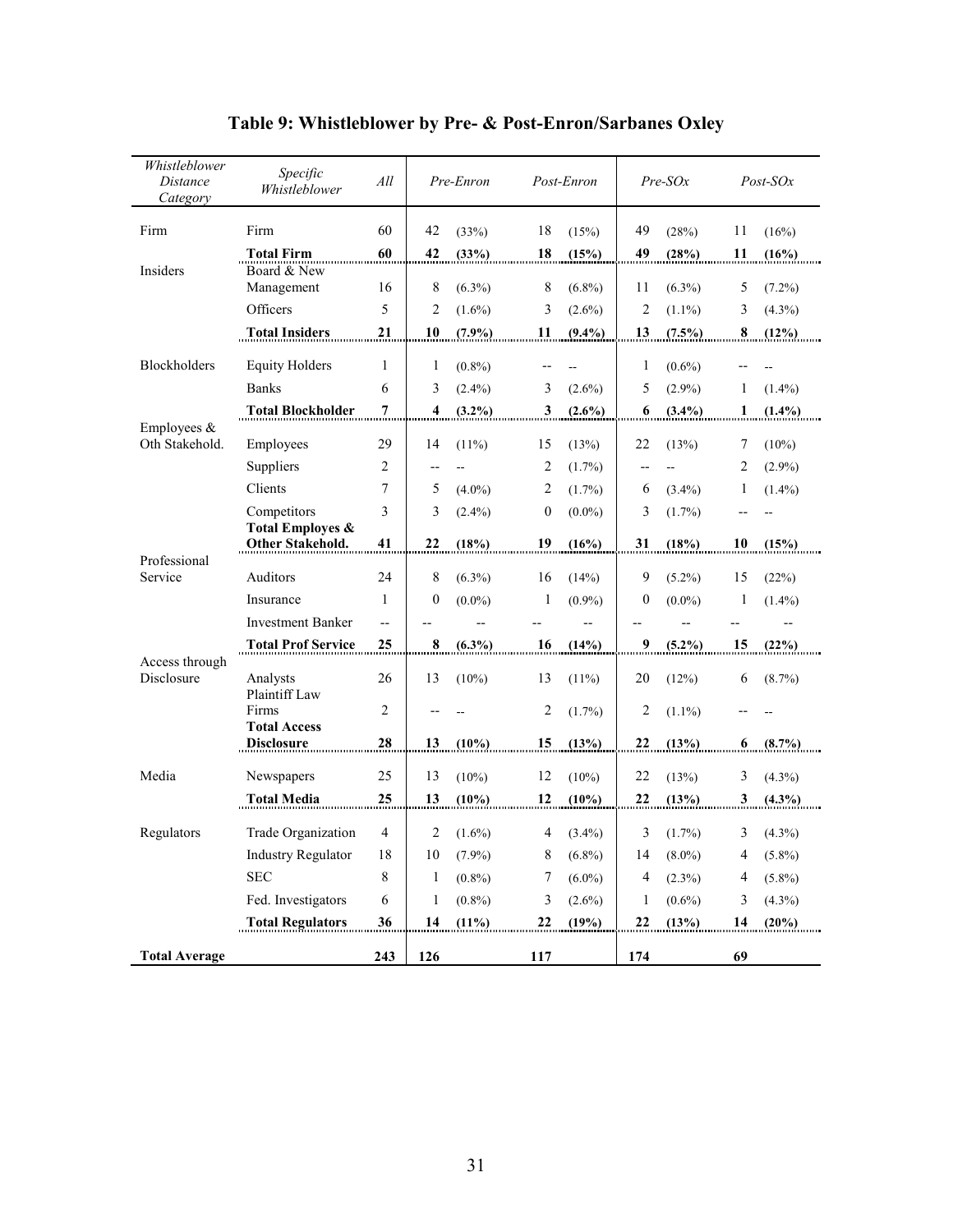## APPENDIX: Summaries of Cases (to be completed)

THE INFORMATION PROVIDED HEREUNDER IS PROVIDED ''AS IS.' Statements of fact and opinion in the article are those of the respective authors. The authors make no representation express or implied in respect of the accuracy of the data in this paper and cannot accept any legal responsibility or liability for any errors or omissions that may be made. The information provided are based upon investigations and not based upon criminal convictions. The Authors, nor any of their agents or representatives, make no warranty or representation regarding the timeliness, content, sequence, accuracy, or completeness of any information or data furnished hereunder [or that the information or data provided hereunder may be relied upon]. The reader should make his/her own evaluation as to the appropriateness or otherwise of the data presented.

#### 3Com Corporation 97

05/23/1997 to 11/05/1997 Whistleblower: Newspaper Motivation: Merger/Acquisition

Investigative reporting by the San Francisco Chronicle following 3Com's quarterly financials uncovers that not only has 3Com's newly acquired US Robotics division not been in production due to inventory excesses, but short sellers have known that 3Com is channel stuffing. Subsequent New York Times reporting reveals revenue inflation occurring through GAAP pool-of-interests merger rules, resulting in double-counting of profitable ignoring newly acquired US Robotics losses, further hidden by channel stuffing of the distribution lines. An SEC inquiry forces 3Com to revise its accounting methods. 3Com settles the class-action suit for \$259 million.

## Accredo Health, Inc.

06/16/2002 to 04/07/2003 Whistleblower: Auditor Motivation: Merger/Acquisition Auditor Ernst and Young, along with internal accountants, conclude that there is a potential problem with the collectibility of certain accounts receivables acquired from the "special pharmaceutical services" division of Gentiva. Accredo Health has failed to reveal the truth of the consolidated receivables after the acquisition to preserve the company's receivables and net income.

#### Adelphia Communications

01/19/2001 to 04/01/2002 Whistleblower: Analyst Motivation: Personal profit

Analysts become particularly attentive to Adelphia's balance sheet because of a pre-commitment of the controlling Rigas family to buy Adelphia stock at what was then an 80% premium and the failure of a former subsidiary making Adelphia liable for \$500 million. Thus, when the firm announces \$2.3 billion of offbalance sheet co-borrowing agreements with the Rigas and cannot answer analysts' questions as to the assets securing the debt, the whistle is blown that the Rigas family is using co-borrowing to purchase Adelphia stock to fulfill their commitment. The firm restates its earnings for 1999, 2000 and 2001 after deciding to reflect \$1.6 billion in debt on its books and files for

bankruptcy one month later. Adelphia pays \$715 million to resolve claims by the SEC and the DOJ. The Rigas family forfeits \$1.5 billion in assets. The firm's auditors Deloitte & Touche resolves SEC charges by paying a \$50million fine. Two members of the Rigas family are found guilty of criminal charges and are serving 15-20 years. This class-action lawsuit has yet to be resolved.

#### Aetna Inc.

03/06/1997 to 09/29/1997 Whistleblower: Firm Motivation: Merger/Acquisition

After completing its much-praised merger with U.S. Healthcare, Aetna issues a series of warnings that it will experience earnings shocks and take charges to cover greater than expected HMO costs, mostly associated with failure to integrate U.S. Healthcare's operations. Aetna restructures the management of claims and control in an effort to control the costs. Management is ousted and Aetna settles for \$82.5 million.

## Aetna, Inc.

12/13/2000 to 06/07/2001 Whistleblower: New management<br>Motivation: Smoothing earning Smoothing earnings

Aetna's new management team announces earnings shortfalls are due to problems of control in claims, which have resulted in the firm's not reviewing claims which were rejectable and paying some claims twice. After implementing new procedures and exiting the HMO market in certain States, Aetna settles for \$5 million.

#### AK Steel Holding Corporation

07/15/1999 to 01/25/2000 Whistleblower: Analyst Motivation: Merger/Acquisition

A report by Bear Sterns research reveals that AK Steel failed to disclose (i) that it is locked into long-term sales contracts at low 1998-1999 prices and (ii) that a labor strike at a recently-acquired Armco plant substantially raised labor costs in the 4th quarter. Immediately prior to the Bear Sterns report, AK Steel announces that earnings plunged due to rising raw material costs and charges taken for the recent merger with Armco. The Bear Sterns report uncovers that the company would have known the impact of raw materials price increases prior to the stock swap merger with Armco.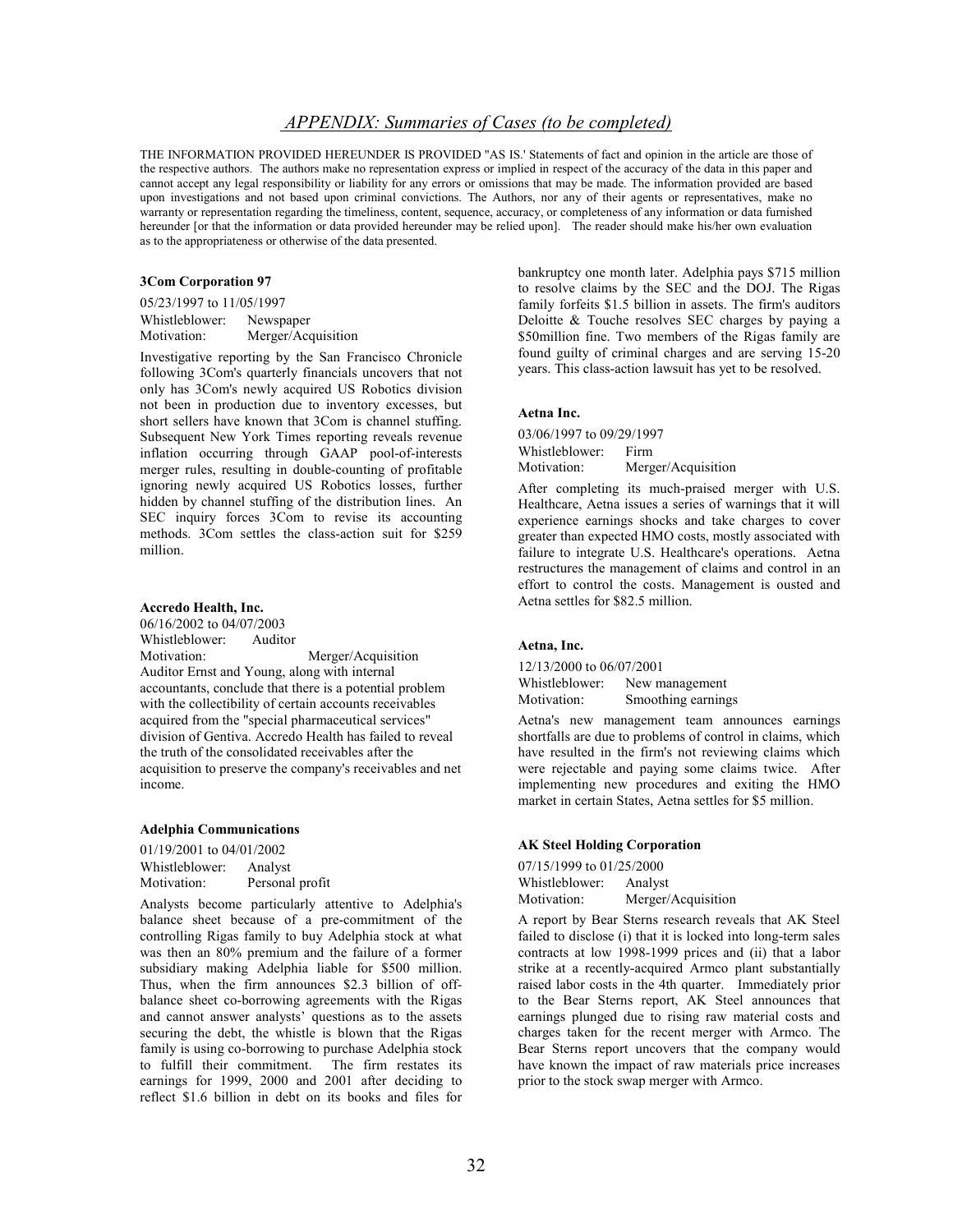#### Allegheny Energy, Inc.

04/23/2001 to 10/08/2002 Whistleblower: Newspaper<br>Motivation: Industry Do **Industry Downturn** 

The New York Times reports that Allgheny's energy trading unit, which it inauspiciously bought from Merrill Lynch in 2001, engaged in round trip trades with Enron. After Allegheny fires and sues a lead trader for selfdealing, it takes a series of charges, endures a series of investigations and loses 90% of its stock value before shutting down the energy trading unit. Shareholder value was wasted as the value in Allegheny's \$490 million purchase from Merrill was attributable to round trip trades, which were difficult to implement post-Enron. Allegheny settles with shareholders for \$15 million; the firm's case against Merrill is still pending.

#### Amazon.com, Inc.

10/29/1998 to 10/23/2001<br>Whistleblower: analyst Whistleblower:<br>Motivation: industry downturn

Lehman Brothers analyst, one of the harshest critics that have been warning investors about Amazon.com for over a year, warns that the company will face a "credit squeeze". Barron's also publishes a series of articles criticizing Amazon.com's business model. The company announces slow growth and lowers revenue forecasts. Amazon settles for \$27.5 million.

#### Amerco, Inc.

02/12/1998 to 09/26/2002 Whistleblower: Auditor Motivation: Personal profit As Pricewaterhouse Coppers is being replaced by Amerco, parent of U-Haul Trucks, it announces that the firm has material weaknesses in its inventory control, record retention and staffing competency. The outgoing auditor forces the firm to re-state two prior years of earnings, which show less equity and more liabilities on Amerco's books. Amerco's resources were used to buy certain assets which were later sold to entities privately held by the firm's executives for inadequate consideration. Amerco is formally investigated by the SEC, files for bankruptcy and dismisses a number of executives.

## America Online Inc.

08/10/1995 to 10/29/1996 Whistleblower: Auditor<br>Motivation: Smoothi Smoothing earnings

After releasing extraordinarily high Q3 and Q4 earnings, despite massive service interruptions and defection rates, AOL's auditors, Ernst and Young, points out that AOL has been amortizing the marketing costs up to two years in the future, in order to smooth earnings. After abandoning this procedure in October, AOL took a \$385

million pre-tax charge, five times over the total pre-tax net income it had ever reported, and wiped out 80% of shareholders' equity. AOL settles for \$35 million.

#### America West Holding

11/19/1997 to 09/03/1998 Whistleblower: Employee Motivation: Sell Out

Maintenance workers at American Airlines file an unusually high number of FAA Safety Hotline complaints concerning contract labor standards, coinciding with labor negotiations with the firm over the use of outside contract labor. The FAA placing of America West on the Safety Watch List forces the firm to admit maintenance deficiencies and incur expenses to amelioration, reversing their claims that increased FAA inspections following ValuJet's crash were simply routine. In the interim between the initial inspections and the FAA action, America West's controlling equity investor sells off two-thirds of its position in the firm. The FAA levies a \$5 million fine against America West. America West settles the class action suit for \$15 million.

#### Ann Taylor Stores

02/03/1994 to 05/04/1995

Whistleblower: Internal unknown Motivation: SEO

Having obtained information from unknown insiders, class action lawyers disclose the existence of "secret warehouses" in which Ann Taylor conceals non-sellable inventory. The lawyers become interested in the firm, presumably, after a series of missed earnings targets and forecasted losses. During the class period, the firm issues equity to alleviate its debt burden and to cash out its primary shareholder, Merrill Lynch. Ann Taylor settles for \$3.3 million, net of insurance.

## AOL Time Warner, Inc.

01/27/1999 to 07/24/2002 Whistleblower: Newspaper Motivation: Merger/Acquisition

Immediately following the announced merger of AOL and Timer Warner, the New York Times and, especially, the Washington Post assert that AOL's accounting is aggressive, particularly in its booking of advertising revenue. The Washington Post correctly reports that AOL had been booking as revenue bartered advertising with other firms and full round-trip transactions. Insiders sold tens of thousands of shares during the price run-up prior to the merger. SEC and DOJ investigations result in \$400 million in re-statements of revenue and a \$510 million fine. Shareholder suits settle for \$2.4 billion.

## Aon Corporation

05/04/1999 to 08/08/2002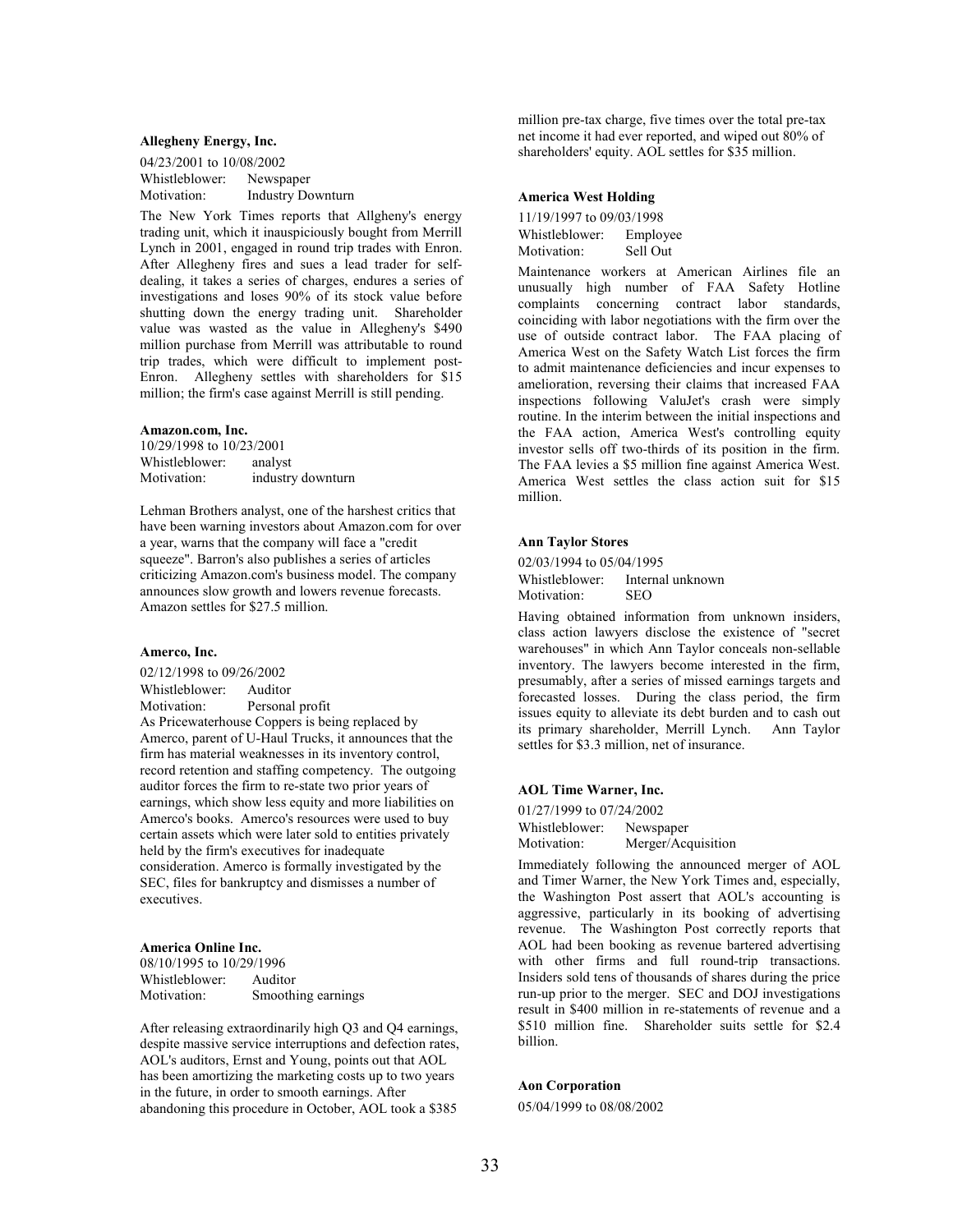Whistleblower: SEC Motivation: SpinOff

In seeking SEC for approval of a spin-off, Aon finds its accounts the subject of SEC scrutiny, resulting in a need to re-state earnings related to allowances for reinsurance from the September 11, 2001 attacks. The SEC presumably carefully inquires into Aon's accounting control due to its frequent restructurings, spin-offs and use of special purpose entities, according to a Merrill Lynch insurance analyst. Aon takes prior years earnings charges of \$50 million and writes off \$90 million in uncollectible reinsurance. Aon settles shareholder suits for \$7.3 million.

#### Applied Micro Circuits Corporation

11/30/2000 to 02/05/2001 Whistleblower: firm<br>Motivation: person personal profit

After analysts become suspicious at the \$100 million sale of stocks by insiders, AMCC discloses that its announcements of growth and profit were false, and that the company will restate revenues. AMCC settles for \$60 million, \$34 of which covered by insurance

## AppOnline.com, Inc.

06/01/1999 to 06/30/2000 Whistleblower: Client Motivation: Personal profit

After over 150 complaints by clients of AppOnline are reported to various State regulators, the New York State Banking Department suspends the firm's license to issue mortgages. The firm had been canceling checks after closings such that the mortgage would default while still generating fees to AppOnline. AppOnline files for bankruptcy days later. The executives and relatives plead guilty to wire fraud, securities fraud and money laundering.

#### Apria Healthcare

03/02/1995 to 12/31/1998 Whistleblower: Employee Motivation: Value Enhancement

Fortune Magazine reports Apria's integration issues with hundreds of computer systems from its branches and plethora of recent acquirees. Specifically, the firm's billing system often fails to bill or incorrectly bills customers resulting in questions whether the accounts receivable are collectible. Following the article, Apria reveals a new plan to reorganize systems management, and retains Goldman Sachs to explore strategic options. Apria announces it will take a charge to write down the value of internally developed software and bad debt. The firm fires its CEO, president and CFO. In combination with a Medicare fraud class action suit, Apria settles the shareholder suit for \$42 million.

## Apria Healthcare

03/02/1995 to 12/31/1998 Whistleblower: Newspaper Motivation: Merger/Acquisition

Apria branch manager Mark Parker informs the Justice Department of Apria's use of kickbacks payments to generate business eventually billed to Medicare. Apria settles this qui tam case with Parker and the DOJ for \$2 million. Apria settles the class action suit, in combination with shareholders suit concerning Apria's poor control systems, for \$42 million.

#### Ascend Communications, Inc.

11/05/1996 to 09/30/1997

Whistleblower: Newspaper Motivation: Merger/Acquisition

Following the announcement by Ascend forecasting its new product rollout in time to beat the competition, the San Francisco Chronicle publishes an article questioning Ascend's ability to meet the deadline with a workable product. During the implementation period, Ascend executives sell stock valued over \$40 million and consummate a merger with Cascade Communication. The class period ends when Ascend releases earnings sharply below estimates due to significant product delays and glitches. Ascend settles the subsequent class action suit for \$5.45 million.

## AT&T Corporation

10/25/1999 to 05/01/2000 Whistleblower: Firm<br>Motivation: SpinOff Motivation:

AT&T fails to report that its core businesses -- long distance and business services -- are being hurt by wireless technology and by changes implemented at AT&T, particularly in reference to attrition resulting from a joint venture with Concert PLC. AT&T loses two large clients, an arm of the U.S. government and B.P., which trigger the release of revenue shortfall to the public in the earnings announcement process. In the class period, AT&T issues a \$13 billion initial offering of tracking stock on its wireless business. AT&T settles for \$100 million.

#### Atlas

04/18/2000 to 10/15/2002 Whistleblower: auditor Motivation: smoothing earnings

Auditor Ernst and Young, replacing Arthur Anderson, requires Atlas Air Worldwide to restate earnings for 2 years, for not reporting expenses and overstating inventories, resulting in the collapse of stock price from \$45.69 to \$1.70. An SEC investigation then finds that controlling shareholders sold over \$160 million worth of shares in two offerings. Atlas enters bankruptcy.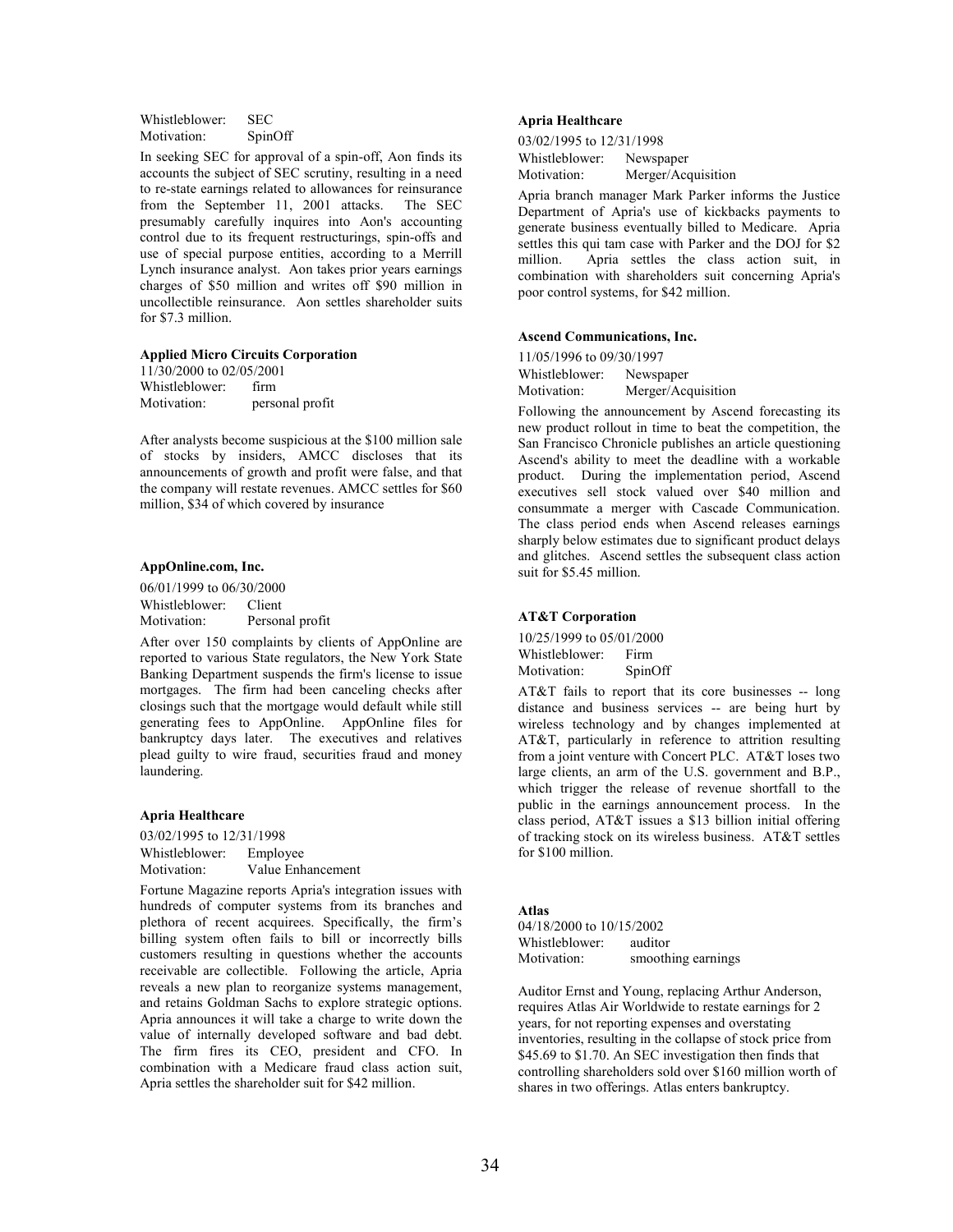Aurora Foods, Inc. 10/28/1998 to 04/03/2000 Whistleblower: auditor Motivation: smoothing earnings

Auditors discover memo detailing how to manipulate numbers and refuse to approve company statements. After delay in quarterly filing, company announces resignation of four top executives (Chairman/CEO, vice chairman, executive vice president and CFO). Aurora reduces its earnings by \$43.3 million and \$38.3 million, respectively, for 1999 and 1998. Aurora settles for \$36 million, \$26 million of which covered by insurance.

### Autodesk

01/22/1998 to 12/03/1998 Whistleblower: firm Motivation: target merger/acquisition

After new product release and diversifying acquisitions and positive statements about strong, continuing demand for Autodesk's products both domestically and in Europe, firm reports loses. Autodesk settles for \$5.25 million, all of which covered by insurance.

#### Bally Total Fitness Holding Corporation

08/03/1999 to 04/28/2004 Whistleblower: Auditor Motivation:

Immediately prior to internal auditor Ernst & Young's resignation, Bally announces that it will take a \$675 million charge for overly-aggressive, GAAP noncompliant revenue recognition and will re-state \$43 million of prior earnings for non-obligatory prepaid membership dues. The resignation of the CEO and an SEC investigation follow the auditor resignation.

#### Bank One Corporation

10/02/1998 to 11/10/1999 Whistleblower: Industry regulator Motivation: Merger/Acquisition

By imposing late fees and penalties on payments to its First USA credit card without proper controls in posting payments, Bank One induces high attrition and generates massive numbers of complaints to the Office of Comptroller of the Currency. The Comptroller's office, with pressure even from members of Congress, forces the firm to disclose its troubled credit card operations and revise its earnings downward. The internal pressure of the after a shakeup of the board and a \$725 million restructuring charge, Bank One settles for \$120 million.

#### BankAmerica Corporation

10/01/1998 to 10/13/1998 Whistleblower: Firm

Motivation: Merger/Acquisition

BankAmerica announces that it is writing down \$372 million in lending to D.E. Shaw for the hedge funds' highly leveraged exposure to the Russian bond default. Although BankAmerica had known of its exposure during the period of the Russian shock and Long Term Capital Management collapse, it fails to reveal the extent of lending to D.E. Shaw or the exposure of D.E. Shaw to the shock, focusing instead on its meg-merger with NationsBank. BankAmerica takes over \$20 billion in D.E. Shaw's bond portfolio, which continues to generate losses for the bank as do yet outstanding loans to the hedge fund. BankAmerica settles for \$490 million.

## Bausch & Lomb, Inc.

01/27/2000 to 08/24/2000 Whistleblower: Newspaper Motivation: Smoothing earnings

A Business Week article uncovers product line stagnation in Bausch & Lomb's core lens care products<br>business. The Business Week attention follows an The Business Week attention follows an announcement by the firm that it would miss earnings expectations with short-term weak sales. The firm had not of yet admitted that its core product revenues were being eroded by competition and that new product developments were unsuccessful; the failing nature of both sectors allegedly had been known by the firm for most of the year. During the class period, Bausch and Lomb actively invests in new product R&D and explores opportunities for acquisitions through which it can market the new business lines to generate successes in failing endeavors. The firm settles for \$12.5 million.

### BellSouth Corporation

11/07/2000 to 02/19/2003 Whistleblower: Firm

Motivation: Industry Downturn

In the environment of post-WorldCom turmoil in telecommunications, BellSouth announces that it is experiencing nearly worldwide earnings shortfalls. The last item on BellSouth's newswire is a charge of \$168 million for uncollectible accounts receivable. BellSouth had been performing services for customers who were never billed ('phantom customers'). A change in accounting procedures results in an additional charge of \$500 million.

### Belo Corporation

05/12/2003 to 08/06/2004 Whistleblower: Supplier Motivation: Personal profit

Belo had been inflating circulation numbers for the Dallas Morning News. The impropriety increases the revenue billed to advertisers, whose fees depend upon audience reached. The fraud is discovered when a contractor informs management that contractors, who are responsible to count and report circulation, are encouraged to inflate circulation figures since they are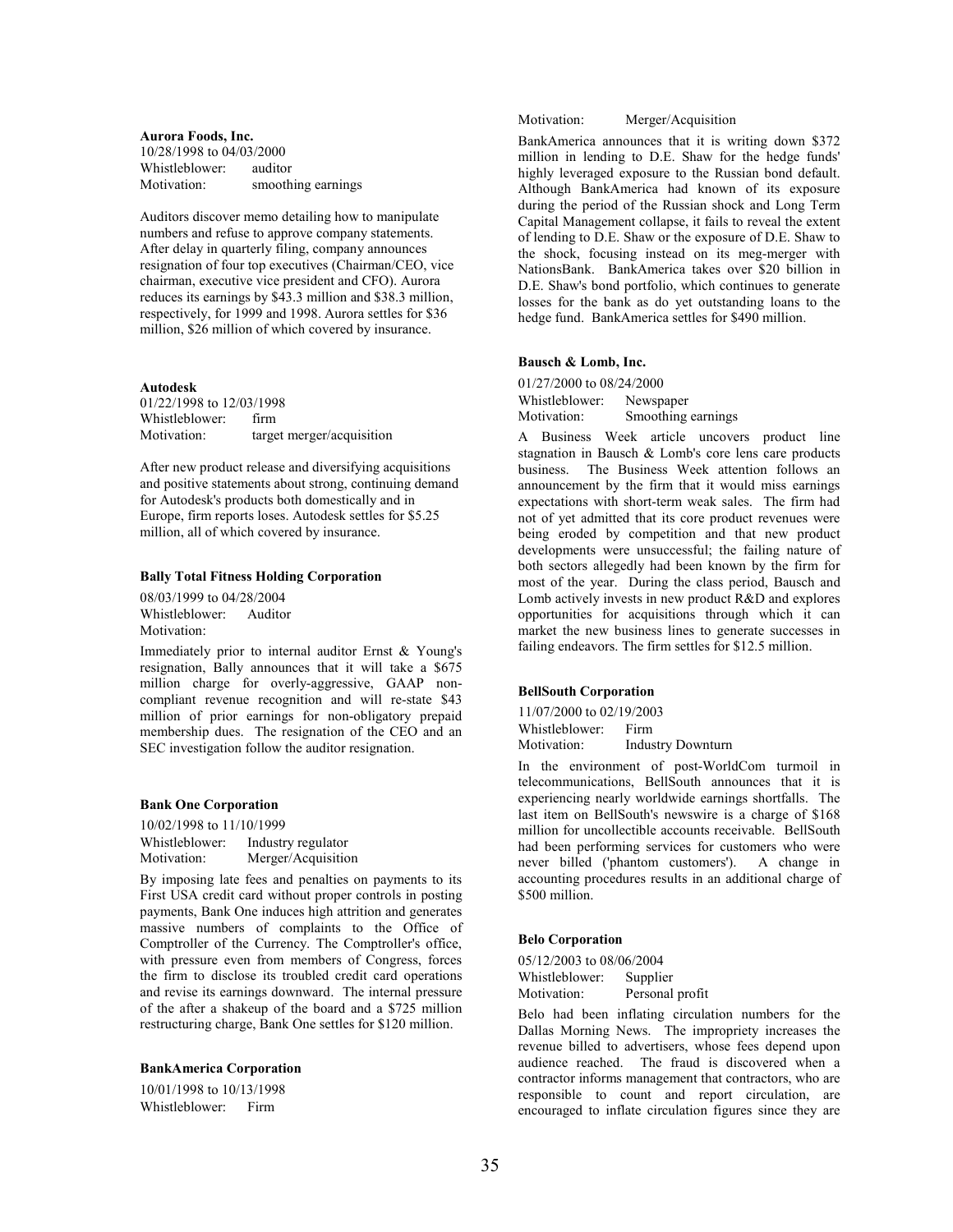paid on area circulation figures. Belo repays clients and fires regional management; the SEC commences an investigation.

## Bergen Brunswig Corporation

| 03/16/1999 to 10/14/1999 |                    |
|--------------------------|--------------------|
| Whistleblower:           | Equity holder      |
| Motivation:              | Merger/Acquisition |

Investors raise concerns about accounts for acquisition when company announces PharMerica acquisition. Subsequent investigation reveals that false financial statements arising from the previous Stadtlander acquisition, collapsing BBC stock price. BBC settles for \$28 million.

## Bristol Myers Squibb Company

03/22/2001 to 03/20/2002 Whistleblower: Firm<br>Motivation: Smoc Smoothing earnings

After calling its new drug Vanlev "the most important drug in the pipeline", Bristol Myers withdraws its FDA application when it discovers in its clinical trial results that Vanlev has potentially deadly side-effects to the throat. The announcement of withdrawing the application was made in March, 2002 when the clinical trial results were available to Bristol Myers in September of the prior year. Additionally, the firm knew that Vanlev's trials aimed at reducing hypertension were not stronger than an existing, cheaper drug already on the market.

#### Bristol Myers Squibb Company

09/09/2001 to 01/04/2001 Whistleblower: Newspaper<br>Motivation: Merger/Acc Merger/Acquisition

The Cancer Letter, a research newspaper, obtains a copy of the FDA's letter to Bristol Myers saying that they refused to consider the application for approval of Erbitux, a cancer drug being developed in a financing arrangement between Bristol Myers and ImClone. Bristol Myers, while coining Erbitux as a blockbuster, had failed to reveal that the clinical trials were inconclusive due to problems in the trial structure and that they had known that the FDA would not consider the application in that they understood the inconclusiveness of the outcome. A series of FDA, SEC, DOJ and Congressional investigations ensue, primarily aimed at ImClone. Bristol Myers writes off \$735 million of the ImClone investment and forces a change in management at ImClone.

Bristol Myers Squibb Company

10/19/1999 to 03/10/2003 Whistleblower: Firm

Motivation: Smoothing earnings

Bristol Myers announces that revenues for the current period would not meet expectations because of an inventory glut associated with channel stuffing its distribution line in prior periods. The firm was shedding excess inventory and propping up earnings by offering inducements to wholesalers to buy product for future demand. Bristol Myers re-states 1999-2002 earnings by \$2.75 billion. The firm settles with the SEC for \$150 million and with shareholders for \$300 million.

## Broadcom Corporation

07/31/2000 to 02/26/2001 Whistleblower: Newspaper Motivation: Smoothing earnings

Wall Street Journal reports that Broadcom uses warrants. effectively as discount coupons for Broadcom stock, as incentive for purchasing product, but does not record the expenses and thereby increasing its sales by hundreds of millions of dollars. Broadcom revises its accounting method for warrants, and lowers earning estimates due to cancelled warrant contracts. Broadcom settles for \$150 million, \$40 million of which covered by insurance.

## Campbell Soup Company

11/18/1997 to 01/08/1999 Whistleblower: Firm Motivation: Smoothing earnings

In revealing that its supply chain management needed restructuring, Campbell discloses that it had been channel-stuffing its supply line to meet quarterly revenue expectations. The internal pressure to restructure its supply logistics to achieve future cost-savings forces the information to light. Campbell settles for \$35 million.

### Cardinal Health, Inc.

10/24/2000 to 06/30/2004 Whistleblower: Newspaper Motivation: Smoothing earnings

The Wall Street Journal reports that Cardinal Health has recorded \$22 million from a settlement with its supplier as operational profit in the current period, without which Cardinal would have missed earnings forecasts. As a result of the media attention, the SEC commences an informal inquiry and then a formal investigation into Cardinal's practice of booking revenues and expense. The firm has been deliberately manipulating inventory processes such that it could classify bulk pass-through shipments as operational revenue. The firm re-states three years of earnings and fires its CFO.

Cendant Corporation 05/28/1997 to 04/15/1998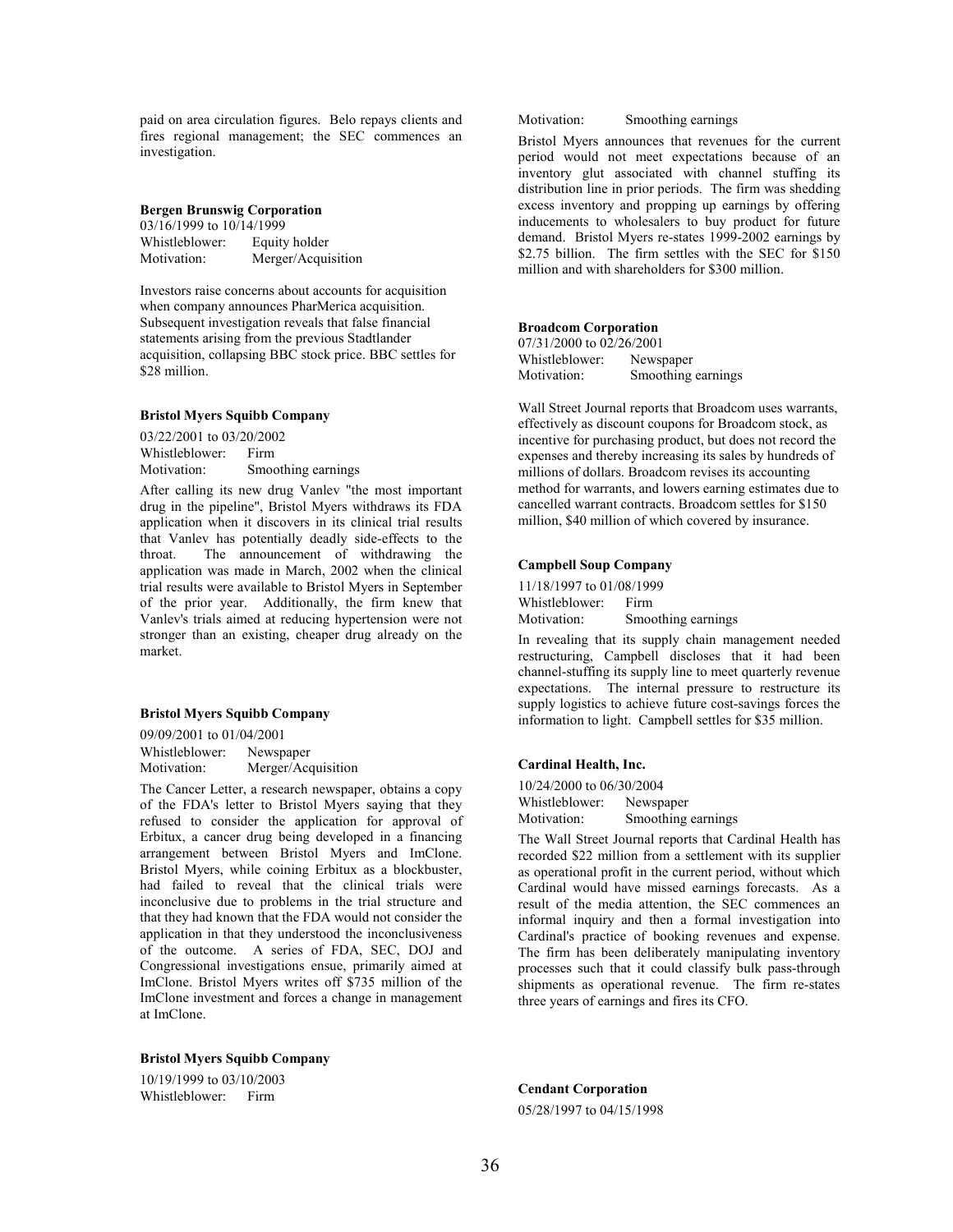Whistleblower: Employee Motivation: Personal profit

When integrating with newly acquired partner CUC, Cendant's accounting staff discover irregularities that eventually are tabulated to be \$500 million in false revenues stated by CUC. Criminal investigations later find the executives of CUC guilty of accounting fraud undertaken for personal profit. Cendant settles for \$2.85 billion.

#### Central Parking Corporation

02/05/2002 to 02/13/2003 Whistleblower: firm Motivation: bank financing/public debt issuance

As the last quarterly statement before leaving, the CFO announces a large charge to increase the reserve and accounts payables, which have been underreserved as Central Parking Corp. goes below debt covenants and wishes to renegotiate. Central Parking Corp. settles for \$4.85 million.

#### Cephalon, Inc.

06/12/1995 to 06/07/1996 Whistleblower: Industry regulator Motivation: SEO

Cephalon's announces that the European clinical trial of Myotrophin confirm the success of the drug on reducing the speed of Lou Gerig's disease as found in a previous round of North American trials. The FDA's study of the results, however, reveals that the mortality rate of treated patients was nearly twice that of patients taking a placebo. During the trials, Cephalon issues 3.3 million new shares, and insiders trade on their shares, an act for which they are later indicted by the SEC. The FDA denies approval of Myotrophin. Cephalon settles for \$17 million.

#### Ceridian Corporation

01/23/1996 to 08/26/1997 Whistleblower: Firm Motivation: Expansion

Tests of Ceridian's highly anticipated payroll software product during summer 1997 uncover difficulties in processing speeds and higher-than-expected installation costs, both of which were known to the firm prior to its disclosure. Ceridian announces concurrently that it is selling its defense electronics unit and halting development on its major software project, resulting in a \$150 million charge. Ceridian settles for \$5.2 million.

## Ceridian Corporation

04/17/2003 to 07/19/2004 Whistleblower: Employee Motivation:

An employee of Ceridian raises concerns of capitalization and expensing of assets in the firm's Human Resource Solutions business. The firm delays its earnings announcement and eventually removes \$60 million off earnings from 1999-2003 for failure to expense the capitalization of assets. The company's problems with asset control are systematic; the SEC had just ended a prior investigation of similar concerns in a different Ceridian division.

#### Charter Communications, Inc.

11/09/1999 to 07/12/2002 Whistleblower: newspaper Motivation: bank financing/public debt issuance

A Forbes article discussing a Credit Suisse First Boston report expresses concerns about Charter improperly capitalizing 30% of its installation labor costs over an extended time period. Charter Communications has sold \$900 million worth of junk bonds before the story came out. Charter Communications settles for \$80 million.

#### CHS Electronics, Inc.

| 02/10/1998 to 02/02/2001 |                    |
|--------------------------|--------------------|
| Whistleblower:           | short-seller       |
| Motivation:              | merger/acquisition |

Short-sellers attacked CHS' Q4 earnings as being propped up by unexpected tax benefits abroad and that it needed larger-than-expected gain from foreign currency exchange to beat analysts' earnings estimates. An internal audit then uncovers accounting irregularities such as misleadingly describing the amount of its vendor rebates and improperly keeping certain assets off balance sheets, thus inflating stock price, enabling the company to continue to grow through aggressive acquisitions. CHS settles for \$11.5 million.

## Cigna Corporation

05/02/2001 to 10/24/2002 Whistleblower: Firm Motivation: Industry Downturn

Contrary to Cigna's claims that its operating income would not be materially affected by its discontinued reinsurance division, the firm announces over the course of two months that it will take over \$1 billion in charges to cover re-insurance obligations related to minimum death benefits and workman's compensation. During the class period, Cigna raises \$250 million in new equity. The announcements arise out of Cigna's closing of its reinsurance business, which once captured 50-80% of the market. Cigna not only failed to disclose its exposure but also failed to undertake standard hedges common for insurance business.

Cisco Systems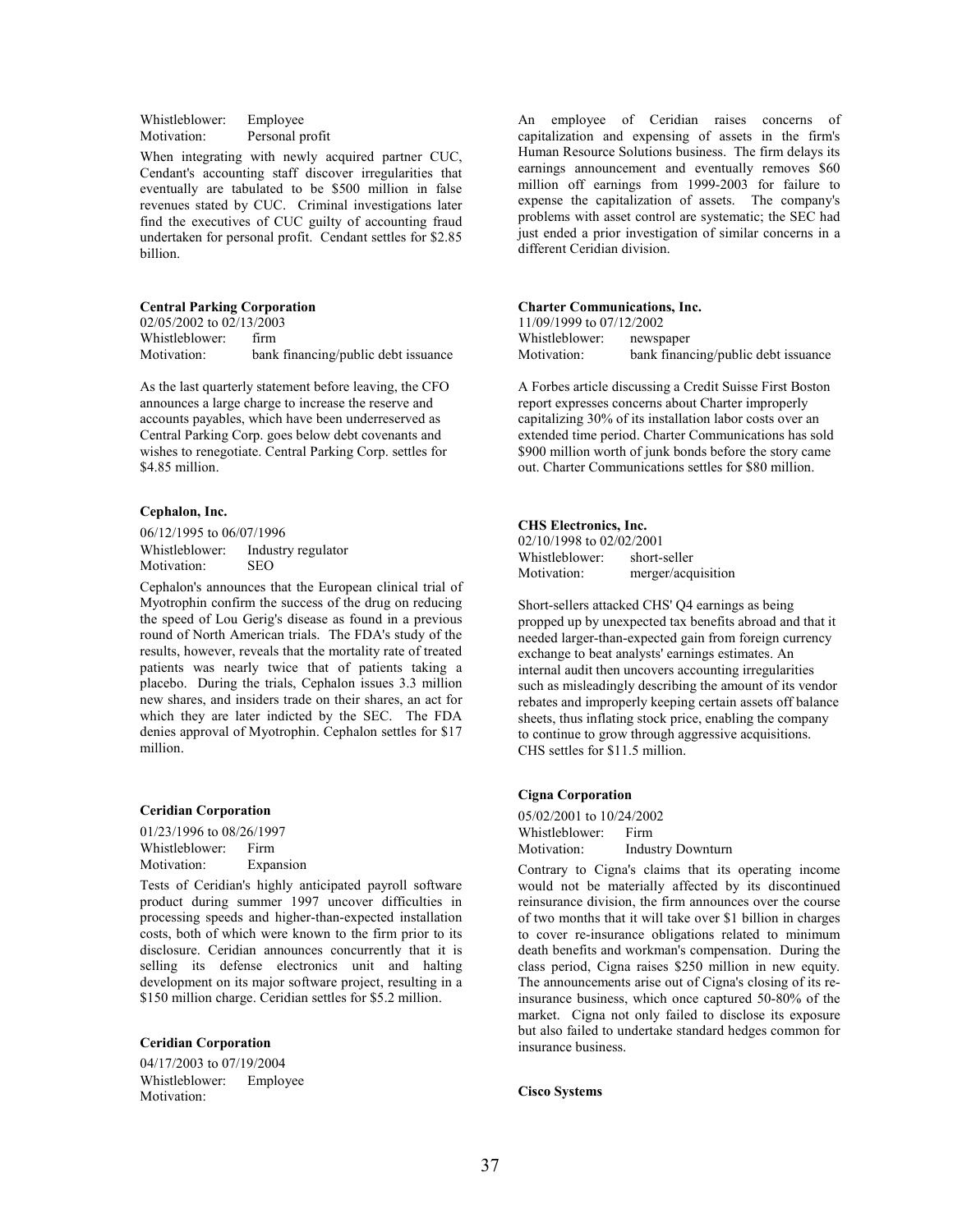08/10/1999 to 02/06/2001 Whistleblower: Firm<br>Motivation: Indus **Industry Downturn** 

A Network World report, picked up by the San Francisco Chronicle, says that Cisco's previously-admitted inventory problems are inhibiting the shipment of key products. Two weeks later Cisco's management, who have maintained bullish growth projections, report earnings below estimates. In the class period, the firm uses its stock in numerous acquisitions and at the same time has fails to write off uncollectible finance receivables and ships incomplete and faculty product to buy time with its clients. The firm reports a \$2.69 billion loss after taking a \$2.2 billion charge to write down inventory. The class-action lawsuit has yet to be resolved.

## Citizens Utilities Co.

09/05/1996 to 07/11/1997 Whistleblower: firm Motivation: merger/acquisition

After a company whistleblower came forward with documents showing that Citizens has sought to evade state regulation and mishandled its accounts, the Public Service Department of Vermont found that Citizens has been "practicing deceit and showing contempt for the rules in Vermont for more than 30 years" to smooth earnings. Citizens misrepresented material information concerning the company's telecommunications expansion and failed to disclose at all relevant times that the entrance into the long distance telephone market was failing. Citizens scales back its expansion plans, takes \$185 million charge, and reduces capital budget by \$175 million.

#### CMS Energy Corporation

08/03/2000 to 05/10/2002 Whistleblower: SEC Motivation: Expansion

Post-Enron investigations by the SEC uncover round-trip trades made by CMS. In one year, round trip trades accounted for \$4.4 billion, 98% of CMS's revenue. Investors were misled not only to the value of CMS, but also as to the liquidity of the wholesale electric market. CMS restates earnings for two year, and the SEC charges<br>CMS and three executives. CMS settles with CMS and three executives. shareholders for \$12 million.

#### Coca-Cola Company

10/21/1999 to 03/06/2000 Whistleblower: Board Motivation: Smoothing earnings

Coca-Cola's board expedites the transfer of power from Douglas Ivester to Douglas Daft, citing a loss of confidence in Ivester. While taking restructuring charges and announcing new lower growth targets, new management reveals that Coke has been channel stuffing

the supply of formula to bottlers to meet earnings targets. Coca-Cola settles for \$14 million.

#### Coeur D'Alene Mines Corporation

01/09/1995 to 07/11/1996 Whistleblower: Firm Motivation: Expansion

Coeur D'Alene reveals that its Chile gold mine would not commence operations in the present year and that it's recently-acquired New Zealand mine would be closed, both admissions reflecting readily observable operations. The firm had previously stated that both sites were operating according to or below budget. Coeur D'Alene writes down impaired assets in Chile and takes a loss on New Zealand operations while suing the previous owner. The firm settles with shareholders for \$13 million, \$6 of which is obtained from the settlement with the New Zealand seller of the mine.

#### Cole National Corporation

01/31/1998 to 05/16/2003 Whistleblower: Auditor Motivation: Bank Financing/Public Debt Issuance

In Deloitte & Touche's initial audit after assuming the account from failing Arthur Andersen, Deloitte suggests that Cole should spread its warranty revenue over the length of the contracts. Cole announces that it will restate earnings from the past five years, as a result of the revenue recognition changes. Following the announcement, the SEC commences an informal inquiry into Cole's previous accounting methods. Cole settles the shareholder suit for \$5.3 million.

### Columbia HCA Healthcare Corporation

04/08/1994 to 09/09/1997 Whistleblower: Employee Motivation: Value Enhancement

After a number of qui tam whistleblower suits are filed against Columbia, the largest healthcare provider in the county, federal agencies begin an investigation that results in raids on a number of the hospitals. Columbia, which is also Medicare's largest biller, provided financial incentives for doctors to admit more patients, inflate billing record, and to 'upcode' the treatments by performing and billing Medicare for more serious treatments than is deemed necessary. The firm and executives are indicted for criminal Medicare fraud. Columbia repays the government \$250 million.

Comdisco, Inc. 01/25/2000 to 10/03/2000 Whistleblower: firm<br>Motivation: spin-off Motivation: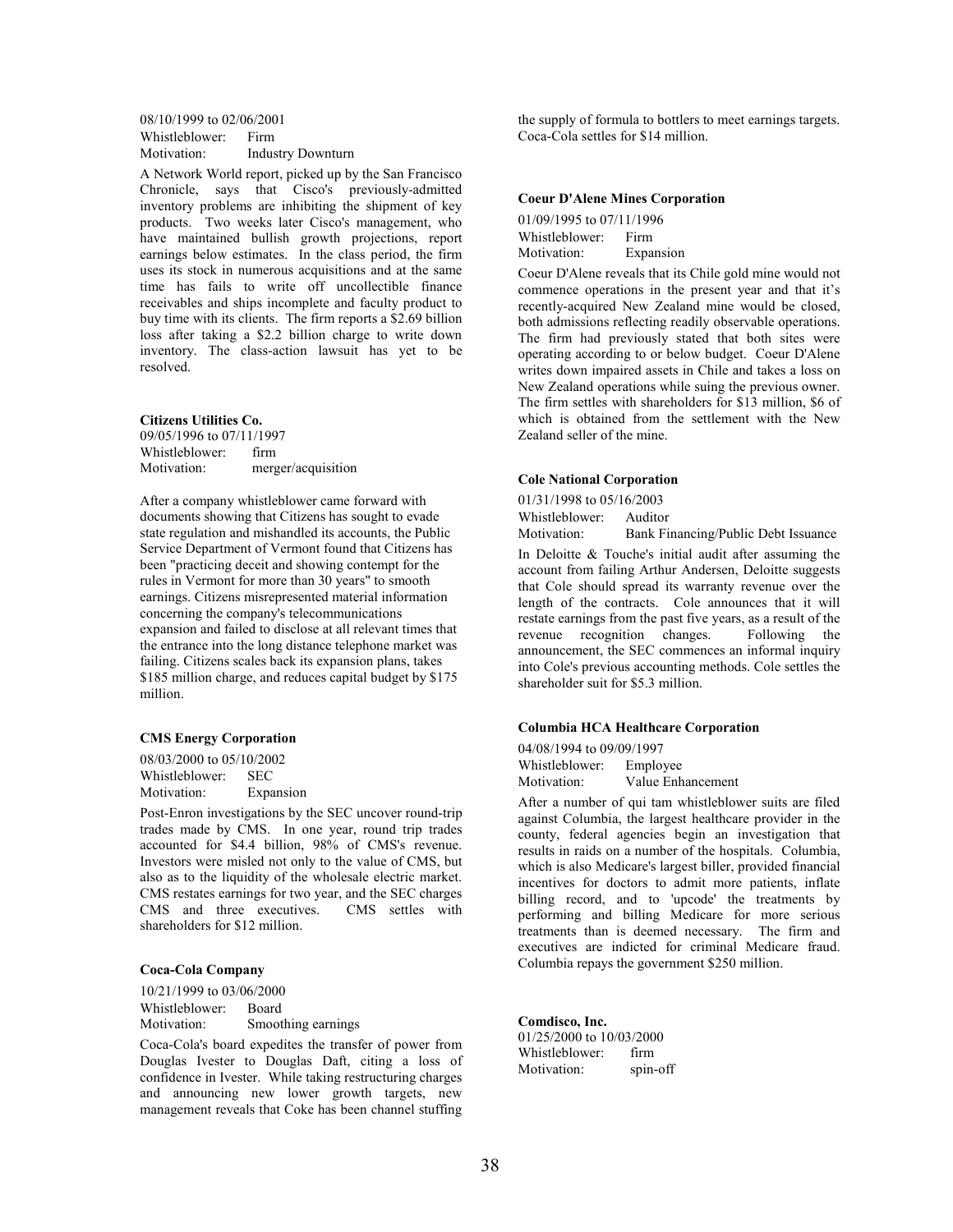The firm, after a failed attempt to bring in investment bankers to consider an IPO, announces that it has exaggerated Prism's expansion into new markets but failed to disclose adverse factors against Prism. Comdisco ceases funding Prism's operations and writes off \$350 million in investments in Prism. Comdisco settles for \$13.75 million.

#### Comerica Incorporated

07/17/2002 to 10/01/2002 Whistleblower: Industry regulator<br>Motivation: Industry Downturr **Industry Downturn** 

An examination by Federal Reserve regulators results in Comerica restating earnings and taking a \$328 million charge to reflect over-valuation of assets in its Munder money management division. Comerica settles on SEC charges that it did not establish adequate loan-loss reserves as a result of poor controls. Comerica settles the class action suit for \$15 million.

### Commerce Bancorp, Inc.

06/01/2002 to 06/28/2004 Whistleblower: Federal investigative agencies<br>Motivation: Value Enhancement Value Enhancement

The FBI reveals that the treasurer's office of City of Philadelphia and Commerce Bancorp had a quid pro quo arrangement in which Commerce make political contributions and extended favorable loans to treasury officials in exchange for banking business of the City. Commerce exits part of the lucrative municipal bond business. Bank executives and city officials are convicted of criminal conspiracy.

### Compaq Computer

07/10/1997 to 03/06/1998 Whistleblower: Analyst Motivation: Smoothing earnings

Following the trail of a Compaq warning that the price wars are stiffening market share competition, industry analysts discover that Compaq has been channel stuffing to boost short-term revenues. Compaq soon thereafter announces an inventory over-supply problem, and responds with efforts to cut inventory levels. Shareholder suits settle for \$28.6 million.

## Complete Management, Inc

02/10/1998 to 02/02/2001 Whistleblower: firm Motivation: bank financing/public debt issuance

As an effort to eliminate unprofitable activities and restructuring, CMI discovers and announces that, in order to secure a two year accounts receivable financing facility that has defaulted, CMI officers improperly recognized revenue on uncollectible receivables from its largest client. CMI settles for \$3.83 million.

#### Computer Associates International, Inc.

02/27/1998 to 02/25/2002 Whistleblower: Newspaper<br>Motivation: Personal pre Personal profit

After Computer Associates announces that it is changing is revenue recognition process to spread sales over the life of projects, the New York Times reports that the firm's announcement and changes are an attempt to mask its improprieties. The NYT covers the firm' layoff disguised as performance firings (to avoid severance pay) and its use of a host of accounting tricks including (i) having 35 days in the last month of the quarter, (ii) rerolling customer contracts to book further extended revenue, even at the expense of offering software free to induce contracting, and (iii) acquiring other firms with a customer base for the sole purpose of implementing a rerolling opportunity to book revenue. After unsuccessfully trying to pay themselves \$1.1 billion in promised pay and being forced to return the compensation by shareholder suits, the executives of the firm are indicted for criminal fraud. The firm settles for \$144 million.

#### Computron Software, Inc.

08/24/1995 to 04/01/1996 Whistleblower: Firm<br>Motivation: IPO Motivation:

Shortly after its IPO is completed, Computron restates earnings going back 5 years. A subsequent SEC investigation reveals that Computron inflated 3 years earnings prior to its IPO by mis-dating contracts, creating duplicate contracts and using side letters to hide services provided to customers. Arthur Anderson settles for \$3.5 million for its role in the accounting misstatements, and Computron for \$15 million.

#### ConAgra Foods, Inc.

08/28/1998 to 05/23/2001 Whistleblower: Internal unknown Motivation: None

In altering its internal control systems to meet compliance with the new SEC regulation SAB101, ConAgra discovers that a division has been booking sales at the contract date but not offsetting revenues when the customers delayed or did not take delivery. The division falsely boosted company earnings by \$120 million. ConAgra's board instigates a full internal audit and shortly thereafter releases the information to the SEC and to analysts. ConAgra settles for \$14 million.

## ContiFinancial Corporation

01/28/1998 to 07/21/1999 Whistleblower: firm Motivation: industry downturn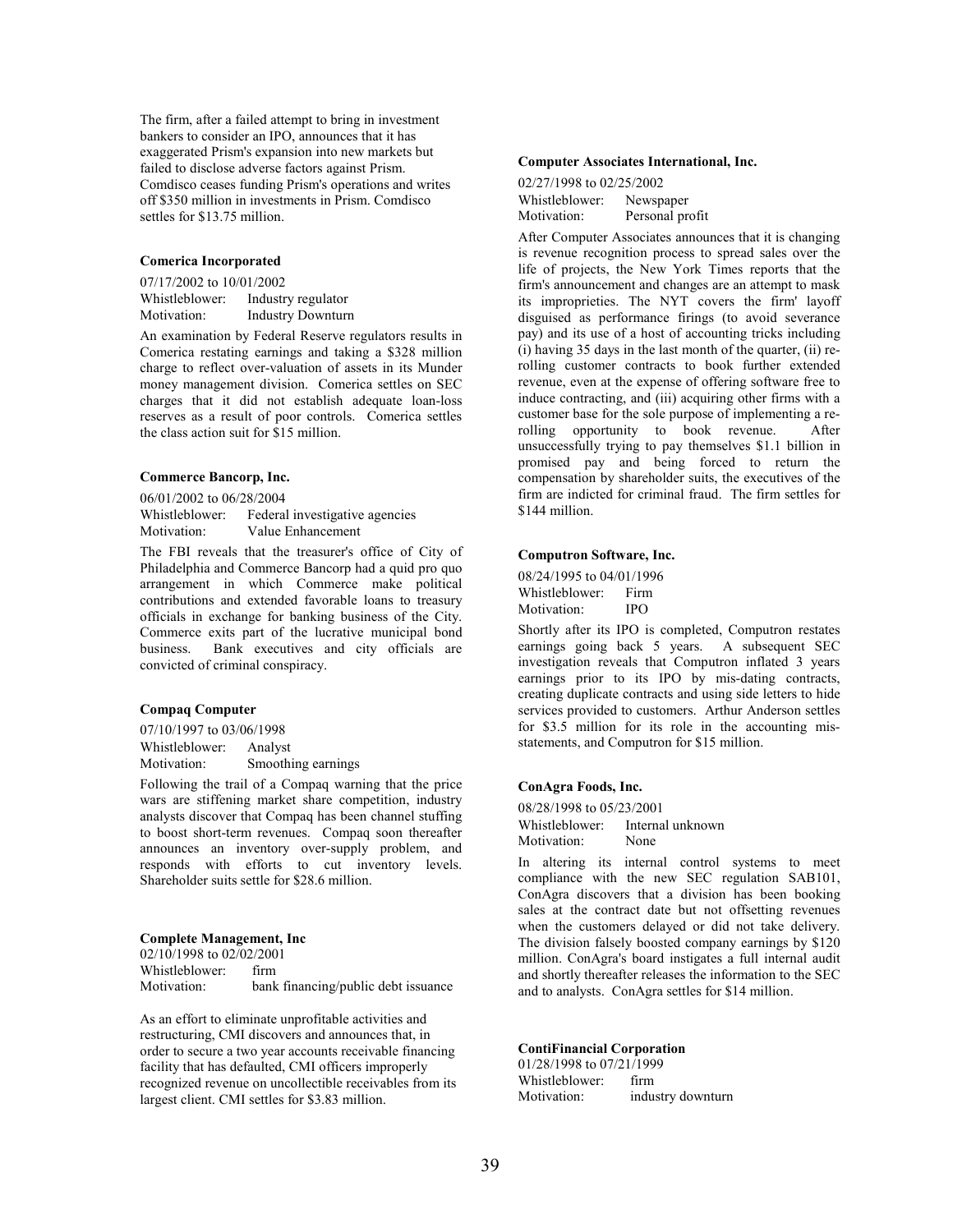Suffering from lower interest rates and offering "sub prime" loans, ContiFinancial had to write down significant portions of the portfolios that were earlier booked at higher profits. Before announcing publicly such losses, insiders sold thousands of shares and the company completed several acquisitions. ContiFinancial settles for \$5.5 million.

Concord EFS, Inc.

03/29/2001 to 09/04/2002 Whistleblower: firm<br>Motivation: merg merger/acquisition

Concord EFS reveals that it has hidden charges incurred by renegotiation of contracts with telecommunication companies, in an effort to use its inflated stock price as currency to complete various acquisitions, and to allow insiders to sell over \$160 million worth of shares. Concord settles for \$13 million, all covered by insurance.

#### Crompton Corporation

10/26/1998 to 10/08/2002 Whistleblower: Federal investigative agencies Motivation: Value Enhancement

U.S. And E.U. antitrust authorities open investigations into price fixing on five products manufactured by Crompton. Crompton cooperates with the agencies and thus is granted immunity against most criminal charges; however, much of the value of the firm has arisen from unsustainable fixed prices. Two executives are indicted. The firm pays antitrust penalties of \$50 million and begins to settles with consumer class actions groups.

#### Cumulus Media

01/28/1998 to 07/21/1999 Whistleblower: trade organization Motivation: smoothing earnings

Inside Radio, a trade publication, quotes that PricewaterhouseCoopers had concerns regarding CMI's financials, which delayed the fourth quarter results three times. After announcing publicly that the auditors refused to sign-off on the earning reports, CMI further announces that the CFO had resigned a month ago, and that CMI's financials were overstated. PwC resigns quoting "material weaknesses" in CMI's internal controls. CMI settles for \$16 million, with \$7.3 million covered by insurance.

## CONSOL Energy, Inc.

| 01/24/2001 to 07/18/2002 |                   |
|--------------------------|-------------------|
| Whistleblower:           | internal unknown  |
| Motivation:              | industry downturn |

An anonymous letter, addressed to SEC and delivered to auditor PricewaterhouseCoopers, accuses directors and executives of "misappropriating funds and other assets, as well as engaging in illegal or inappropriate activities". The director of the board then retains an outside law firm to conduct an investigation, revealing that CONSOL had been overproducing and piling up inventory as demand decreases. Executive Vice President resigns.

## CVS Corporation

02/06/2001 to 10/30/2001 Whistleblower: Analyst

Motivation: Bank Financing/Public Debt Issuance

CVS continues to expand rapidly without revealing that a nationwide shortage in pharmacists is causing customer attrition from service delays. Credit Swiss First Boston analysts, concerned with increasing competition in the industry, conduct a survey of pharmacies and uncover a slowdown in prescription processing due to staffing problems. CVS scales back expansion, closes some stores and settles for \$110 million.

## Dollar General Corp

03/05/1997 to 01/14/2002 Whistleblower: Firm Motivation: SEO

Following the resignation of the CFO, Dollar General reveals that it has incorrectly accounted for property leases and tax liabilities. The new CFO and new auditors conduct investigations, resulting in a restatement of earnings downward for 1998 through 2000 by \$100 million. An SEC investigation into its accounting practices is settled for \$10 million. Dollar General settles the class-action lawsuit for \$162 million.

## Covad Communications

04/19/2000 to 05/24/2001<br>Whistleblower: auditor

Whistleblower:<br>Motivation: bank financing/public debt issuance Auditor Ernst and Young refuses to allow Covad Communications to book revenues from the delinquent ISP, forcing the firm to restate revenues and take a \$52 million accounting charge. In the meanwhile, Covad completed a \$500 million convertible bonds offering and the acquisition of BlueStar. Auditor Ernst and Young expresses doubts about Covad's ability to continue as "a going concern". Convad settles for \$16.5 million, covered by insurance.

## DPL, Inc.

03/30/1999 to 08/14/2002 Whistleblower: Auditor Motivation: Smoothing earnings

At the insistence of Pricewaterhouse Coopers, DPL reveals that it has placed 25% of its assets in a portfolio of investment, some of which is invested abroad. The announcement comes as the energy firm takes a charge of \$1 billion to write off impaired portfolio assets in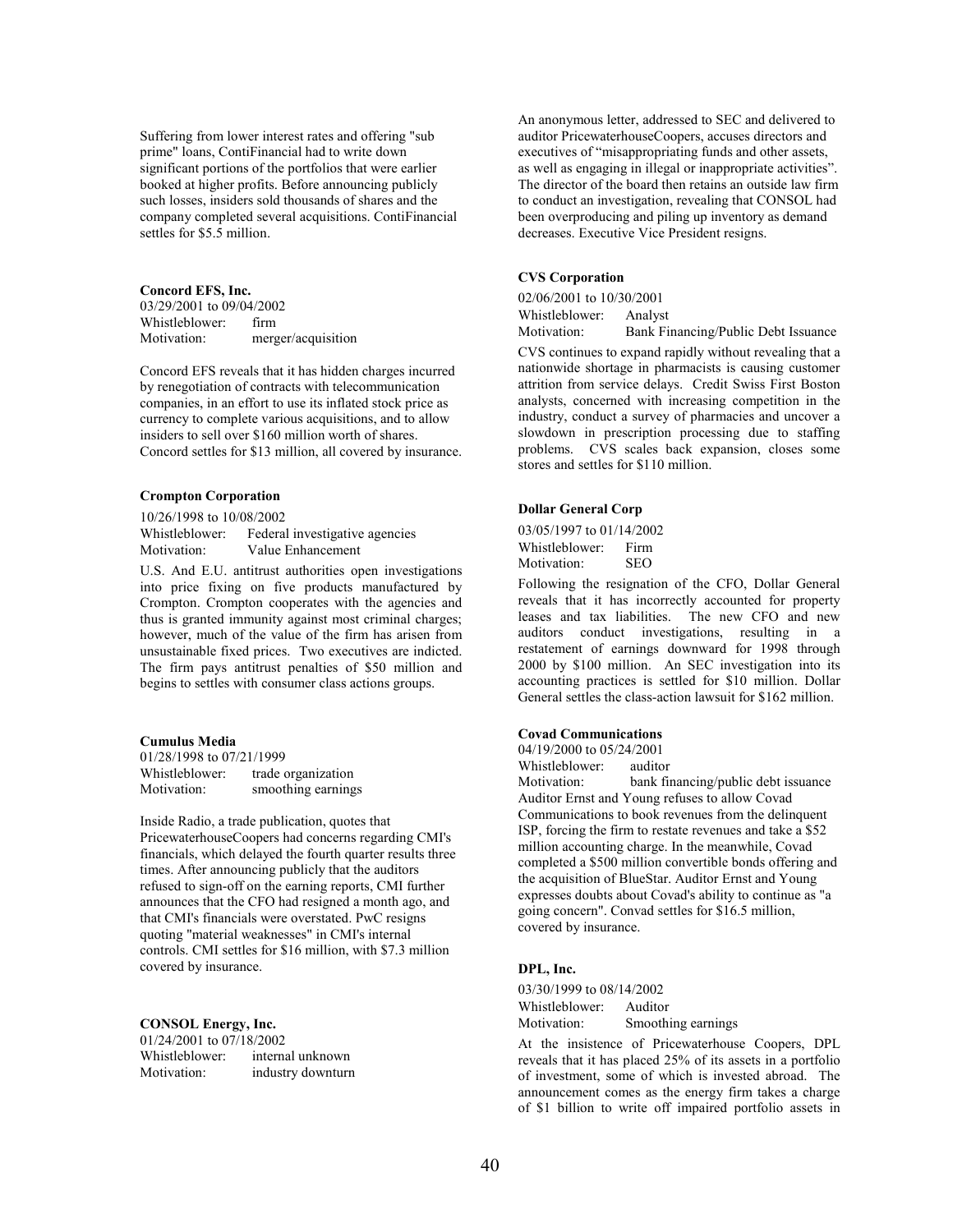Latin America. Up until that point, investors did not know DPL has a Latin American portfolio. The CEO resigns, and DPL settles for \$110 million.

## Dynegy, Inc.

06/21/2001 to 07/22/2002 Whistleblower: Employee Motivation: Value Enhancement

After Dynergy fails to promote management trainee Ted Beatty, he quits the firm and takes with him documentation about a fraudulent tax-avoidance, cash flow enhancing scheme (Project Alpha) used by Dynergy with its special purpose entities. The Wall Street Journal reports a front-page article based on Beatty's documents. At the same time, Dynergy is being investigated by the SEC and energy regulator for round trip energy trading. The added scrutiny uncovers a final impropriety regarding the use of another special purpose entity (Catlin) to hide debt obligations and shift collateral to new debt. After turning over management and filing for bankruptcy, Dynergy settles for \$468 million, only \$150 of which is covered by insurance.

#### E.W. Blanch Holdings

10/19/1999 to 03/20/2000 Whistleblower: Newspaper Motivation: Industry Downturn

Although a full quarter earlier analysts predict that E.W. Blanch will lose revenue to an industry-wide shock in reinsuring workers' compensation, the market does not incorporate the magnitude of the information until the WSJ predicts that Blanch will face earnings surprises after a competitor warns on earnings. Blanch CEO denies future revenue shortfalls as close as two weeks before the earnings shock, but meanwhile has taken a hedge position against his personal stock and, together with other executives, sold \$25 million in stock. The firm is sold to a UK-based reinsurance broker.

### EEX Corporation

08/03/1995 to 08/05/1997 Whistleblower: New management Motivation: Merger/Acquisition

New management from acquirer Texas Utilities takes over managing Ensearch prior to the closing of the two firm's merger and reveals on the day of the merger that the oil and natural gas reserve estimates in Ensearch's EEX division need to be adjusted downward by 45%. Former Ensearch shareholders had agreed to receive 0.225 of Texas Utilities stock plus 1.5 shares of EEX stock, an entity which is being spun off at the merger. EEX settles for \$25 million.

## El Paso Corporation

01/29/2001 to 05/29/2002 Whistleblower: Equity holder Motivation: Bank Financing/Public Debt Issuance Oscar Wyatt, a large equity holder whose firm Coastal was recently acquired by El Paso, makes a public statement concerning El Paso's hiding of debt in special purpose entities to avoid any balance sheet impact and to bypass the board in decision making. Of particular concern was El Paso's issuance of \$830 worth of debt in an off balance sheet deal with Credit Suisse First Boston. In addition, EL Paso committed themselves to long-term contracts such that the marking-to-market of trades could be booked as current revenue. The SEC initiates an investigation into El Paso's booking of hundred of millions of dollars of revenue from such contracts.

## El Paso Corporation

02/22/2000 to 02/17/2004

Whistleblower: Federal investigative agencies<br>Motivation: Smoothing earnings Smoothing earnings

The Houston U.S. Attorney General's office, while investigating allegations of wash trades and round tripping, discovers problems in the firm's hedge accounting. El Paso had entered into contracts via their merchant energy unit to hedge their natural gas risk. However, after selling the contracts to outside counterparties, the merchant energy group entered into separate contracts which offset the hedge position. El Paso takes a \$1 billion charge to ameliorate the accounting errors associated with the lack of hedge position.

#### El Paso Corporation

02/22/2000 to 02/17/2004

Whistleblower: New management

Motivation: Bank Financing/Public Debt Issuance

El Paso's new management switches reservoir engineers and contracts for a new audit of oil and natural gas reserves in light of the SEC's increased scrutiny of competitors' reserves. The audit reveals the need to adjust reserves downward by 41%, to take a \$2.6 charge and to restate four years of earnings. The SEC launches a formal investigation.

#### El Paso Electric Company

02/14/2000 to 10/21/2002 Whistleblower: Industry regulator<br>Motivation: Value Enhancement Value Enhancement

The Federal Energy Regulation Commission investigates El Paso in conjunction with Enron and other power providers for its role in inflating prices in the California energy crisis. El Paso colluded with Enron, Enron traders typically manned El Paso's trading desk, to defraud Californians by conducting round trip trades to manipulate prices. El Paso settles with the regulators for \$14 million, with consumer class action groups for \$1.5 billion and with its own shareholders for \$10 million.

#### Electronic Data Systems Corporation

09/07/1999 to 09/24/2002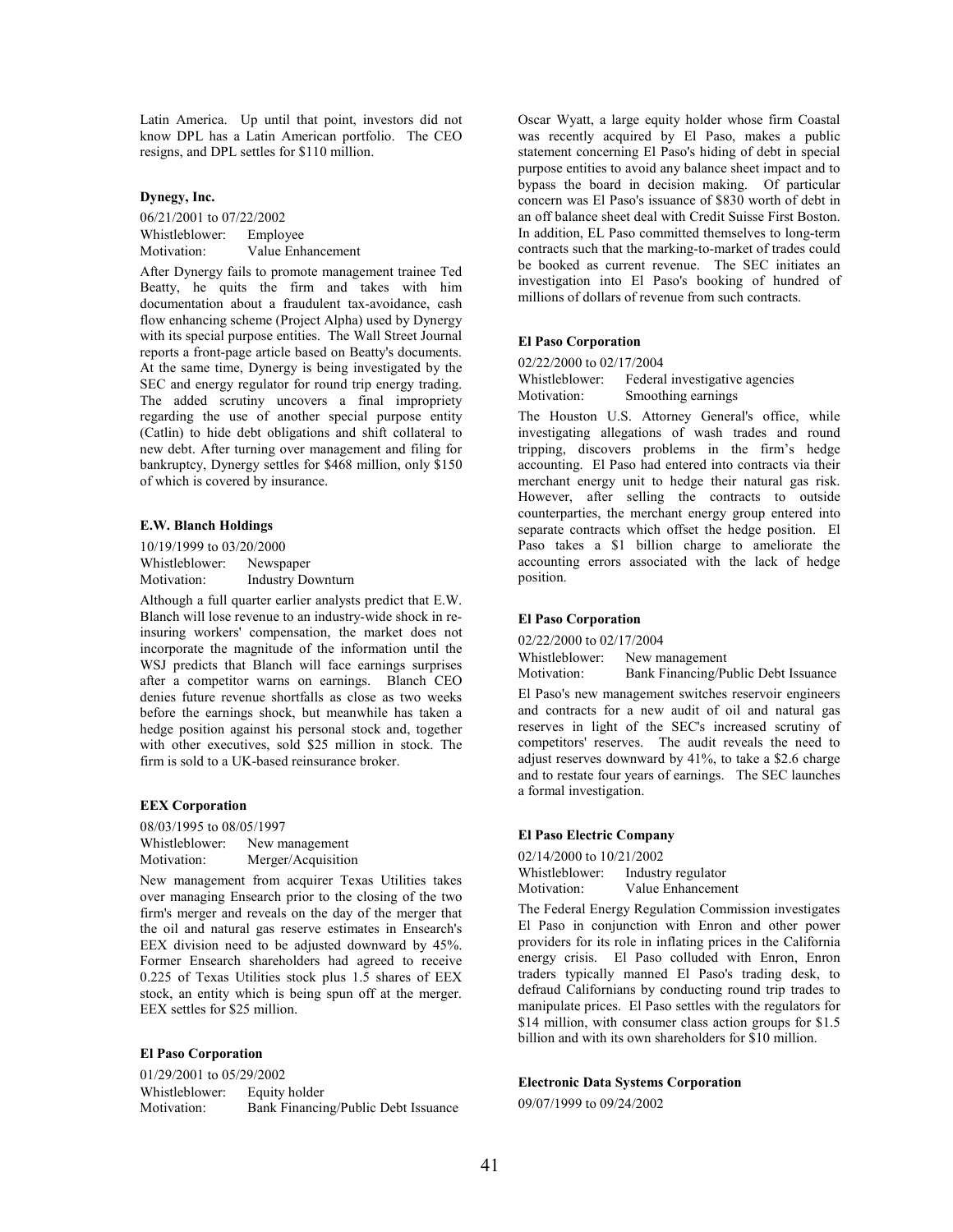## Whistleblower: Analyst Motivation: Value Enhancement

A Merrill Lynch analyst discovers that EDS has placed a bet on its own stock and was incurring a cost of \$225 million to unwind the losing position. This news came a week after EDS's announcement of an 84% reduction in its quarterly earnings which was precipitated by Proctor and Gamble's backing out of a news conference to announce a new contract with EDS. The bet by EDS on its stock came during a period of large client attrition due to the stagnation in the economy. The SEC formally investigates EDS for its treatment and disclosure of its investment portfolio.

#### EMCOR Group, Inc.

04/09/2003 to 10/02/2003 Whistleblower: Firm Motivation: Merger/Acquisition

EMCOR fails to disclose that its high margin small contract business was shrinking relative to the low margin public sector work. The contracts acquired from a recent merger exacerbated the trend. Additionally, the restructuring process was slower than predicted. EMCOR cuts earnings estimates and analysts grade the firm as 'underperform'.

#### Employee Solutions, Inc.

11/14/1995 to 03/14/1997 Whistleblower: Newspaper<br>Motivation: SEO Motivation:

Financial World Magazine leaks its forthcoming April article questioning Employee Solutions' practice of booking revenue without setting aside adequate reserve for workers' compensation risk. The firm refutes the article's accusations, proposes anti-takeover amendments and then misses earnings forecasts, triggering class action suits. Employee Solutions eventually takes a charge to cover the costs of increasing its workers' compensation reserves. Employee Solutions settles for \$15 million.

### Endocare, Inc.

10/23/2001 to 10/30/2002<br>Whistleblower: Officer Whistleblower: Office<br>Motivation: SEO Motivation:

An executive, who is later fired, informs the board of concerns about the accounting of certain transactions occurring during the period of Endocare's SEO. The board brings in a lawyer, who is later himself investigated by the SEC for the cover-up, to conduct an inquiry into the control deficiencies in recognition of revenues, accounts receivable, and expenses. Endocare's lack of controls cause auditor KPMG to delay filings and then to resign under statements that the financial statements cannot be relied upon. Department of Justice and SEC investigations ensue. The firm under new management settles for \$9 million.

#### Enron Corporation

01/18/2000 to 10/18/2001 Whistleblower: Newspaper<br>Motivation: Personal pro Personal profit

The Texas version of the Wall Street Journal publishes a story in the fall of 2000 asking whether the profits from companies like Enron are just artifacts of the firms' manipulation of marking assets to market. A few months later, Fortune and the New York Times publish articles questioning the ultimate origin of value in the stock runup of Enron and covering Enron's incredulous behavior in the California energy crisis, respectively. Meanwhile, following the Texas WSJ article, short sellers begin increased scrutiny of the firm and, in particular, into Enron's financing entities. Not long after the CEO resigns in August 2001, information comes to light that the firm had misrepresented the value of its assets by billions of dollars, and related party transactions were siphoning value from the firm to the benefit of executives. A number of other improprieties emerge. Shareholders have claimed \$30 billion in damage from now-defunct Enron; litigation continues.

#### Enterasys Networks, Inc.

09/26/2001 to 02/01/2002 Whistleblower: Employee<br>Motivation: Personal p Personal profit

A finance executive at Enterasys uncovers documentation showing revenue booked for a \$4 million sales contract from its Asia-Pacific division that was GAAP non-compliant. Subsequent investigations discover revenue over-booked by \$153 million for the 19 month ending September 2001, resulting from what appears to be a systematic personal profit scheme by executives who are then fired. An SEC investigation ensues and is settled. Enterasys settles the class-action suit for \$50 million.

### Federal Home Loan Mortgage Corporation (Freddie Mac)

06/15/1999 to 06/06/2003 Whistleblower: Auditor Motivation: Smoothing earnings

Pricewaterhouse Coopers, taking over the Freddie Mac account from failing Arthur Andersen, instructs the firm to reclassify investment income from assets Freddie incorrectly treated as hedge positions and thus to re-state upwards two years of earnings. A resulting accounting probe results in the firing of the three top executives, one of them for altering financial diaries provided to the audit committee. Multiple types of federal civil and criminal investigations as well as Congressional hearing soon follow resulting in evidence that the company used improper internal controls to smooth earnings.

#### Ferro Corporation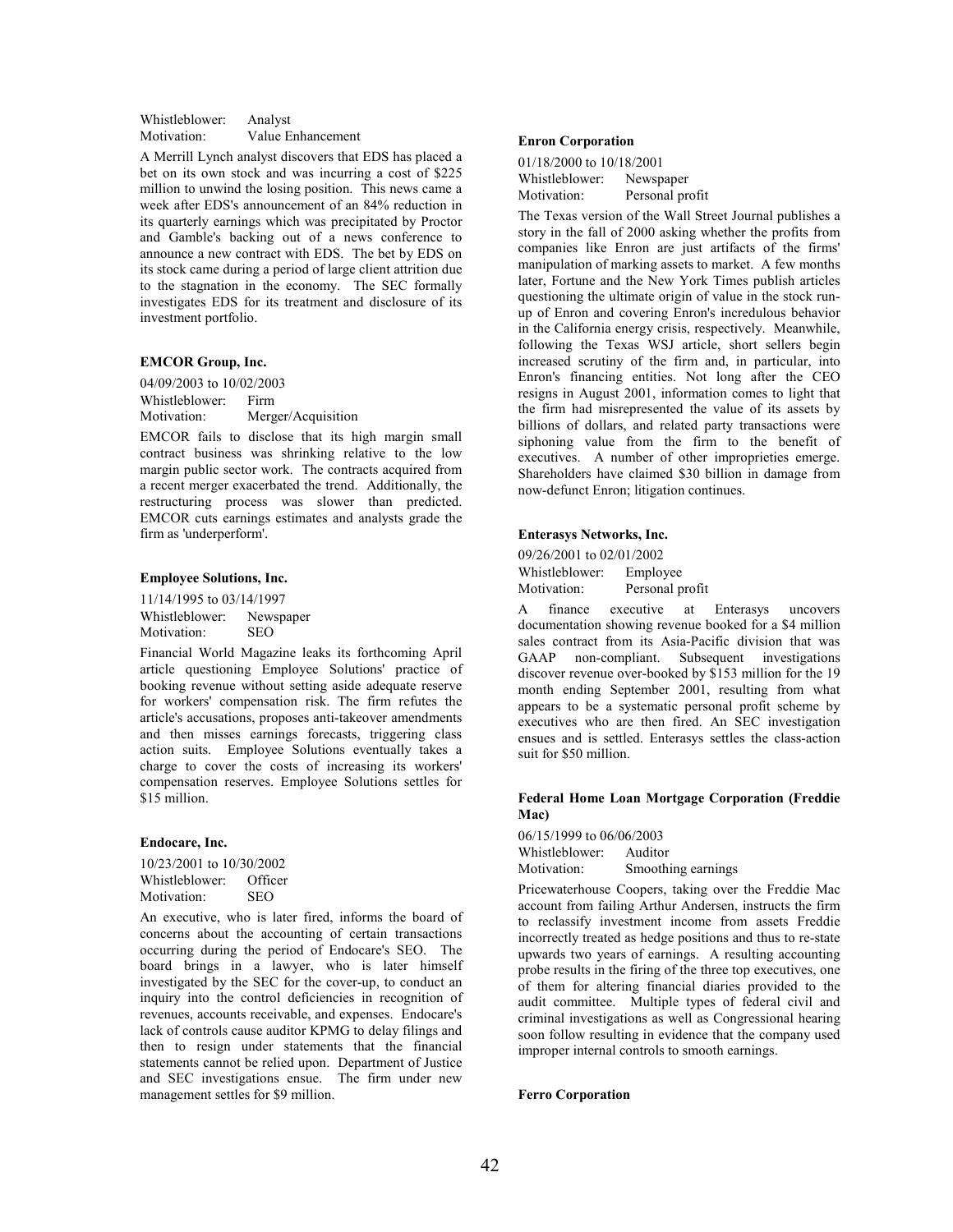10/28/2003 to 07/22/2004 Whistleblower: Auditor<br>Motivation: Smoothi Smoothing earnings

After a routine closing of the books, the firm announces that its auditors have discovered improper accounting in its polymer division. A divisional employee made improper entries, resulting in the need to take a charge in the current period and, later, to restate two prior years' earnings.

## Fifth Third Bancorp

09/21/2001 to 01/31/2003 Whistleblower: Auditor Motivation: Merger/Acquisition

After completing its acquisition of Old Kent Financial, Fifth Third's internal and external auditors discover \$54 million in treasuries bonds and notes which are missing. After notifying the regulator, Fifth Third's capital is subject to heightened scrutiny, and the bank is prohibited to undertake any further acquisitions until its accounting controls are improved. The impaired assets are mainly inherited from Old Kent's accounts, and the Old Kent executive who took a divisional executive position is replaced. Fifth Third settles for \$17 million.

#### Finova Group

07/15/1999 to 03/26/2000 Whistleblower: analyst Motivation: merger/acquisition

Analyst Sochol noticed that Finova recorded a gain from a sale months before finalizing the transaction, in order to implement the new strategy of domination through active large acquisitions. CEO and auditors Deloitte and Touche resigns. New auditor Ernst and Young, taking a closer look into the accounts, brought \$80 million in charges, \$70 million for an account never before mentioned, and \$10 million in severance for the outgoing CEO.

### FirstEnergy Corporation

04/24/2002 to 08/05/2003 Whistleblower: firm Motivation: smoothing earnings

The firm restates earnings, lowers guidance, and recognizes above-market values of certain leased generation facilities after reviewing transition costs after FirstEnergy's \$4.5 billion acquisition of GPU Inc. FirstEnergy settles for \$89.9 million, \$71.9 million covered by insurance.

## FirstEnergy Corporation

04/24/2002 to 08/19/2003<br>Whistleblower: trade o trade organization Motivation: Smoothing earnings

The North American Energy Reliability Council, the utility self-regulation organization, informs federal energy regulators that the source of the largest electricity failure in North American history is due to problems at a FirstEnergy site. FirstEnergy, which becomes subject to a series of safeguards imposed by U.S. and Canadian authorities, settles with shareholders for their lack of proper controls and maintenance for \$89 million.

#### FirstPlus Financial Group, Inc.

01/22/1998 to 10/01/1998 Whistleblower: competitor Motivation: personal profit

After CEO's holding company went bankrupt, and FirstPlus failed to sell itself to competitors in several merger talks, details surfaced about FirstPlus understating prepayment rates and discount rates and underreserving for impaired loans and thereby inflating stock price. The CEO profited \$50 million from insider trading and placing shares into a family partnership and obtaining margin loans collateralized solely by the shares. FirstPlus settles for \$5 million.

#### Fluor Corporation

05/22/1996 to 02/18/1997 Whistleblower: Firm Motivation: Smoothing earnings

Using the occasion of an unrelated insurance gain, Fluor discloses cost overruns at two power plant projects and higher overhead costs in the power plant division as a whole. Suits allege that the failure to disclose cost concerns result from Fluor's executive bonus target guidelines. Fluor buys back stock, institutes cost restructuring and settles for \$18 million.

#### Foamex International

05/07/1998 to 04/16/1999 Whistleblower: Bank Motivation: Personal profit

A breach of bank covenants force Foamex to disclose that it was facing a loss, a restatement of the prior 3 quarter earnings and a tax-related charge. During the quarter, Foamex's largest shareholder tries to acquire Foamex to provide liquidity for its own debt burden while not revealing the tentative position of Foamex debt. Foamex settles the subsequent class-action suit for \$2.5 million.

## Footstar

02/16/2000 to 04/30/2004

Whistleblower: employee

Motivation: merger/acquisition The Corporate Accounting Group, taking over reporting responsibilities from the Shared Services Center, detects, informs the board and management, overestimated liquidation value of inventory and overstatement of profits obtained from the acquisition of Just For Feet. Footstar restates earnings downward by \$55 million for a period of five and a half years. Senior VP finance, CEO and chairman resign. Footstar settles for \$14.3 million.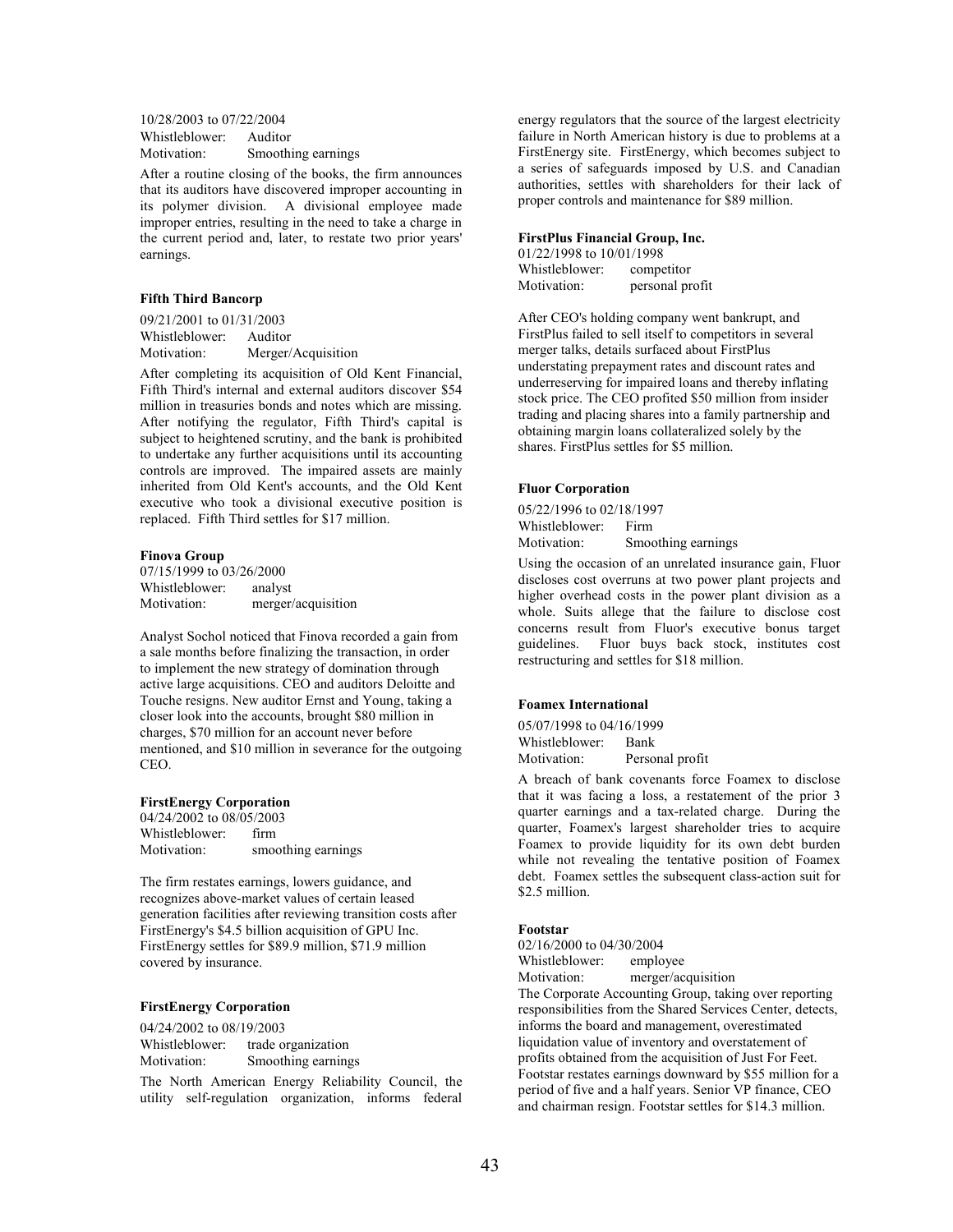#### Ford Motor Company

12/01/1999 to 01/12/2002 Whistleblower: Board Motivation: Smoothing earnings

When the board removes the CEO, new management faces a \$1 billion write-off of raw materials. Ford had not disclosed that it has been buying metals needed for now-unnecessary components under contracts made with metal suppliers at higher prices than the current situation. Not only does Ford not hedge the purchases, but it does not disclose than the decline in input prices would decrease earnings when it off-loads the surplus.

#### Fore Systems, Inc.

07/19/1996 to 04/01/1997 Whistleblower: Analyst Motivation: Industry Downturn

Following an analyst forecast that Japanese market for Fore's products is in decline, the firm acknowledges that its quarterly earnings will underperform due to flat revenue growth in the Japanese market. During the class period, executives of the firm had conveys that the market was performing strongly and insiders sell \$26 million in stock. The SEC charges a former VP with insider trading. Fore settles for \$11.7 million.

#### Fruit of the Loom

07/24/1996 to 09/05/1997<br>Whistleblower: equity holder Whistleblower: Motivation: personal profit

Investors raise concerns about company accounting following a reported 70% increase in earnings, payment of \$15 million bonus to top executives, yet surprising decline in T-shirt sales. FTL settles for \$23.2 million.

#### Gateway, Inc.

04/14/2000 to 02/23/2001 Whistleblower: Analyst Motivation: Industry Downturn

After conducting research on Gateway by surveying computer stores and a reviewing the firm's balance sheets, an equity analyst cuts his rating with the forecast of weak demand. Gateway denies the claims but then warns that holiday earnings will be \$500 million lower than Wall Street estimates, partly due to a \$200 million charge to write-down its investments. An SEC investigation, in which former officers are sued by the SEC for falsifying the accounting, forces the firm to restate its 1999, 2000, and 2001 results. Among other offenses, Gateway is investigated for booking barter revenue with AOL. Gateway settles the class-action suit for \$10.25 million.

#### Global Crossing, Ltd.

01/02/2001 to 10/04/2001 Whistleblower: Analyst Motivation: Industry Downturn

As Global Crossing continues to make earnings targets but warns that future earnings may be impacted by the economy downturn, analysts following the firm discover irregularities in the firm's financials. Global Crossing is buying assets from its clients to fund their continued business. Additionally, \$1.7 billion of the firm's \$2.4 billion in cash is a result of drawing down on a bank line of credit. After Global Crossing has filed for bankruptcy, an internal letter from a finance executive outlines other accounting schemes, particularly bartered long-term contract revenue, that the firm uses to boost earnings. The firm settles for \$325 million.

## Global Crossing, Ltd.

12/09/2003 to 04/29/2004 Whistleblower: Auditor

Motivation: Bank Financing/Public Debt Issuance

After getting sufficient financing such that it can emerge from Chapter 11, Global Crossings' auditor Grant Thornton resigns citing a lack of controls. A few weeks later, Global Crossing announces that its past financials understate liabilities by \$50-80 million due to internal control weaknesses.

## Goodyear Tire & Rubber Company

10/22/1998 to 10/22/2003

Whistleblower: Internal unknown<br>Motivation: Bank Financing/P

Bank Financing/Public Debt Issuance

During an internal review following a change in the accounting system at Goodyear, an internal auditor discovers \$100 million in billing errors back to 1998. An informal inquiry by the SEC and a second review by the firm reveal another \$65 million in overbooked earnings dating over six years. The SEC issues a Well Notice informing Goodyear that it is subject to a civil suit by the regulator.

#### Grand Casinos

12/19/1995 to 07/22/1996 Whistleblower: Firm Motivation:

When Grand Casino's newly acquired subsidiary Stratosphere reports less-than-expected earnings, Stratosphere is forced to acknowledging that it has run out of cash and is taking a debt infusion from parent Grand Casinos. By doing so, Stratosphere confirms suspicions that Grand Casino's assessments of the completion and cash flow of the new casino were optimistic. Stratosphere eventually files for Chapter 11. Grand Casinos settles for \$9 million.

## GTECH Holdings Corp.

07/13/1998 to 08/29/2000 Whistleblower: Employee<br>Motivation: Expansion Expansion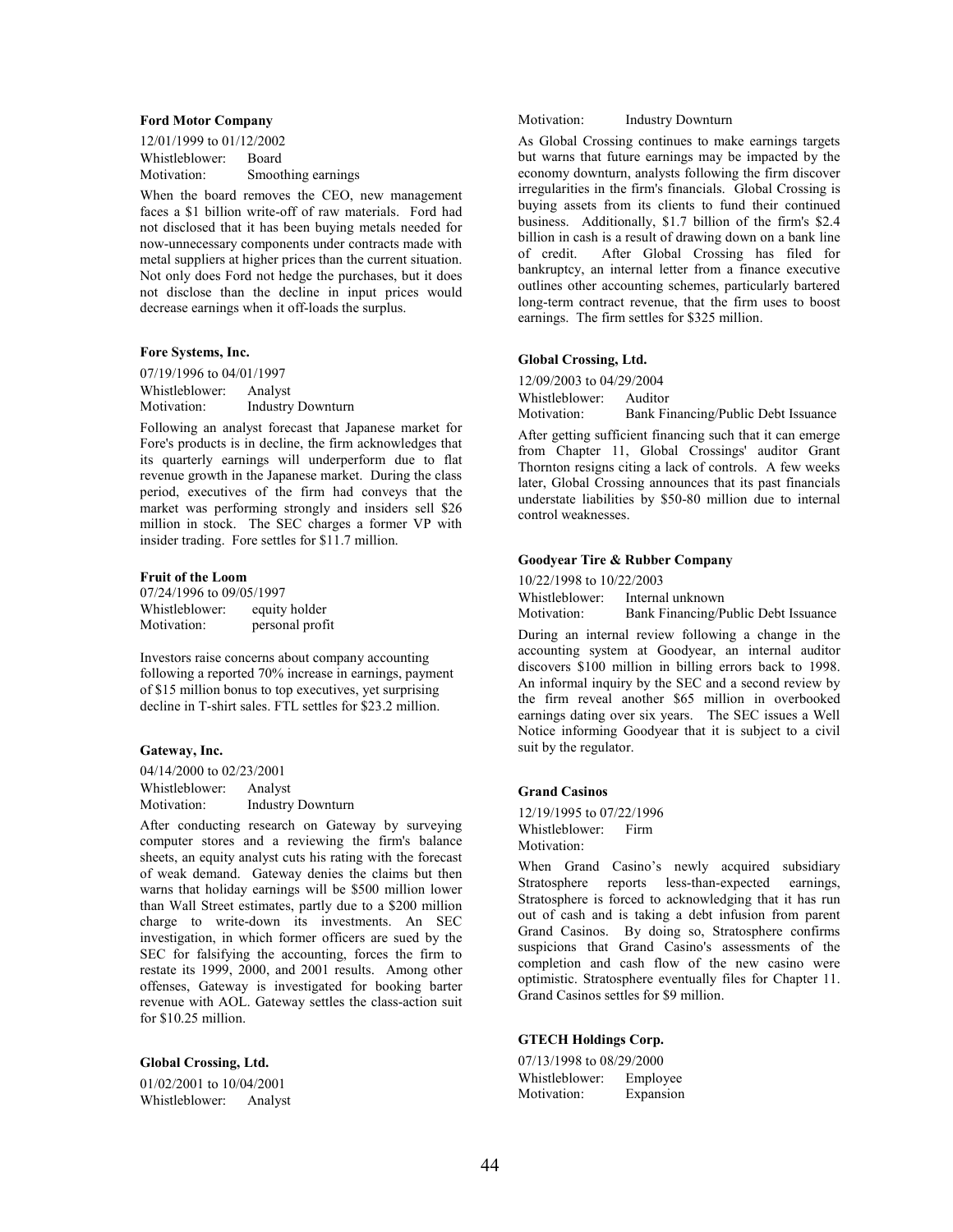An employee of GTech, a firm contracted by Camelot to provide terminals for the UK Lottery, informs Camelot and the Lottery that a computer glitch resulted in errors in tens of thousands of prizes over the years 1994-1998 and that the firm had known about it since corrections were made in 1998. The revelation causes Gtech and Camelot to lose the UK contract. Shareholder suits are settled for \$10 million.

#### Halliburton Company

07/22/1999 to 05/28/2002 Whistleblower: Newspaper Motivation: Smoothing earnings

After Halliburton dismisses failing auditor Arthur Andersen, the New York Times publishing an article outlining the firms aggressive accounting, particularly those instituted under Vice President Dick Cheney's watch. A week later, Halliburton acknowledges that the SEC has begun an informal investigation into its practice of early revenue recognition. The SEC fines Halliburton \$7.5 million and brings civil suits against two executives. The firm settles shareholder suits for \$6 million.

#### Hamilton Bancorp, Inc.

04/21/1998 to 12/22/2000 Whistleblower: Industry regulator Motivation: Personal profit

Bank regulators issue a cease-and-desist order imposing that Hamilton must increase reserves, alter accounting practices and maintain a higher capital ratio to account for its loan exposure in Latin America. As a result, the firm takes a charge and restates earnings for three years. Disputes regarding the regulator prescription and financial distress lead to the discovery of additional improprieties and to the dissolution of the firm. The class action suits combine and settle for \$8.5 million.

#### Hamilton Bancorp, Inc.

12/22/2000 to 01/11/2002 Whistleblower: SEC Motivation: Personal profit

Soon after Hamilton engages in a dispute with the bank regulator over its loan loss reserves for Latin America exposures, the SEC begins an investigation into the firms accounting practice. The SEC investigation reveals that Hamilton has engaged in practices of money laundering and hiding of liabilities in financing entities and triangle relationship arrangements in order to keep the stock price inflated for management to extract bonuses and stock options. Soon after Hamilton's auditor issues a 'going concern' report and the SEC investigation progresses, the firm liquidates. Hamilton settles for \$8.5 million.

#### HealthSouth Corporation

04/24/1997 to 03/18/2003<br>Whistleblower: officer Whistleblower:<br>Motivation: personal profit HealthSouth's CFO, Owen, confessed to the FBI and testified against the CEO, that HealthSouth deliberately hid past losses and forged financial statements by significantly inflating revenues to meet street expectation, and by grossly overestimating cost of new governmental rules to drive up stock price for a fraud of more than \$2.7 billion for personal profit. HealthSouth settles for \$445 million.

#### Hollinger International, Inc.

08/13/1999 to 03/31/2003 Whistleblower: Equity holder Motivation: Personal profit

Equity stakeholder Tweedy Brown Co. questions Hollinger's CEO Conrad Black about the use of his privately-help firms in transactions involving Hollinger. The related parties are funnels for executives at Hollinger to siphon payments and contracts at least valued at \$80 million which should have flowed to the firm. Hollinger executives are charged in civil suits by the SEC and face criminal investigation by the Chicago U.S. Attorney General's office. Hollinger settles with shareholder for \$50 million.

#### Homestore.com, Inc.

07/20/2000 to 12/21/2001 Whistleblower: Client<br>Motivation: Merger Merger/Acquisition

Throughout 2000 and 2001, Homestore.com engages in round-trip advertising revenue booking with AOL. During the class period, Homestore.com acquires many of its competitors. When AOL pulls out of the deal, Homestore.com's Board conducts an inquiry, forcing the firm to announce that it will restate revenue. The internal investigation reveals problems with regards to nonadvertising revenue as well. The DOJ and SEC file charges against several former executives. Homestore.com settles the class-action suit for \$63.6 million.

#### Honeywell International, Inc.

12/20/1999 to 06/19/2000 Whistleblower: Firm Motivation: Merger/Acquisition

Honeywell lowers earnings expectations, citing the up tick in oil prices on input expense and acknowledging revenue shortfalls and shortages in parts. The CEO previously claims that the difficulties of integrating recently-acquired Allied Signal were passed, but revenue shortfalls still plague its division. Honeywell settles for \$100 million, \$85 million of which is covered by insurance.

## Horizon/CMS Healthcare

07/06/1995 to 03/01/1996 Whistleblower: Industry regulator Motivation: Personal profit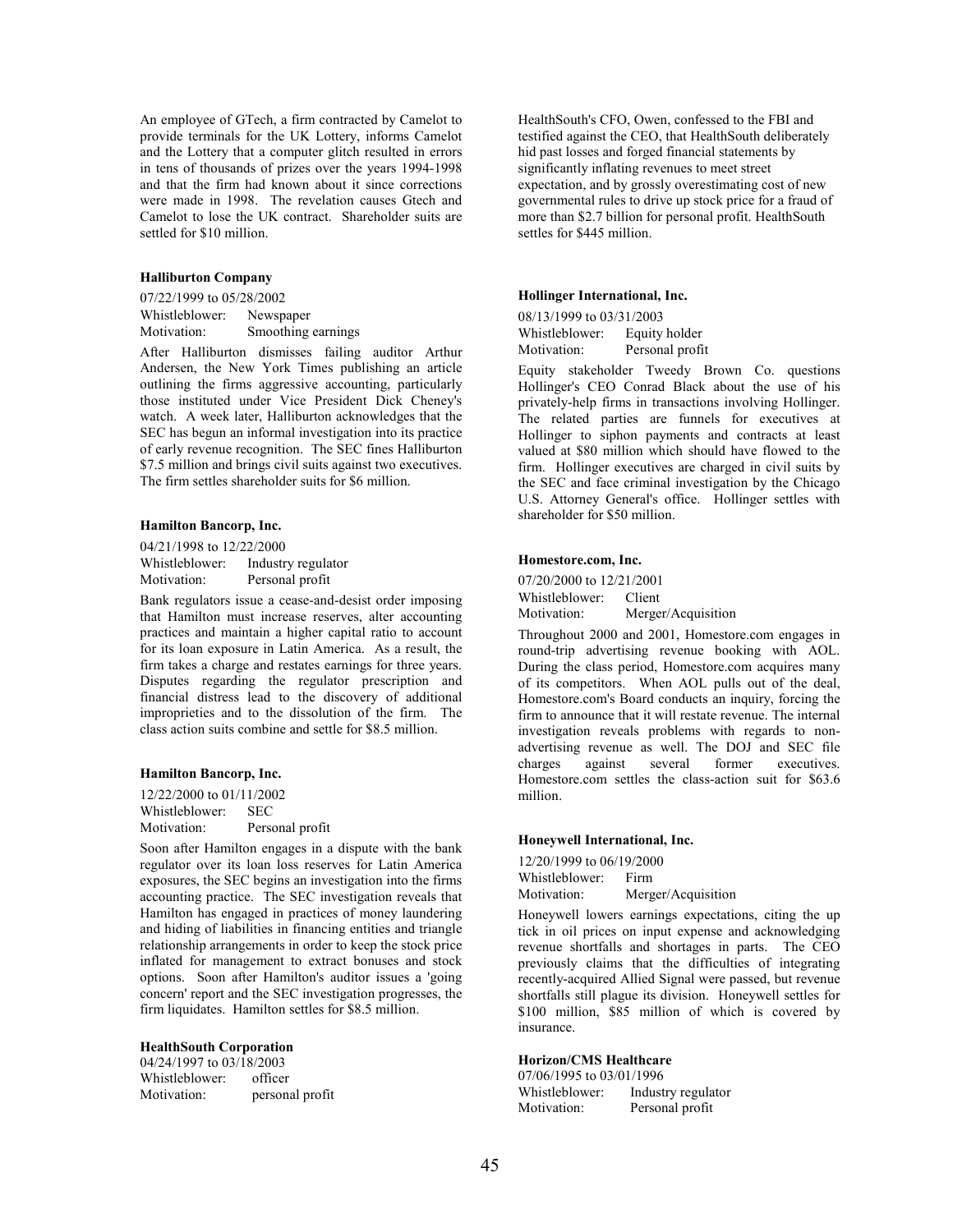A regulatory investigation following Horizon's change in submittal procedures after the acquisition of Greenery Rehabilitation Group and Continental Medical Systems brings to light Horizon's troubled operations and financial situation, by which time insiders have sold shares worth \$40 million. Horizon settles for \$20 million, \$3 of which is covered by insurance.

### Household International, Inc.

10/23/1997 to 08/14/2002 Whistleblower: Auditor Motivation: Bank Financing/Public Debt Issuance

During its initial audit of Household International after winning the account from failing Arthur Andersen, KPMG discovers that Household has re-aged bad debt and failed to amortize branding agreements and to expense certain other marketing costs. Household restates earnings for the prior 3 years, taking nearly \$400 million off its balance sheet, triggering borrower covenants and forcing the firm to dilute its equity base to raise cash. During the class period, Household enters contracts for the bank to buy-back Household shares in the market in exchange for a commitment that the firm will purchase the shares from the bank within a year at a predetermined rate. The financial contracts amount to a bet by Household that its stock would rise. The SEC institutes an investigation.

#### IAC/InterActiveCorp

03/19/2003 to 08/04/2004 Whistleblower: Supplier Motivation: Merger/Acquisition

When hotel chains start limiting the number of rooms allocated to Expedia and Hotels.com, IAC, the recent acquirer of these online travel providers not only announces that their revenue is being hurt by limited access, but opens the door to a series of other accounting and revenue concerns. The New York Times had previously suggested that the stock run-up reflected management's abuse of accounting for its own benefit, but countering by Barry Diller, IAC's powerful CEO diffuses the pre-warning. With the hotel revenue shock, however, IAC reveals that they had been booking revenue on total transaction prices rather than simply their commissions as broker. In addition to not reporting the growing tension with hotel chains and airlines, the firm has problems of double-booking and overcharging, under-reporting tax expenses, copyright infringement, and service dissatisfaction.

#### Idacorp, Inc.

02/01/2002 to 06/04/2002 Whistleblower: Firm Motivation: Smoothing earnings

In the period of post-Enron energy investigations, Idacorp, a utility involved in energy trading, warns that its earnings will fall below forecasts due to its energy trading division and the effect of a drought on hydroproduction. Idacorp fails to reveal in a timely manner that it had adjusted its energy position to involve only short-term trades with less revenue potential because of regulator uncertainty, and that the lower volatility in the market would imply lower profits. Plagued by post-Enron investigations of transaction involving the West Coast energy markets and by regulation licensing violations, Idacorp ceases to participate in the energy trading business.

## IKON Office Solutions

01/24/1996 to 08/11/1998 Whistleblower: Firm Motivation: Merger/Acquisition

Ikon announces that its controls are inadequate, resulting in inaccurate reporting of defaulted leases and accounts receivable. The disclosure is accompanied by a costs charge associated with its aggressive acquisition policy. The announcement is accompanied by a plan to reorganize units to improve control. Ikon settles for \$111 million, \$37 of which is covered by insurance.

#### Infonet Services Corporation

| 12/16/1999 to 08/07/2001 |      |  |
|--------------------------|------|--|
| Whistleblower:           | firm |  |
| Motivation:              | IPO  |  |

Infornet seeks "strategic alternatives" as its largest institutional investor, Dutch KPN Telecom, seeks to unload its 18% stake. A lack of offers forces the firm to abandon the plans to sell itself and disclose that it has concealed the problems in its AUCS business to raises \$1.1 billion in its prior IPO. Infonet settles for \$18 million, \$13 million covered by insurance.

#### InfoSpace, Inc.

| 01/26/2000 to 01/30/2001 |                 |  |
|--------------------------|-----------------|--|
| Whistleblower:           | board           |  |
| Motivation:              | personal profit |  |

An executive reshuffle led the board to announce, in quarterly financials, that the company has boosted revenues through mechanisms such as "lazy Susan" financing to allow insiders to sell tens of millions of dollars worth of shares at inflated prices. InfoSpace settles for \$34 million; the CEO is fined an additional \$83 million.

### Interpool, Inc.

03/27/2001 to 12/29/2003<br>Whistleblower: Auditor Whistleblower: Motivation: Merger/Acquisition

In its initial audit after taking over from failing Arthur Andersen, KPMG finds that Interpool prematurely accounts for revenue in its finance leasing department.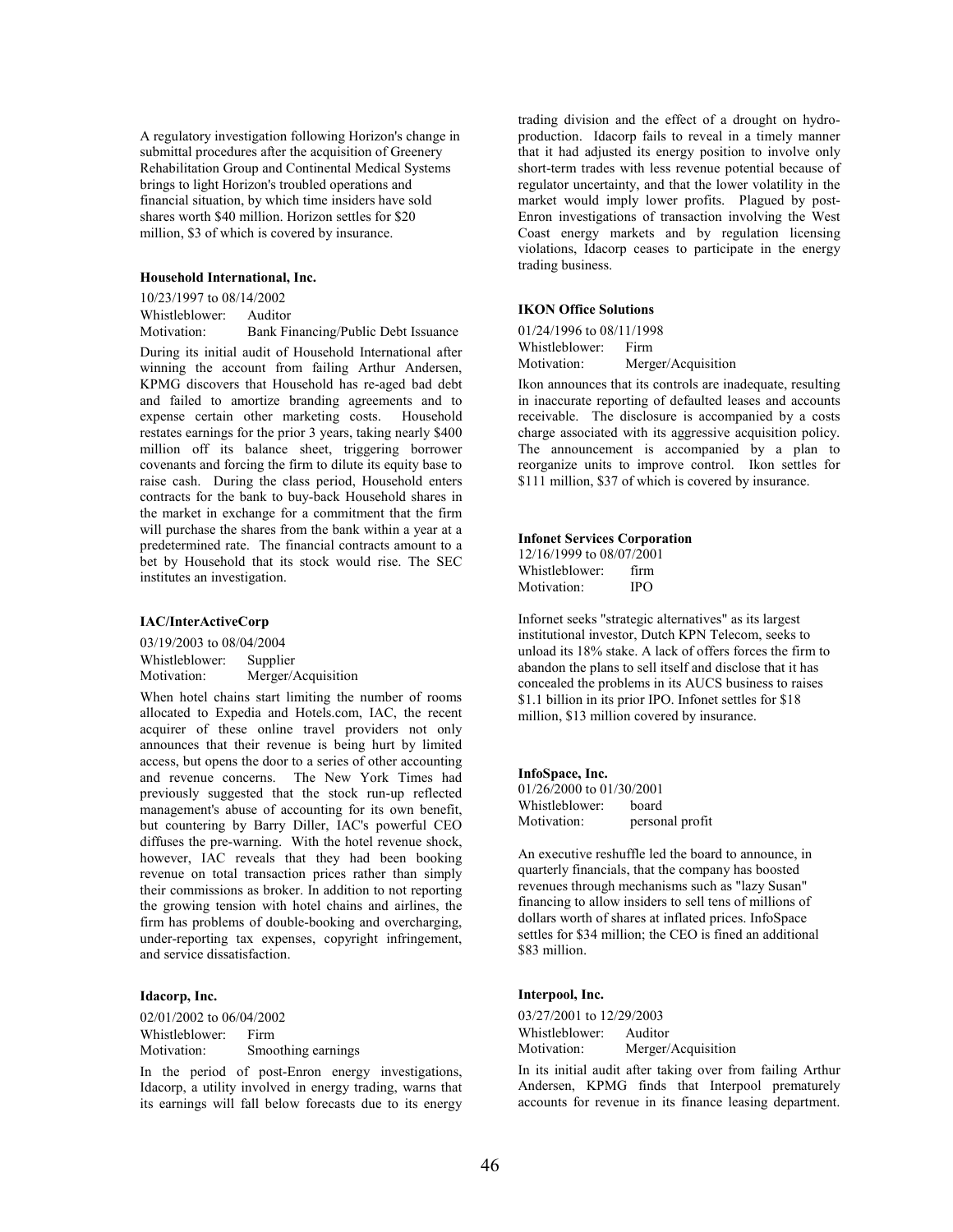The firm acquired finance leasing accounts from Transamerica two years prior and had not exhibited proper internal controls over the transactions, eventually forcing the firm to re-state earnings back to the merger. An SEC inquiry turns into a formal investigation and a de-listing from the NYSE.

#### Interstate Bakeries Corp.

04/02/2002 to 04/08/2003 Whistleblower: New management Motivation: Personal profit

Interstate Bakery's new management announces that the firm would substantially miss its projected earnings, a fact that the company has silently known for several months. The former CEO and present CFO, among others, sell \$16 million of stock during the period in question. The announcement of the earnings shortfall is accompanied by the new CEO's stated goals to hire consultants and overhaul the firm. The firm settles for \$18 million the day before bankruptcy proceedings.

## J.D. Edwards & Company

01/22/1998 to 12/03/1998 Whistleblower: new management Motivation: personal profit

Optimistic statements about two new product lines and direct sales inflated stock price, enabling top insiders reap \$151.5 million off sale of stocks. A change of CEO and his first earnings announcement, coupled with competitors' decline in returns, revealed poor results of these products and brought the case to light. J.D. Edwards settles for \$15 million.

#### JDN Realty

02/15/1997 to 02/14/2000 Whistleblower: Employee Motivation: Personal profit

As part of a regular project review process, employees discovered that two vice presidents had been redirecting as much as \$5 million undisclosed compensation in connection with certain real estate development projects to themselves. Further investigations revealed that they had cheated WalMart and Lowes. JDN settled for \$45 million and was eventually sold to competitors.

## Just For Feet

05/05/1997' to '11/01/1999 Whistleblower: Firm Motivation: Merger/acquisition Just or feet, in its quarterly earnings announcements, reveal excess inventory in its specialty stores. Subsequent investigations show that executives created fake billings and receivables. The son of CEO and two other executives of Just For Feet, as well as a variety of executives at suppliers went to jail. Just For Feet's

auditor, Deloitte and Touche, was censured by SEC. Just for Feet settles for \$24.5 million.

## Johnson & Johnson

04/16/2002 to 07/18/2002 Whistleblower: Newspaper<br>Motivation: Smoothing Smoothing earnings

The New York Times reveals that J&J had known for 3 months that incidences of a rare disease in its drug Eprex were increasing and that J&J was being criminally investigated under a qui tam suit regarding its Eprex manufacturing facility. In the meantime, the firm forecasts Eprex, and its US equivalent Procrit, sales to increase from 10% to 11% of revenues. French authorities regulate the use of Eprex.

## KeySpan Corporation

04/26/2000 to 07/17/2001 Whistleblower: New management Motivation: Merger/Acquisition

KeySpan's financial condition is overstated due to accounting irregularities in a newly acquired subsidiary. The lack of coordination between prior owners of the subsidiary and KeySpan management culminates in the firing of the subsidiary management triggering the announcement of the charge against KeySpan earnings. Insiders sell \$29 million of stock in the quarter prior to the disclosure. KeySpan settles for \$13.8 million.

#### Kinder Morgan, Inc.: KN Energy, Inc.

10/30/1997 to 06/21/1999 Whistleblower: Competitor Motivation: Target Merger/Acquisition

When cash-troubled KN Energy's acquisition by a California utility falls through, KN Energy issues stock, diluting shareholder's interest, to arrange the merger with cash-rich Kinder Morgan. Former KN shareholders sue the firm for the distressed situation in which KN found itself prior to the merger. KN had pursued actively acquired many firms by inflating the firm's price by misrepresenting contract risk and passing off extraordinary income as earnings. Kinder settles for \$5.2 million.

#### King Pharmaceuticals, Inc.

02/16/1999 to 03/11/2003 Whistleblower: SEC Motivation: Value enhancement

A SEC investigation reveals that King has not been offering the "best price", as it claims it has been, to Medicaid agencies. Furthermore, the company has been recording revenue for products subject to "pharmaceutical rebate" programs. An internal review ensues and reveals that King has underestimated amounts due under Medicare and other governmental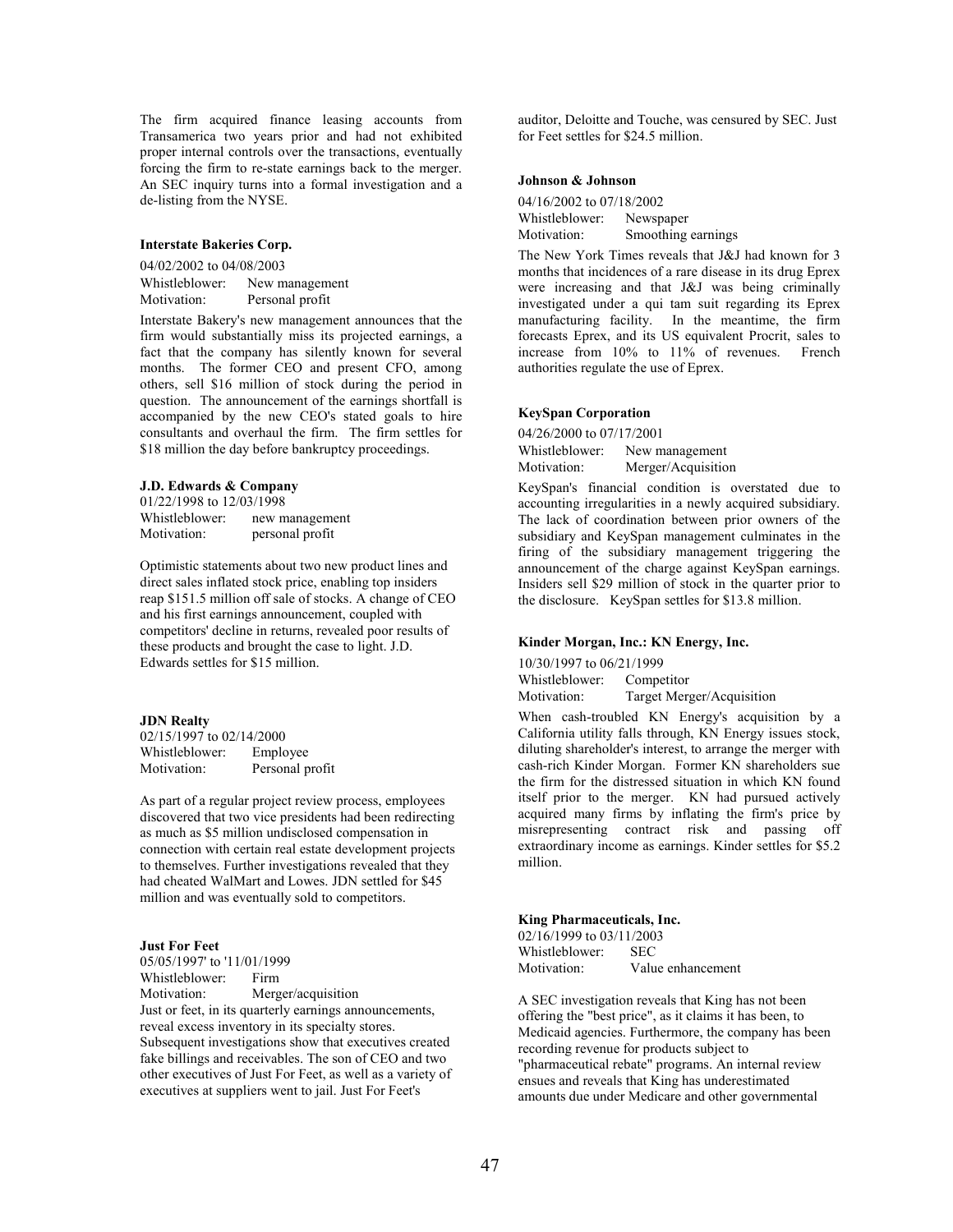pricing programs by about \$46.5 million. King settles with HHS for \$124.1 million, SEC investigation continues.

### Laboratory Corporation of America Holdings (LabCorp)

02/13/2002 to 10/03/2002 Whistleblower: Firm Motivation: Industry Downturn

Despite the company's recognizing a slowdown, LabCorp chooses not to disclose sales weaknesses as it was in a failed competition to acquire two companies to diversify its operations. LabCorp had failed to properly manage operations and was experiencing greater competition during the period of sales attrition. Executives sold \$26 million in stock during the 8-month class period.

#### LaBranche & Co., Inc.

08/19/1999 to 10/15/2003<br>Whistleblower: client Whistleblower: Motivation: value enhancement

Institutional investors have been complaining to NYSE hotlines about specialist firms such as LaBranche. Ensuing NYSE and SEC investigations reveal that LaBranche has been trading on their own accounts with knowledge of what clients are doing. NYSE fines LaBranche \$63.5 million. Class-action suit is not yet settled.

#### Laidlaw Environmental Services, Inc.

10/15/1997 to 03/13/2000<br>Whistleblower: internal Whistleblower: internal unknown<br>Motivation: merger/acquisition merger/acquisition

An internal investigation follows the forced resignation of chairman of Laidlaw environment by Laidlaw. An SEC investigation then discovers that the former CFO set target earnings and adjusted the accounts to meet that target, inflating the earnings by more than 100%, in an effort to justify the acquisitions. Laidlaw Environmental Services settles for \$36 million, but the total settlement and court award proceeds are closer to \$278 million.

## Long Island Lighting Co.

05/29/1998 to 06/01/1998<br>Whistleblower: newspaper Whistleblower:<br>Motivation: personal profit

The news outlet, Daily Electric Reporter, brings to light that LILCO's board paid, but without disclosing to the shareholders, \$67 million to its directors and officers. before completing the merger with MarketSpan. LILCO settles for \$48.5 million.

## Lucent Technologies, Inc.: Common Stock and Debt **Securities**

10/26/1999 to 12/21/2000

Whistleblower: New management<br>Motivation: Industry Downturn Industry Downturn

Following earnings deterioration at Lucent which takes three-quarters of the value off the stock, Lucent brings in new management. The new CEO announces that an adjustment for a revenue recognition problem will lower sales by \$125 million. Information emerges that Lucent's slowness to adapt to technological changes encouraged the firm to undertake improper accounting via channel stuffing, failure to record returns, and the carrying of bad debt. After numerous revenue adjustments and asset write-offs, Lucent settles with shareholders for \$568 million.

#### Marsh & McLennan Companies, Inc.

11/01/1998 to 09/03/2003 Whistleblower: Employee Motivation: Personal profit

After the SEC failed to take action on whistleblower Peter Scannell's accusations of fraudulent market timing and preferential trading by Putnam mutual funds, Scannell informs the State attorney general's office. Putnam, a division of March & McLennan, allowed traders and favored customers to profit at the expense of its remaining clients, and the scandal that follows the information severely damages the fund's reputation and causes an exodus of capital. Civil and criminal charges are brought against Putnam and several traders. The class action suit is yet pending.

#### MasTec, Inc.

05/13/2003 to 04/12/2004 Whistleblower: Auditor Motivation: Sell Out

As the controlling Mas family tries to sell of some of its holdings in an offering, the auditor forces MasTec to delays quarterly reports due to control weaknesses. When the firm does file, it announces a \$52 million loss, with write downs of impaired assets and receivables, unexpensed costs, and overly aggressive revenue recognition. Losses for 2002 are restated. Two CFOs resign and a number of outside board numbers.

#### Mattel, Inc.

02/02/1999 to 10/01/1999 Whistleblower: Newspaper Motivation: Merger/Acquisition

Mattel misrepresents the opportunities of its newly acquired firm, the Learning Company. BusinessWeek reports that Mattel's CEO conveys a negative outlook during an annual trade association meeting; the magazine infers that the firm's forthcoming Christmas revenues, in general, and, in particular, sales by the Learning Company might be at risk. A few days later, Mattel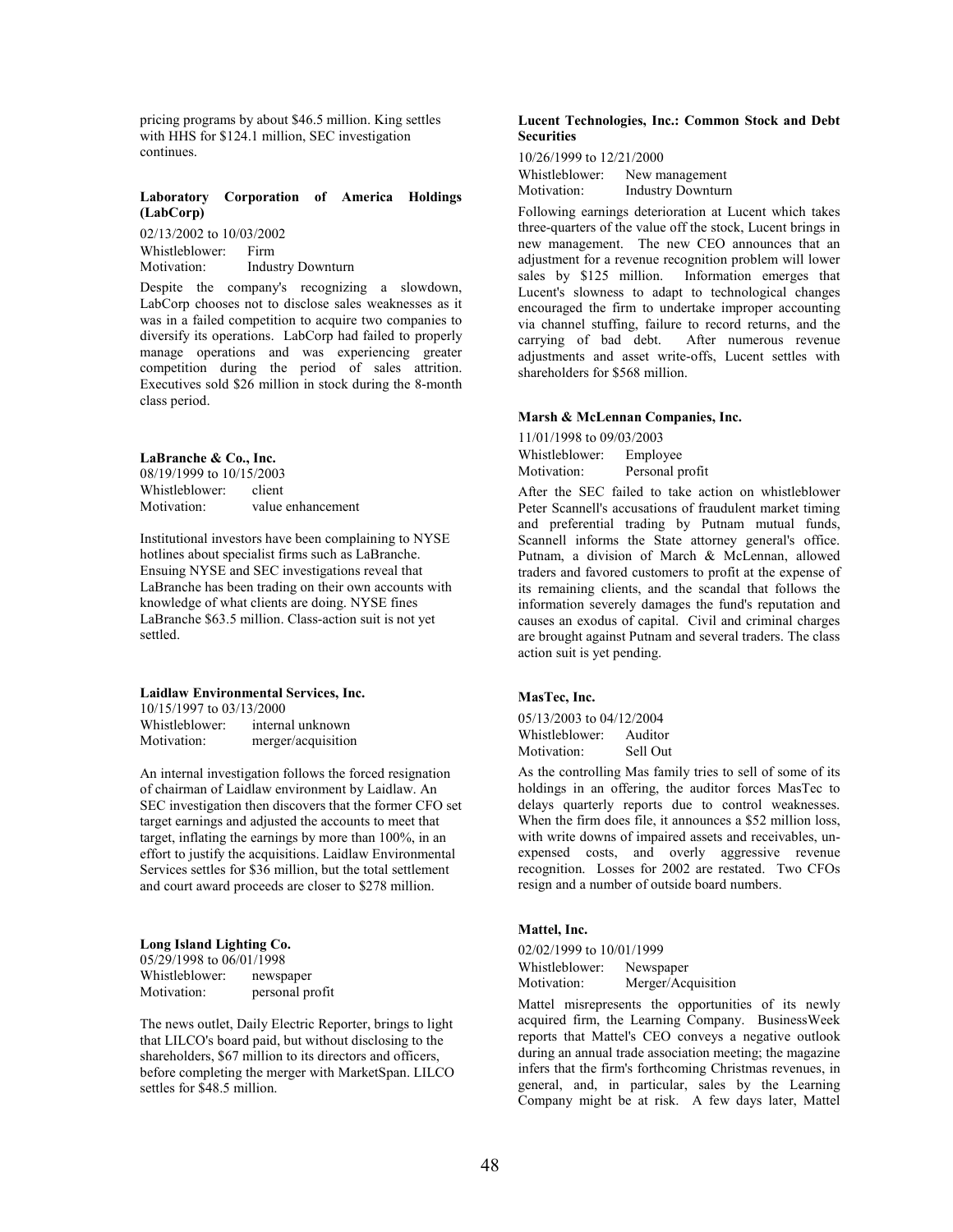warns on third quarter earnings. Mattel has recently acquired the Learning Company to diversify strategically following a large earnings shock the prior year. Mattel settles for \$120 million.

## McDonald's Corporation

12/14/2001 to 01/22/2003 Whistleblower: Board Motivation: Expansion

Although analysts speculate that the introduction of new "Dollar Menus" and remodeling would not revive McDonald's after nearly three years of stagnation, it was the board's decision to replace management that brings to light the fact that many of McDonald's stores were underperforming and should be closed. New management took heavy charges to disgorge impaired assets, close stores and cancel new store growth to improve future margins.

### McKesson HBOC

07/28/1998 to 04/28/1999 Whistleblower: Auditor<br>Motivation: Merger/ Merger/Acquisition

Auditors Deloitte & Touche reveal that the much of revenue booked by HBOC, the software maker recently acquired by McKesson, are based on future projected sales without consideration for contingencies. After the firm begins to realize and admit the magnitude of the revenue recognition problem, investigations by regulators and federal criminal authorities discover that McKesson had been warned of revenue concerns by the auditor prior to the merger. Executives from former HBOC are indicted for criminal fraud. Executives from McKesson are fired, and McKesson settles class suits for \$960 million.

#### Merck & Co., Inc.

05/22/1999 to 10/22/2003 Whistleblower: Trade organization Motivation: Smoothing earnings

In 2001 Cardiologists at the Cleveland Clinic report findings that patients taking Merck's globally-selling drug Vioxx have a higher risk of heart problems. The Clinic doctors conduct the study after one of the authors is alarmed by the Merck's discrediting of an internal 1999 study showing that although Vioxx takers have fewer ulcers than competing painkiller naproxin, Vioxx takers had a higher risk of heart attacks. A Merck study contracted at Harvard University confirms in 2003 the greater heart risk, at which point Merck acknowledges the issues and pulls Vioxx from retail shelves. Numerous consumer and class action cases are yet pending.

#### Micro Warehouse Inc.

03/26/1995 to 09/27/1996 Whistleblower: Internal unknown Motivation: Merger/Acquisition

While upgrading the automation of its accounting system, accounting staff at Micro Warehouse uncover manual accounting entries which inflate earnings by improperly adjusting receivables for defective inventory, stock rotation, and price protection, thus requiring restatements of its 1994 and 1995 fiscal year earnings. Following a subsequent internal investigation with hired outside auditor KPMG, the firm fires the CFO and CAO for conducting a scheme to inflate earnings. The firm, CFO, and CAO settle with the SEC. The firm settles the shareholder suits for \$30 million.

## Mobilemedia

07/29/1995 to 09/27/1996

Whistleblower: Equity holder<br>Motivation: Merger/Acqui Merger/Acquisition

Equity investor H&F uses its seats on MobileMedia's board to fire the CEO after a failure to integrate newly acquire MobileComm resulted in skyrocketing expenses and customer attrition. Prior management continues to be optimistic about the merger until they are removed. Subsequent to the management change, MobileMedia also discloses that it is in violation of licenses with the FCC. A number of MobileMedia's licenses with the FCC are revoke. Mobilemedia files for Chapter 11 and settles for \$26.5 million.

#### Motorola, Inc.

02/03/2000 to 05/14/2001 Whistleblower: Analyst Motivation: Expansion

Following a careful study of Motorola's SEC filing, a bond analyst to reveal that the firm has a \$2 billion exposure in vendor financing with Telsim, a mobile phone operator in Turkey. Up to that point, Motorola had not revealed the extent to its dependence on vendor financing arrangements for its revenue. Additionally, Motorola does not indicate that it is having a problem with the vendor debt until \$728 of the loan was past due, at which point Nokia and Motorola file a suit against Telsim. Motorola writes off much of the debt and then wins in U.S. courts under racketeering charges against the family running Telsim. Class action suits are yet pending.

### National Golf Properties, Inc.

05/11/1999 to 04/01/2002 Whistleblower: Firm<br>Motivation: Perso Personal profit

Real estate firm National Golf discloses that its primary lessee, American Golf, is unable to pay rent on its properties. American Golf is closely held by National Golf's chairman and CEO, an association shareholders claim is used to defraud outside holders via financial self-dealings. Distress at American Golf arising out of debt covenant breaches forces National Golf to address the relationship. American Golf enters bankruptcy, and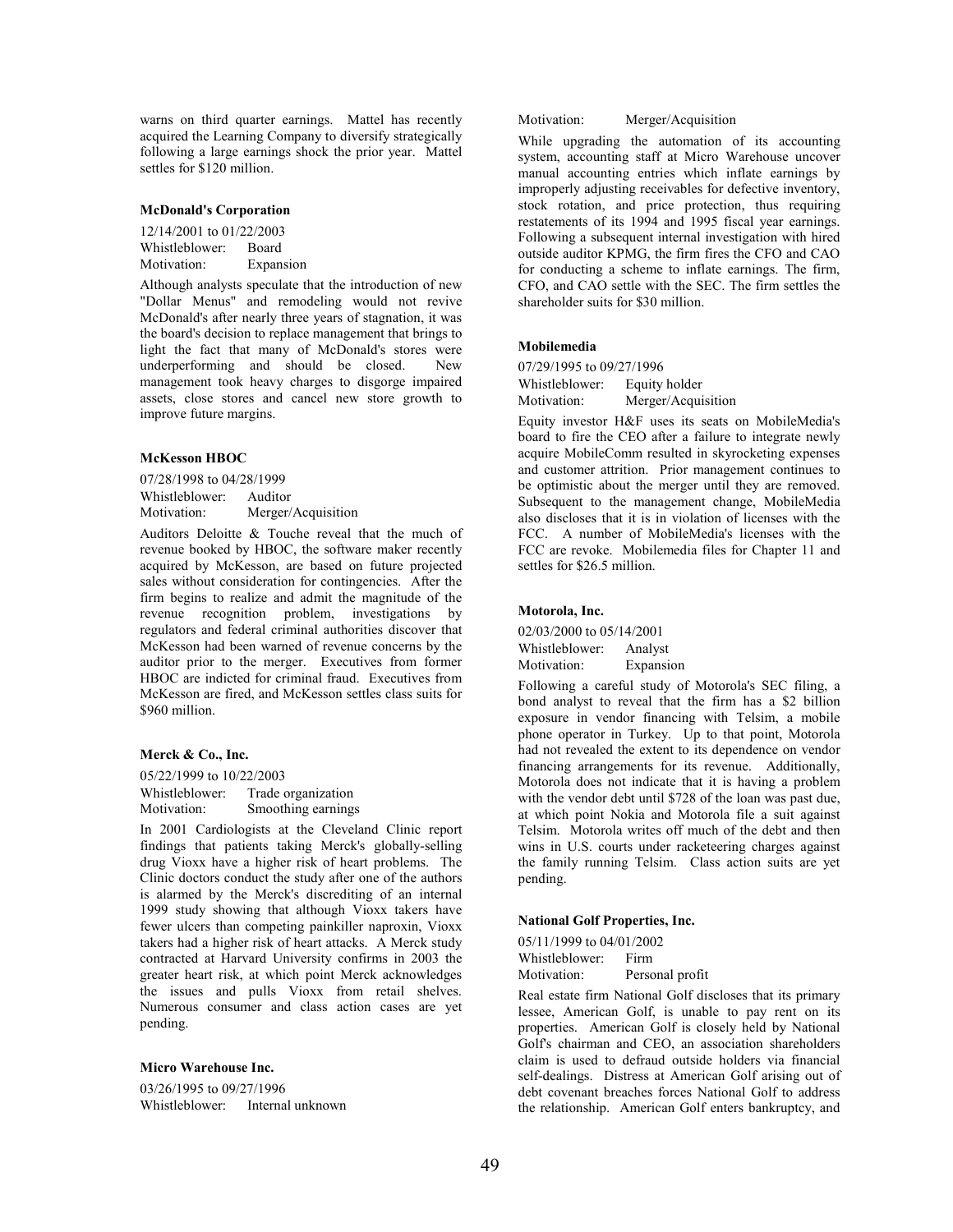National is bought out by investors after replacing management. National settles for \$4.2 million.

## National Golf Properties, Inc.

05/11/1999 to 04/01/2002 Whistleblower: Law firm Motivation: Personal profit

In the process of discovery concerning the class action suit against National Golf, the law firm discovers that National Golf has issued \$31 million worth of equity paid to the benefit of Oaks Christian High School thereby diluting shareholders value. The cases are later combined into a single suit. National is bought out by investors after replacing management. National settles for \$4.2 million.

#### NCI Building Systems, Inc.

02/23/2000 to 04/12/2001 Whistleblower: industry regulator Motivation: personal profit

NCI discloses that its accounting software, as well as its executives, has incorrectly processed accounting entries, and understated liabilities related to its inventories. NCI Buildings restates earnings for 3 years, and fires senior financial executives responsible. NCI settles for \$7 million, covered by insurance, without admitting to any charges.

#### NDCHealth Corporation

10/01/2003 to 03/31/2004 Whistleblower: Firm

Motivation: Bank Financing/Public Debt Issuance NDC announces that it is delaying release of its quarterly earnings under concerns for its revenue recognition process. The internal investigation is joined by a SEC inquiry, later leading to an SEC investigation. The timing of recognizing software revenue in advance of GAAP treatment forces the firm to restate earnings for three years prior. The firm puts itself on the sales block and has recently gone into technical default.

#### Network Computing Devices, Inc.

| 02/02/1995 to 03/21/1996 |        |  |
|--------------------------|--------|--|
| Whistleblower:           | Client |  |
| Motivation:              | None   |  |

Several large product orders returns sparks NCD to undertake a detailed review of the original sales documents, raising doubts about aggressive revenue recognition associated with these orders. During the class period, insiders made \$14.6 million from the sale of NCD's stock. As a result of the initial review, the firm conducts an internal review, restates earnings and induces the resignation of the CEO and CFO. NCD settles for \$12 million.

#### New York Community Bancorp, Inc.

06/27/2003 to 05/09/2004 Whistleblower: Analyst<br>Motivation: Target N Target Merger/Acquisition

Analyst report that NY Community Bancorp's increase of short-term obligations, which are in turn leveraged into bank growth, are used by the bank to improve its desirability for its planned sale of the company at the expense of higher interest rate risk in an environment of low interest rates and few opportunities. As a result of the leveraging, the bank manipulates the desirability of the firm, thus inflating the stock price.

#### NextCard, Inc.

| 03/30/2000 to 10/31/2001 |                    |
|--------------------------|--------------------|
| Whistleblower:           | industry regulator |
| Motivation:              | personal profit    |

A routing exam by FDIC and OCC reveals that NextCard improperly recorded "credit losses" as "fraud losses", and was "significantly undercapitalized". Failing "prompt corrective action", NextBank, NextCard's wholly-owned subsidiary, goes into receivership, and NextCard reports a \$213 million loss, and files for bankruptcy protection. Insiders had sold \$9 million worth of shares at as high as \$10.89 per share, before the announcement brought the price to \$0.87 per share. Auditor Ernst and Young settles for \$23 million; case is pending for NextCard.

## Nicor, Inc.

01/24/2002 to 07/21/2002 Whistleblower: Employee Motivation: Value Enhancement

An insider whistleblower faxes the local energy consumer board a letter detailing how Nicor, a utilities provider, cheated customers by inflating expenses which are used to justify rates and by over-counting the service hours to be billed. The SEC's formal investigation results in a civil penalty of \$1.1 million to be refunded to consumers; three executives are indicted. Nicor settles the class action suit for \$38.5 million.

#### Nike, Inc.

06/29/2000 to 02/26/2001 Whistleblower: Firm Motivation: Smoothing earnings

Nike warns that profits will be lower than expectations due to supply chain management failures in matching client orders with factory production. The firm fails to issue timely warnings to investors of pending earnings impact to software failures. Nike settles for \$8.9 million.

#### Northeast Utilities

04/05/1994 to 04/04/1996 Whistleblower: Employee Motivation: Value Enhancement Whistleblower George Galatis informs multiple federal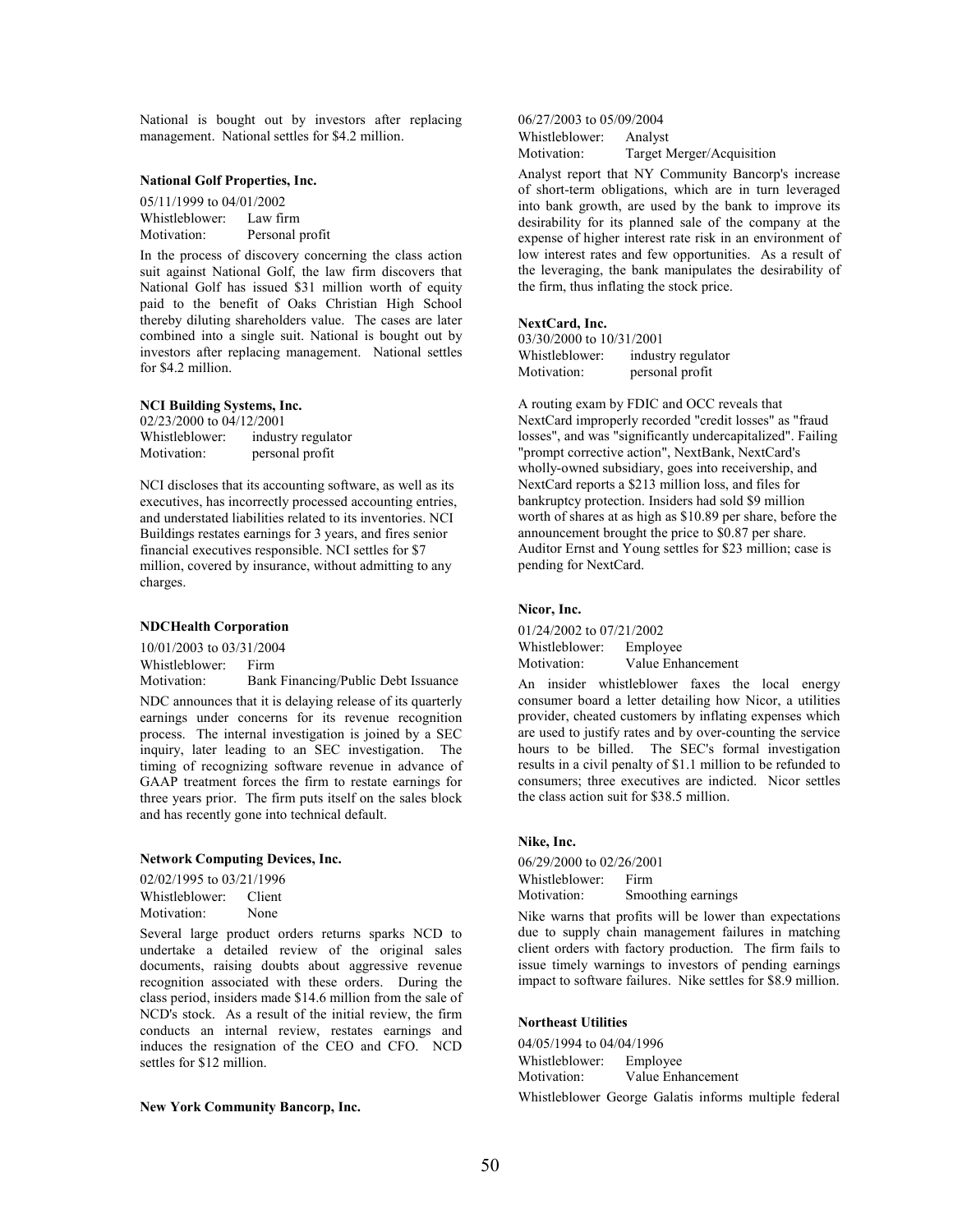regulators of problems in refueling at Northeast Utilities' Millstone nuclear reactor. The Nuclear Regulatory Commission, after a length investigation, finds Galatis's claims to be substantiated, closes plants, and initiates criminal investigations of the firm and a number of officials. The shareholder settlement includes \$5 million not covered by insurance.

#### Northstar Health Services

05/17/1994 to 03/26/1996 Whistleblower: Auditor Motivation: Personal profit

Following the merger of Northstar with KeyStone, independent auditor KPMG takes over the ever-growing Northstar account and then resigns, citing serious concerns regarding Northstar's accounting practices and certain related party transactions involving the former chairman and CEO. The business practices involve overpaying on leases and payouts on a series of smaller mergers. The Board hires Arthur Andersen and several law firms to conduct an investigation into KPMG's concerns, firing two directors in the process, and eventually Northstar files a RICO suit against the former CEO, former auditor Richard Eisner & Co, and several other parties. After settling with the former CEO, Northstar settles the class-action suit for \$6.45 million.

### NUI Corporation

11/08/2001 to 10/17/2002 Whistleblower: Auditor Motivation: Value Enhancement

When auditor Deloitte & Touche reports a lack of controls on ventures and acquisitions, non-reconciled capital accounts and projects without costs allocated, State regulators conduct a comprehensive audit of NUI, an energy provider. The audit reveals that NUI was taking funds from regulated sectors to subsidize failing other entities including energy trading. As a result, the rate charged to public utility consumers was inflated, a criminal act. NUI settles with State regulators, agreeing to refund consumers \$30 million, and pleads guilty to the SEC for criminal conduct with a fine of \$500,000. NUI forces out the managing family and sells the firm.

#### Olsten Corporation

05/31/1996 to 11/21/1996 Whistleblower: Employee Motivation: SEO

California regulators had been investigating Quantum Health for Medicare over-billing when Olsten acquired the firm. New Mexico investigators announced that their similar investigations discovered a payout plan of gifts to encourage patients to take more product than necessary, thus over-booking the government for Medicare-covered items. Olsten eventually settles with New Mexico, reimbursing the government \$4.5 million. Class action suits are combined with other impropriety suits and settle for \$24 million.

## Olsten Corporation

05/31/1996 to 11/21/1996 Whistleblower: Industry regulator Motivation: SEO

Donald McClendon, an executive employee of Olsten whose firm had recently been bought by Olsten, serves as the internal source of information for a federal investigation of Medicare fraud against Olsten. Olsten was already being investigated in its newly acquired Quantam unit when federal authorities begin to look at the firm as a whole and approach McClendon. The U.S. Attorney General confirmed that funds were being allocated to federal investigators to root out Medicare fraud happening across the country. Olsten pays a wrongful termination settlement to McClendon, a fine of \$61 million to the government and settles class action cases for \$24 million.

#### NorthWestern Corporation

02/07/2002 to 03/31/2003 Whistleblower: auditor Motivation: personal profit

Analysts question complicated accounting activities and the company's payment of \$44 million to auditor Arthur Anderson. An ensuing SEC investigation reveals that NorthWestern's senior management subverted and reallocated losses of the failing subsidiaries Blue Dot and Expanets to minority shareholders, allowing the company to keep the losses off its balance sheets and to artificially inflate earnings. NorthWestern takes an \$880 million charge, ousts CEO, CFO, president and director, and files for bankruptcy in summer of 2003.

## Olsten Corporation

05/31/1996 to 11/21/1996 Whistleblower: Firm Motivation: Merger/Acquisition

After recently acquiring Quantam Health to employ the target's model of home health care, Olsten fails to disclose that the firm is unable to turn a profit in the home health care sector due to competition from managed-care entities, staffing shortages and integrating not within its core competency. During the class period, Olsten executives sell \$10 million in firm stock. The case is later combined into other class action suits and settles for \$24 million.

## Omnicom Group, Inc.

02/20/2001 to 06/11/2002 Whistleblower: Director Motivation: Industry Downturn

An Omnicom director resigns with the statement that he disagrees with the firm's use of an asset-sheltering entity. Follow-up newspaper reporting reveals that the entity is being used by the firm to avoid having to write-down the value of internet assets which the firm had acquired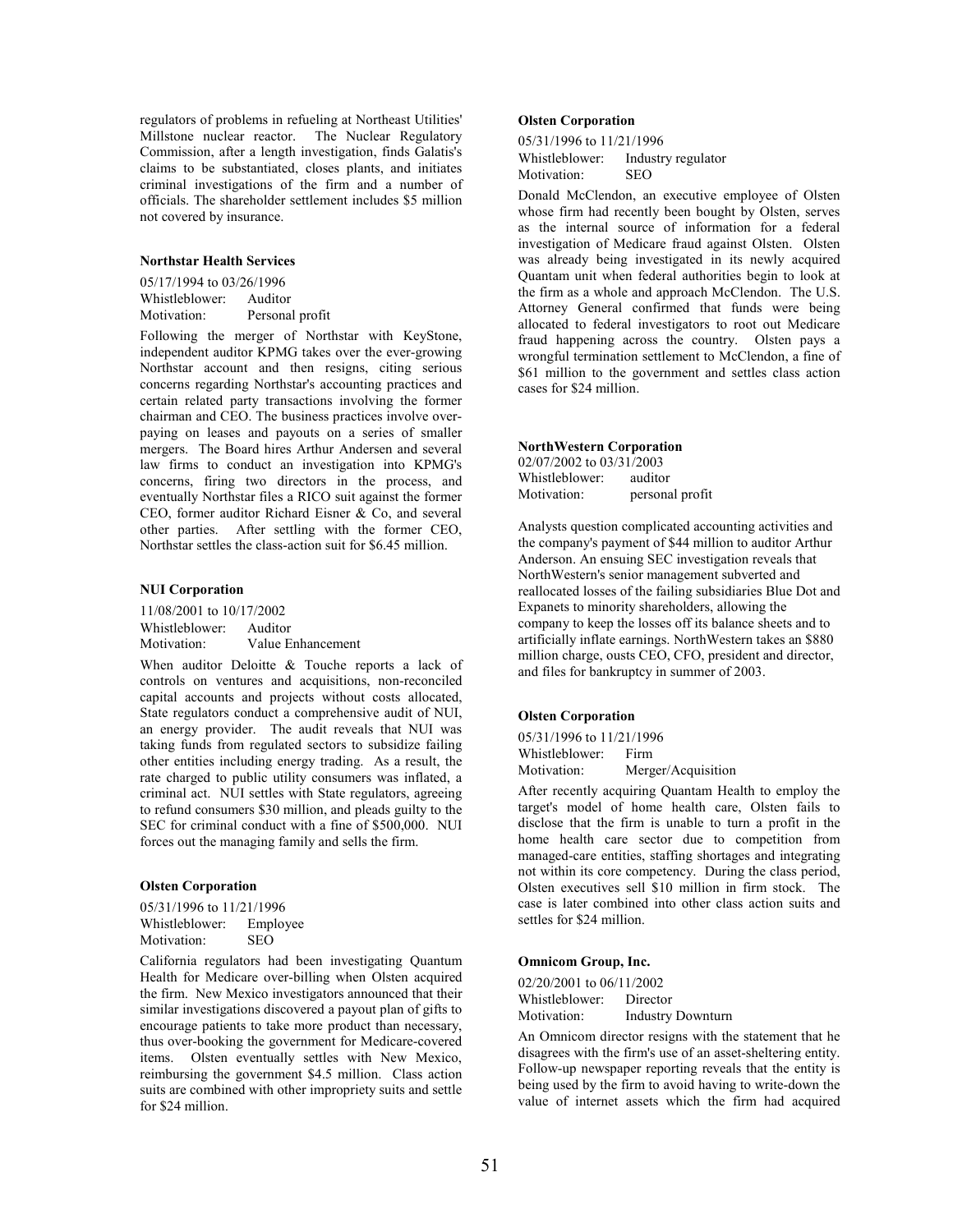during the internet bubble. The Enron fallout over accounting via special purpose entities and the questionable role of Arthur Andersen make the audit committee, and especially the whistleblowing director, especially sensitive to sheltering concerns.

### Orbital Sciences

04/21/1998 to 02/16/1999 Whistleblower: Auditor Motivation: SpinOff

Orbital Sciences' auditor KPMG advises the firm to change certain accounting methods, including how it recognizes revenue and expenses. Although Orbital announces a quarterly earnings related its new accounting practices, and the residual of the year, a continuing disagreement with its auditor KPMG over the need for further restatements and accounting practices changes resulting in KPMG being fired. During the class period, Orbital twice tries to spin off its OrbComm subsidiary, an entity responsible for some of the revenue concerns. Client NASA reviews its contracts with Orbital, and advises its field offices to proceed with caution when dealing with the firm. Orbital Sciences settles for \$22.5 million.

#### Oxford Health Plans, Inc.

11/06/1996 to 10/24/1997 Whistleblower: analyst Motivation: public debt issuance

After analyst Anne Anderson repeatedly raised concerns that Oxford numbers were less exciting than reported revenues and earnings, in an effort to facilitate public debt issuance, evidence surfaced that Oxford was not only delinquent in paying doctors and hospitals, but also many months behind in sending bills to members and collecting premiums, with little hope of regaining those million of dollars owed. After reporting a \$78 million loss for Q3, the stock price dropped 63%, erasing \$3.4 billion market value in one day. Oxford settles for \$225 million, plus \$75 million from KPMG, oxford's auditor.

#### Pediatric Services of America, Inc.

12/23/1997 to 07/28/1998 Whistleblower: Rating agency Motivation: Bank Financing/Public Debt Issuance

In rating a Pediatric Services' debt issuance, S&P states concern that the small-based firm which has made a large number of acquisitions would not be able to exert proper control of the entity. After experiencing very rapid revenue growth during the class period, Pediatric Services takes a charge to increase reserves for uncollectible receivables arising out of the old accounting system. The firm settles the subsequent classaction suit for \$3.2 million.

#### PeopleSoft

05/27/1998 to 01/28/1999

Whistleblower: Analyst Motivation: Merger/Acquisition

When PeopleSoft performs above forecast but below expectations, analysts taking a closer look at financials conclude from accounts receivable that growth is slowing. After denying a slowdown in sales for another 3 quarters, PeopleSoft finally admits slowing growth, reports earnings below estimates and warns on the following quarter. PeopleSoft also reveals that the SEC is investigating its accounting methods in recent acquisitions. The SEC later deems the firm's accounting practices appropriate. PeopleSoft settles for \$15 million.

## Peregrine Systems, Inc.

07/19/2000 to 05/06/2002 Whistleblower: Auditor<br>Motivation: Industry **Industry Downturn** 

KPMG's initial audit of Peregrine Systems after taking over for failing Arthur Andersen results in a delay of earnings reports and an internal investigation into irregularities. The firm announces that it will restate the two prior years and fires KPMG for conflict of interest over the restatements. Peregrine restates revenue down by \$100 due to improper recognition in sales channels, takes a \$100 charge to expense stock options and writes off \$100 in accounts receivable. The firm is investigated for fraud by the SEC and DOJ and files for Chapter 11. The CFO and VP of sales plead guilty to conspiracy.

#### PerkinElmer, Inc.

07/15/2001 to 04/11/2002 Whistleblower: Firm Motivation: Merger/Acquisition

The need to restructure by laying off employees and writing-off obsolete inventory forces PerkinElmer to reduce its earnings forecast and take a restructuring charge. The firm had previously been overly optimistic in statements that it would meet performance targets. The inventory obsolescence, decline in product demand, and costs associated with numerous recent acquisitions had not been divulged. Case is yet pending.

## Pharmacia Corporation

04/17/2000 to 08/21/2001 Whistleblower: Industry regulator<br>Motivation: Smoothing earning Smoothing earnings

The FDA, presumably disillusioned by Pharmacia's contracting an analysis of its blockbuster arthritis drug Celebrex only using half of the data, publishes the entire data set on its website. The study was undertaken by Pharmacia to show that Celebrex causes less ulcers than other treatments, a claim that the full sample of data cannot prove statistically. In addition, Cleveland clinic cardiologist who are whistleblowers in a similar Merck case concerning its drug Vioxx, study the Pharmacia data and reveal that the incidence of heart attacks is higher for patients taking the COX-2 type drugs of Celebrex and Vioxx. The FDA and European regulators do not allow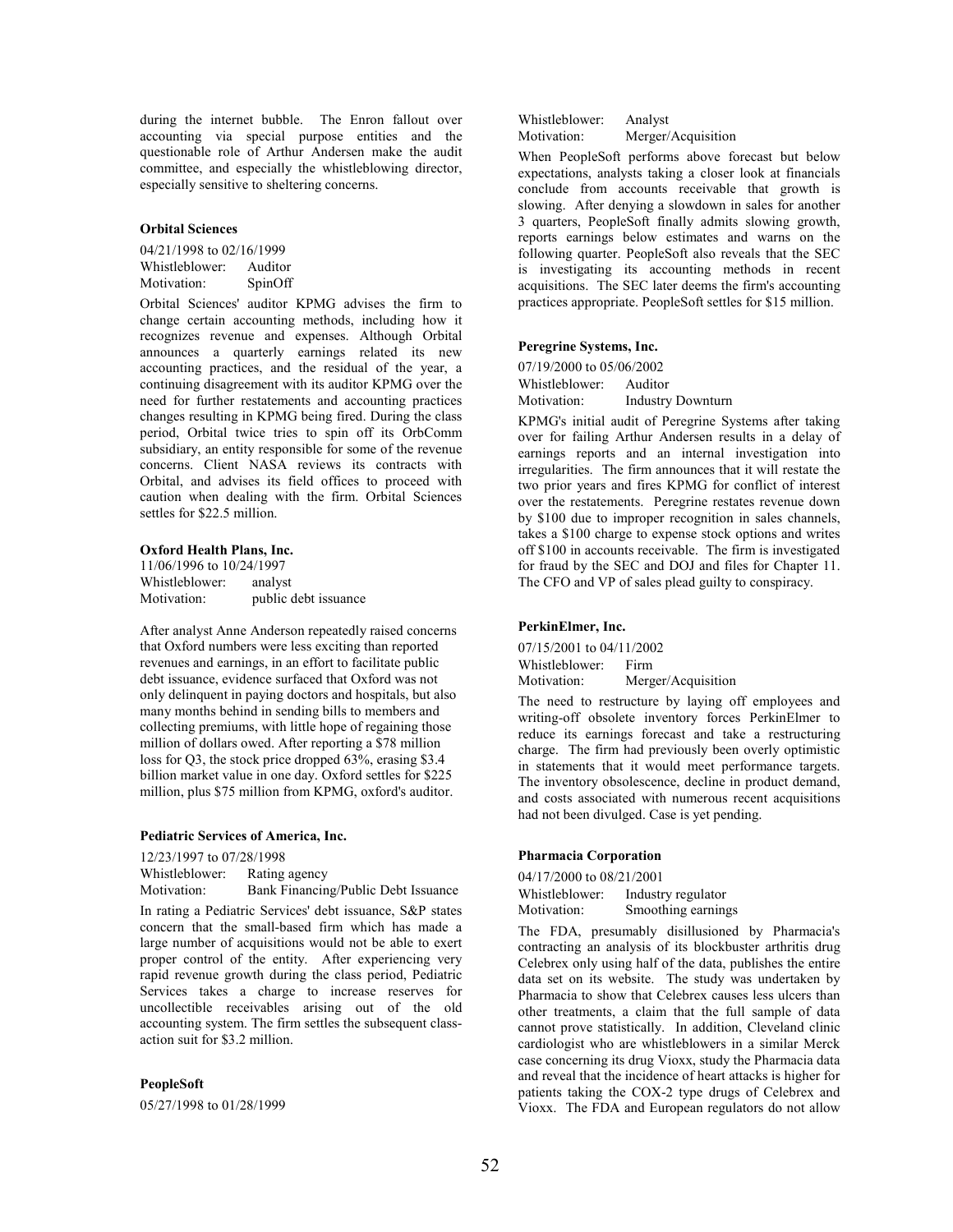Pharmacia to make its claims on diminished chances of ulcers; the Department of Justice investigates Pharmacia's actions and class action cases are yet pending.

### PhyCor Inc.

| 04/22/1997 to 07/22/1998 |                    |  |
|--------------------------|--------------------|--|
| Whistleblower:           | employee           |  |
| Motivation:              | merger/acquisition |  |

After a failed \$8 billion acquisition of MedPartners, disgruntled doctors and clinics started to post concerns on internet bulletin boards about delayed payments and sued PhyCor and tried to discontinue contracts. It was then found that PhyCor's top officers falsified reports and misrepresented its operating efficiencies and cost savings in advance of acquisition announcement. PhyCor settles for \$10.1 million, \$3.4 million is covered by insurance.

## Physician Corporation of America

03/31/1996 to 03/31/1997 Whistleblower: firm<br>Motivation: targe target merger/acquisition

Failing to complete the merger with Sierra, PCA announces that it is in default of a bank debt agreement and that its credit facility is due. It also announces a \$277 million loss for 1996. PCA was charged for failure to disclose deteriorating financial condition of its property and casualty subsidiary. It was also alleged that its merger with Sierra was used to hide financial crises. PCA settles for \$10.2 million.

## PMA Capital Corporation

05/05/1999 to 02/11/2004 Whistleblower: Analyst Motivation: Bank Financing/Public Debt Issuance

In rating PMA Capital's new debt issue, Moody's highlights that concerns are strong that the loss reserve charge recently taken by PMA might be inadequate to the re-insurance exposure the industry is facing for policies written in prior periods. After CS First Boston reiterates the same concern 4 months later, PMA take a charge to its loss reserves and announces that it is in negotiations with the State regulator. PMA pulls out of the reinsurance business and changes management.

## PNC Financial Services

07/19/2001 to 01/29/2002 Whistleblower: Industry regulator Motivation: Industry Downturn

In an environment of heightened post-Enron scrutiny of financial subsidiaries, the Federal Reserve forces PNC to take an earnings adjustment to write-off non-performing loans that PNC has transferred to a financial entity. The bank settles with the Fed and becomes subject to a strict monitoring scheme imposed by the regulator before settling the class action suit for \$193 million.

## Polaroid Corporation

| 04/02/2001 to 08/16/2001 |                                     |
|--------------------------|-------------------------------------|
| Whistleblower:           | Federal investigative agencies      |
| Motivation:              | Bank Financing/Public Debt Issuance |

After Polaroid files for Chapter 11, the court appoints an investigator to inquire into the claims by shareholders that the bankruptcy was unnecessary. The investigator discovers that Polaroid had been trying to hide from financiers the non-viability of the firm, rather than deceiving shareholders as to its worth. Polaroid's coverups concern the use of non-feasible tax credits and reserves, and the portraying of short-term debt as longerterm obligations.

#### Protection One, Inc.

02/10/1998 to 02/02/2001 Whistleblower: SEC Motivation: merger/acquisition

SEC investigates accounting practices after Protection One buys Westinghouse Security and files registration statements to purchase another firm. Protection One, under SEC pressure, restates earnings for two fiscal years, and reverses \$10.4 million income to \$2.6 million loss. Protection One settles for \$7.5 million, which is covered by insurance.

## Providian Financial Corporation

01/21/1999 to 05/26/1999 Whistleblower: industry regulator Motivation: value enhancement

San Francisco district attorney investigating consumer complaints found that the consumer lending giant has been intentionally not posting credit card payments on time in order to record late fees and penalties as revenues, as well as charging customers for services not requested. The stock price fell 40% after disclosure. Providian settles for \$38 million, covered by insurance.

#### Providian Financial Corporation

| 06/06/2001 to 10/18/2001 |                 |
|--------------------------|-----------------|
| Whistleblower:           | analyst         |
| Motivation:              | personal profit |

Credit Suisse First Boston and Goldman Sachs analysts disclosed in a regulatory filing that Providian changed its processing of bankruptcy filings, deferring losses of \$30 million from uncollectibles by 30 days, thereby lowering its charge-off rate and inflating the stock price, enabling management to sell \$22 million worth of their personal holdings. Providian settles for \$65 million, covered by insurance.

## PSINet, Inc.

03/22/2000 to 11/02/2000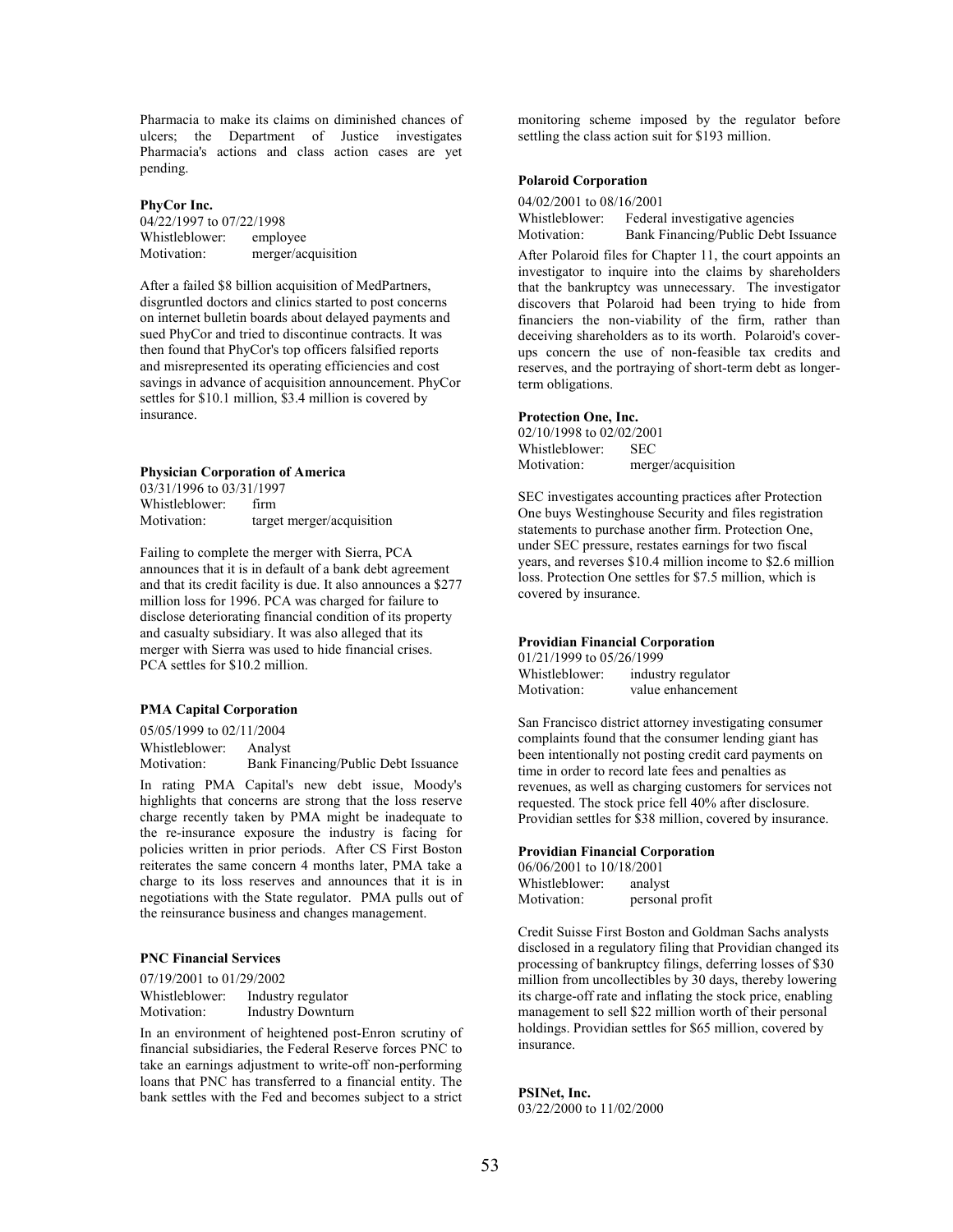Whistleblower: firm Motivation: industry downturn

PSINet announces that the previously announced expectations of tripling the revenue and large profitability were false, and that it has a \$1.4 billion loss, including a \$504 million asset write-down in its newly acquired, but non-performing Metamor Worldwide. President and COO resign, with a massive company restructure, and eventually selling off the business. PSINet settles for \$17.8 million.

#### PSS World Medical

10/26/1999 to 10/03/2000 Whistleblower: competitor Motivation: target merger/acquisition

Fisher Scientific, in the due diligence process before being acquired by PSS World Medical, found that to satisfy the EBITDA requirement for the acquisition, PSS had overstated its earnings and inflated its stock price. The merger was called off, but it wasn't until the next year did PSS announce the truth. PSS settles for \$6.75 million, \$6.5 million of which covered by insurance.

## Quorum Health Group

10/25/1995 to 10/21/1998 Whistleblower: officer Motivation: value enhancement

Former CFO initiates a qui tam suit, charging Quorum with filing false reimbursement claims to Medicare and Medicaid since 1984. After a six year investigation into such practices, the federal government intervenes in a Civil False Claims Act lawsuit against Quorum. Quorum settles for \$11.75 million.

#### Qwest Communications International, Inc.

05/24/1999 to 02/14/2002 Whistleblower: Newspaper Motivation: Sell Out

Morgan Stanley analysts assert that Qwest's exposure to failing Dutch venture KPNQwest, Qwest improper pension accounting and its capitalization of software costs will hurt future earnings for the firm. After vehemently denying the report, Qwest writes off \$3.1 billion the following month. Despite Qwest claims to the contrary, the market value of the Dutch venture had been known to be significantly less than its value on Qwest's balance sheet. Later in the year, Morgan Stanley's suggestions that accounting at Qwest is overly aggressive also proves to be true, as Qwest later warns on revenues. Qwests CEO sold over 4 million shares during the period.

## Qwest Communications International, Inc.

10/24/2000 to 10/30/2001 Whistleblower: Analyst Motivation: Industry Downturn

Following the prior woes of Qwest's venture in the Netherlands and accusation of accounting concerns by Morgan Stanley, the Wall Street Journal discovers that Qwest has been generating revenue by using a threeparty scheme to buy and re-sell equipment, improperly booking the entire transaction as revenue. In the subsequent 8 months, Qwest embarks on a series of internal investigations and a change in auditor and management and eventually writes off \$20-30 billion in assets and re-states \$2.5 billion in earnings due to improper accounting entries.

## Raytheon Company

10/17/1998 to 10/12/1999 Whistleblower: Newspaper Motivation: Smoothing earnings

The Wall Street Journal reports that defense contractor Raytheon is behind schedule and over costs on a number of government contracts. The firm had previously take a \$350-450 charge for restructuring, but fails to reveal problems with production, including the loss of a Navy contract, which require additional charges of \$320 million and loss of future revenues. The company settles with shareholders for \$410 million.

#### Revlon

10/29/1997 to 10/01/1998 Whistleblower: Firm Motivation: Target Merger/Acquisition

Facing the need to restructure labor and debt, Revlon warns that quarterly earnings will fall well shy of Wall Street estimates due to reduced inventory levels and decreased demand from consolidating drug stores. Investors charge Revlon with channel stuffing their distribution lines, presumably time both with Revlon's acquisition of the Cosmetic Center and with Revlon's putting its highly leveraged entity on the block. After stopping shipments for the rest of the year to relieve the inventory glut, Revlon settles with investors for \$9.9 million.

#### Rite Aid Corp

05/02/1997 to 11/10/1999 Whistleblower: Officer

Motivation: Bank Financing/Public Debt Issuance

Joseph Speaker, a senior finance executive at Rite Aid, informs the board of large accounting irregularities as Rite Aid. After firing the CFO, naming Speaker as CFO, and conducting an internal audit, the board admits to overstating earnings by \$1.1 billion, primarily in inventory overvaluation. In the process, the investigation discovers that the soon-to-be-fired CEO hid pledges on assets backing short-term debt. Rite Aid suits are combined with prior class action and settles for \$200 million.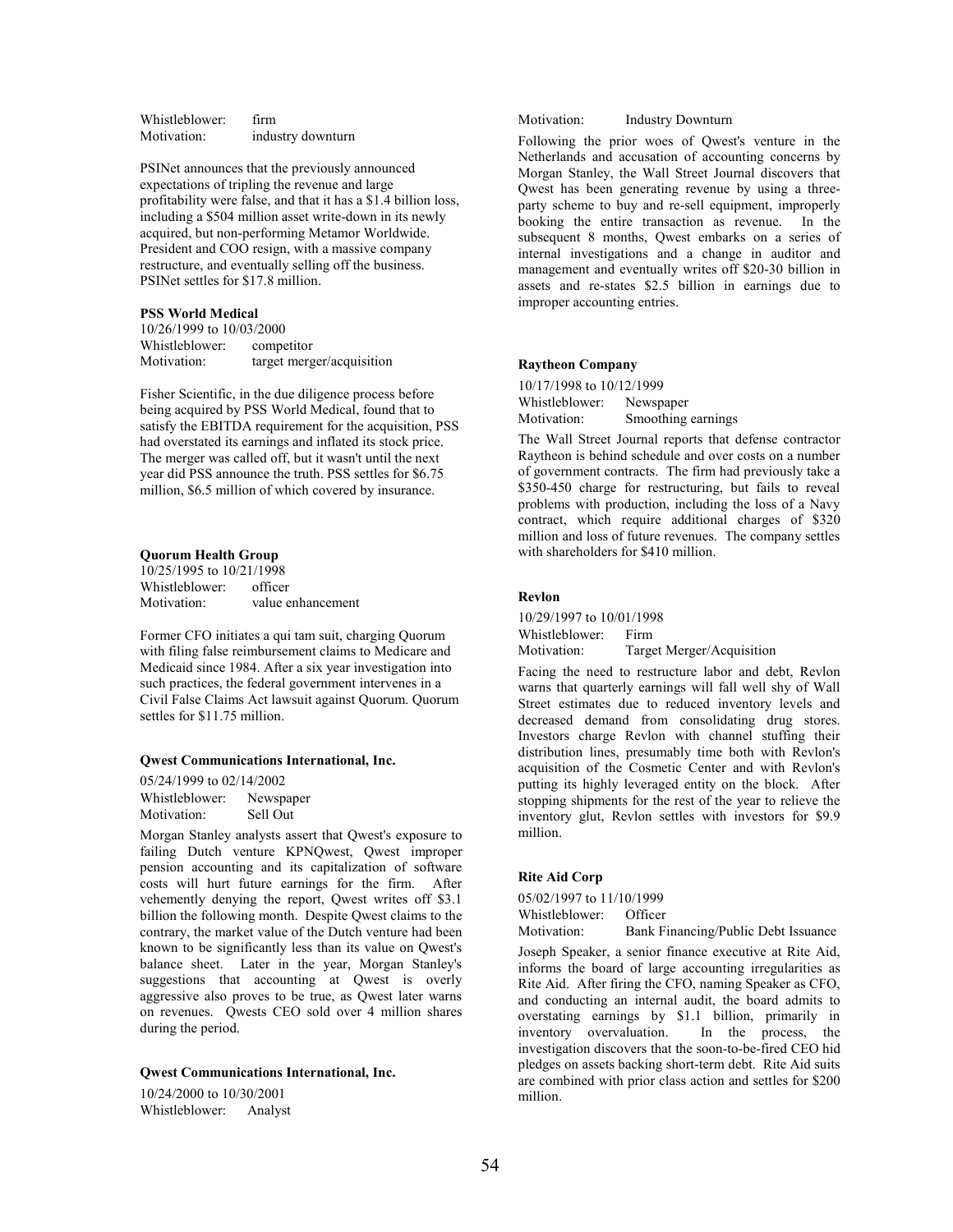### Rite Aid Corporation

12/14/1998 to 03/11/1999 Whistleblower: Firm Motivation: Expansion

Rite Aid fails to disclose delays in opening its new distribution center and costs, especially from inventory liquidation, related to its large scale relocation and opening of stores. Just over two weeks prior to its release of quarterly earnings, Rite Aid cuts earnings projections by half. The resulting class action case is later engulfed into a single suit with additional impropriety claims. The combined suit settles for \$200 million.

#### Schein Pharmaceutical, Inc.

04/09/1998 to 09/28/1998 Whistleblower: Industry regulator Motivation: IPO

Between 1994 and 1998, the FDA inspects the Steris Laboratories subsidiary many times and found manufacturing problems that remain "substantially uncorrected." In its IPO registration statement and prospectus, Schein reveals that it failed its most recent FDA inspection, but suits later claim that the firm does not disclose the full extent of the problem. The FDA soon seizes all products manufactured by its Steris Laboratories subsidiary and shuts down production, which accounts for 40% of its revenue and 50% of its gross profits. After complying with an FDA consent decree, Schein settles for \$8 million.

#### Schering-Plough Corporation

05/09/2000 to 02/15/2001 Whistleblower: Industry regulator Motivation: Value Enhancement

The FDA's continuing investigations of Schering-Plough's manufacturing in New Jersey and Puerto Rico find severe manufacturing noncompliance issues. The FDA has been advising the firm of concerns for over a year. Meanwhile, Schering-Plough's petition to the FDA for approval of Clarinex, a successor drug to its blockbuster Claritin, whose patent is expiring, is held up by the FDA while manufacturing concerns are resolved. The case becomes publicly charged as the FDA turns over the case to criminal authorities. Skirting prosecution, Schering-Plough settles accepts a fine of \$500 million from the FDA in a consent decree.

### Scholastic Corporation

12/06/1996 to 02/20/1997

Whistleblower: Firm

Motivation: Bank Financing/Public Debt Issuance

Scholastic fails to disclose in a timely manner that sales are waning in its primary revenue product, the Goosebumps series of children's books, and that it lacks controls to monitor sales adequately. Scholastic warns of a significant loss and announces it will take a charge primarily to increase reserves for anticipated returns of retail stock. The SEC later files a suit alleging insider trading against several individuals, including a Scholastic executive. Scholastic settles the shareholder suit for \$7.5 million.

#### Scientific-Atlanta, Incorporated

04/19/2001 to 07/19/2001 Whistleblower: Analyst Motivation: Industry Downturn

An analyst meeting at an industry conference results in pessimism about Scientific-Atlanta's outlook and an equity ratings downgrade. A few days later the firm warns on the fiscal year income. Previous statements by the firm had reaffirmed that although the industry as a whole was slumping, the nature of Scientific-Atlanta's cable products would withstand a negative impact. Additionally, the firm would have known that distribution channels were already over-supplied. During the class period, executives sold \$38 million in shares.

#### Sealed Air Corporation

03/27/2000 to 07/30/2002 Whistleblower: law firm Motivation: merger acquisition

Salomon Smith Barney analysts note that an adverse court ruling will increase the odds that Sealed Air will face some liability for asbestos-related claims, as it acquired the Cryovac from WR Grace, but has not established a reserve to cover the potential judgment. Sealed Air agrees to pay \$838 million in cash and common shares to extinguish current and future asbestos claims.

#### Sears, Roebuck & Co.

01/17/2002 to 10/17/2002 Whistleblower: Officer Motivation: Industry Downturn

In firing the head of the credit card division for Sears due to "personal credibility" issues, Sears CEO opens this area of the firm to intense scrutiny. Information emerges that Sears is carrying a large portfolio of uncollectible accounts for which its control system has failed to sufficiently take provisions, despite Sears claims in the annual report that the reserves are adequate. The case is yet pending.

## Sepracor, Inc.

| 05/17/1999 to 03/06/2002 |                                     |
|--------------------------|-------------------------------------|
| Whistleblower:           | industry regulator                  |
| Motivation:              | bank financing/public debt issuance |

FDA announces a disapproving letter to Sepracor's drug Soltara, citing concerns that the drug causes heart irregularities. Prior to the announcement, Sepracor has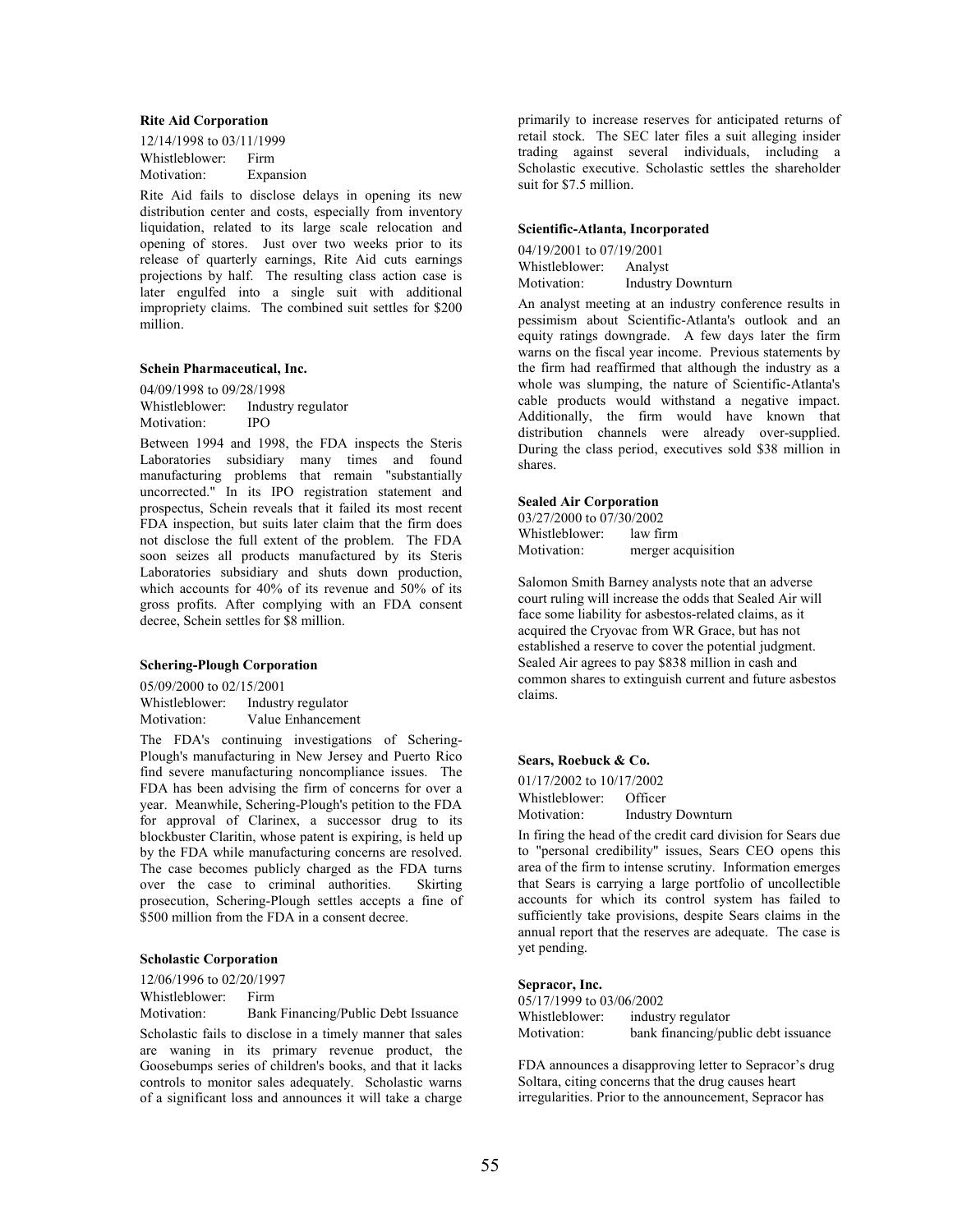claimed that the drug doesn't cause cardiac problems, and has been tested at maximum exposure in patients in order to prop up the price of the \$400 million convertible subordinated notes. Sepracor reduces sales force expansion plans and cash spending, drops the development of Soltara, and ousts the executive vice president of research and development.

#### Service Corporation International

04/29/1999 to 04/19/2002 Whistleblower: Employee<br>Motivation: Value Enh Value Enhancement

When managers of Service Corp.'s Menorah Gardens funeral home realize that the engineering of its plots is faulty, workers begin to remove caskets and corpses as deemed necessary such that new caskets can be laid next to family members. Some corpses are later found in the woods. The information comes to light when a fired employee files a suit against the firm and tells the judge that he was made to desecrate graves. Service pays \$10 million to the State government under a civil settlement and \$100 million to families of the deceased. One employee is indicted. The firm agrees to bury the poor for free.

#### Service Corporation International

07/17/1998 to 01/26/1999 Whistleblower: Firm Motivation: Merger/Acquisition

Ten days after antitrust approval is given to Service Corp., a funeral home provider, to purchase rival Equity Corp., Service announces that lower mortality rates have lowered earnings for the year. The CEO resigns, and the firm settles with former Equity shareholders for \$65 million.

#### Shopko Stores, Inc.

03/09/2000 to 11/09/2000

Whistleblower: Firm Motivation: Merger/Acquisition

Shopko discloses that it has been unable to coordinate merchandise on its retail floors with that contained in its advertising, an issue stemming from problems a clogged distribution center. ShopKo failed to disclose, until this point, integration and expansion problems with newly acquired Pamida resulting in the distribution failures. ShopKo settles the class-action suit for \$4.9 million.

#### Silicon Graphics, Inc.

07/24/1997 to 10/06/1997 Whistleblower: Newspaper

Motivation: Bank Financing/Public Debt Issuance

After Business Week portrays Silicon Graphics as a firm in decline, the firm misses its positive earnings expectations, reporting a quarterly loss instead. The firm reveals that it had been pulling revenues from future quarters to make past quarterly targets, and future revenues would also be impacted. During the class period, the firm exchanges outstanding debentures for convertible debt and insiders sell \$7.4 million in stock. The firm settles for \$4 million.

#### Sirius Satellite Radio, Inc.

02/16/2000 to 04/02/2001 Whistleblower: firm Motivation: bank financing/public debt issuance

The CEO announces that, to secure a \$150 million loan from Lehman Brothers, Sirius Satellite Radio announced "impossibly ambitious" launch dates for its products, even without automakers ready to equip models with satellite radios. CEO resigns, service start is delayed for a year, and Sirius settles for \$8 million.

#### Solectron Corporation

06/18/2001 to 09/26/2002 Whistleblower: Employee Motivation: Industry Downturn

Ronald Sorisho, a divisional CFO, files a whistleblower suit alleging that Solectron fired him for trying to force the company to write down substantial quantities of obsolete inventory. The company had known about the inventory for nearly a year and a half when it announces an inventory charge a week after Sorisho files the suit. The case is yet pending.

#### Sotheby's Holdings, Inc.

02/11/1997 to 01/29/1998 Whistleblower: Federal investigative agencies Motivation:

The Department of Justice indicts Sotheby's for price fixing after a long investigation of the art industry. Shareholders sue the firm for failing to disclose that a large portion of their revenues are being derived from the unsustainable higher prices from the pricing arrangement with Christie's. A number of individuals are indicted. Sotheby's settles customer class action suits for \$512 million and securities suits for \$70 million.

#### Sprint Corporation: FON and PCS Common Stock

10/04/1999 to 09/19/2000 Whistleblower: Law firm Motivation: Personal profit

A law firm releases its class action suit to the New York Times the day before filing in court, alleging that the Sprint executives profited greatly from the failure of the merger with MCI Worldcom. During the merger negotiations, Sprint executives alter the charter such that their option payout is vested not by the takeover, but by the vote of shareholders to accept the offer. The value of the packages is in the "hundred of millions of dollars". The managers would have known that there was a high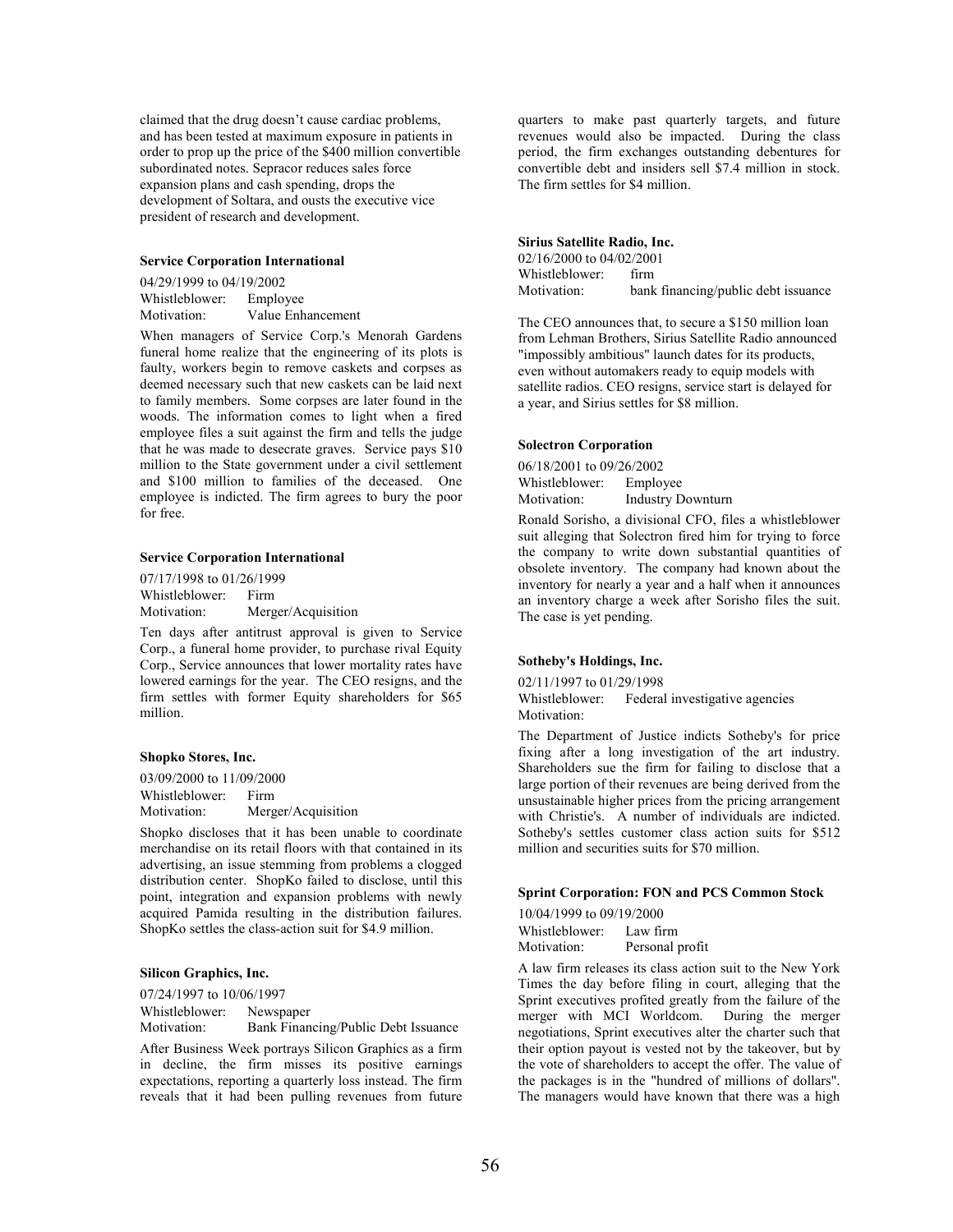probability that the federal antitrust authorities would block the merger, which is indeed what happens. Many of the executives with option packages left the firm prior to the suit. Sprint settles for \$50 million.

#### Sprint Corporation: FON and PCS Common Stock

10/17/2000 to 02/05/2003 Whistleblower: Newspaper Motivation: Personal profit

An article by the New York Times alerts the IRS to the existence of four tax shelters promoted by Ernst and Young. Subsequent IRS investigations charge Sprint's top executives with person tax evasion via a mechanism to allow them to cash out options without incurring tax liability for up to 30 years. The scheme saves the individuals substantial tax liabilities, some of which are internalized by Sprint. The board forces out the executives and suits are yet pending.

#### SPX Corporation

07/28/2003 to 02/26/2004 Whistleblower: Analyst Motivation: Smoothing earnings

SPX's quarterly reports reveal a 25% earnings increase over the prior year, but analysts note that the earnings were largely due to a legal settlement payment form Microsoft. Pressured by analysts, the firm holds an analyst dinner and acknowledges that the firm has poorly communicated and that it is experiencing a downturn in operating margins. The CEO sold \$41 million of stock during the class period, up until the day prior to the announcement.

#### Stillwater Mining Company

04/20/2001 to 04/01/2002 Whistleblower: SEC<br>Motivation: smoo smoothing earnings

SEC, during review of Stillwater's registration statement, discovers that Stillwater has been improperly recording mineralized material as probable reserves, in order to decrease equipment depreciation and avoiding impairment charges.

## SUPERVALU, Inc.

07/12/1999 to 06/25/2002 Whistleblower: Employee Motivation: Smoothing earnings

During a routine internal audit, a Supervalu controller admits that she had been understating the cost of goods sold. After the employee resigns, the firm conducts a full audit and eventually restates earnings for three years. The firm settles for \$4 million.

## Symbol Technologies, Inc.

| 10/19/2000 to 02/13/2002 |                    |  |
|--------------------------|--------------------|--|
| Whistleblower:           | Internal unknown   |  |
| Motivation:              | Merger/Acquisition |  |

After an anonymous employee's letter to the SEC details accounting irregularities of two transactions and suggests that many more improprieties exist, the SEC initiates an investigation of Symbol Technologies. Symbol's activities included channel stuffing, booking of revenue to false customers or for inventory that would be returned or never actually left the premises, making acquisitions to hide declining earnings in merger accounting and falsifying invoices for the SEC staff. All top management resign; some are indicted. Symbol settles with shareholders for \$98 million.

#### TECO Energy, Inc.

10/30/2001 to 02/04/2003

Whistleblower: Analyst

Motivation: Bank Financing/Public Debt Issuance

After multiple rating agencies downgrade power company TECO, the local Tampa Tribune reports that TECO's exposure to Enron's bankruptcy is as much as \$300 million plus guarantees made by TECO for Enron power plant projects. TECO had previously denied that its exposure to Enron would be large. TECO is eventually downgraded to junk, takes charges of \$762 million and \$480 million to earnings and writes off power plant projects impaired for \$1.2 billion.

#### Tel-Save Holdings

08/14/1997 to 05/22/1998<br>Whistleblower: client Whistleblower: Motivation: personal profit

The chairman of Tel-save's client, Sensormatic Electronics Corp, releases a letter to the press that raises concerns over the questionable behavior of Tel-Save regarding its relationship and transactions with Group Long Distance Inc., which artificially inflated Tel-Save's reported income and "shifted millions of dollars in marketing expenses off the books". The CEO of Tel-Save, a large shareholder, profits greatly from such transactions. Tel-Save settles for \$5.8 million.

#### Telxon Corporation

10/22/1998 to 12/10/1998 Whistleblower: Auditor<br>Motivation: Target N Target Merger/Acquisition

Telxon's desire to be acquired for \$900 million by Symbol Technologies fell through when Symbol's auditors discovered revenue recognized when the items were passed into the distribution line, even though Telxon was contractually obligated to take product back that did not sell. After restatements, charges and management changes, Symbol eventually acquires Telxon for half of the original offer price. Telxon settles with shareholders for \$37 million.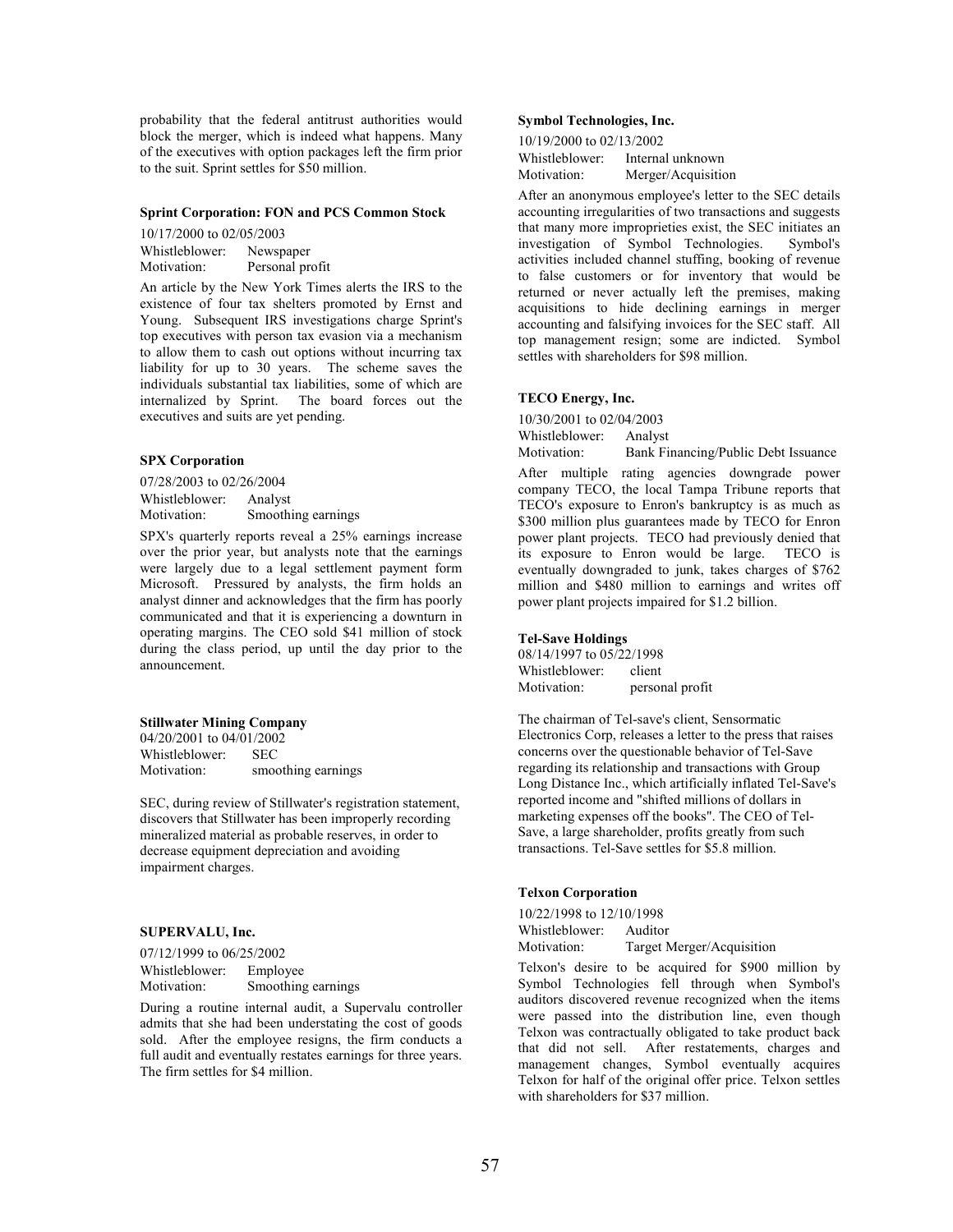## Tenet Healthcare Corporation

| 01/11/2000 to 11/07/2002 |                   |  |
|--------------------------|-------------------|--|
| Whistleblower:           | Employee          |  |
| Motivation:              | Value Enhancement |  |

Although analyst UBS Warburg publicizes his worries about Tenet's Medicare 'outlier' payments for treatment above Medicare coverage limits, an inside employee brings the fraud to light when he informs federal authorities of unnecessary heart surgeries conducted at a Tenet hospital. The unnecessary procedures result in, among other things, Tenet's overbilling of Medicare and patients. Subsequent investigations by the firm, federal health agencies and the SEC ensue. A number of health and securities suits are still pending.

## Textron, Inc.

10/19/2000 to 09/26/2001 Whistleblower: Client Motivation: Smoothing earnings

Three accidents of Textron's Osprey helicopters kill 26 marines in 2000, triggering the government to ground the helicopter. Nearly a year later, Textron announces that redesigning the structural problems with the aircraft would take two years to redesign. The firm had known that the problems with the aircraft were fundamental to the hydraulic system from evidence from the crashes the year prior.

## The Boeing Company

07/21/1997 to 10/22/1997 Whistleblower: Firm<br>Motivation: Expa Expansion

Boeing fails to reveal that as a result of a large number of orders, understaffing, and supplier delinquencies, the production lines would have to be halted to deal with backlog and sequencing. Boeing had previously announced that the production problems were temporary and were being resolved. Instead, Boeing is forced to take \$2.6 billion in charges. Boeing settles the class action suit for \$92.5 million.

#### The Interpublic Group of Companies, Inc.

10/28/1997 to 10/16/2002 Whistleblower: Board Motivation: Merger/Acquisition

A change in procedures making accounting more integrated among its many divisions results in Interpublic's discovery of revenue taken across divisions not being expensed properly. These divisions are results of an aggressive acquisition period for the firm. The board's heightened concern over the validity of financial statements in the post-Enron environment forces the firm to identify numerous small transactions that were improperly recorded. The firm restates earnings for 5 years, and the Board makes numerous management changes. Interpublic settles for \$77 million.

## The St. Paul Companies, Inc.

| 11/05/2001 to 07/09/2002 |         |
|--------------------------|---------|
| Whistleblower:           | Firm    |
| Motivation:              | SpinOff |

Although St. Paul is sued by Western MacArthur for an asbestos liability in March, St. Paul does not make public the magnitude of the suit exposure until the firms settle in May for \$1 billion. St. Paul is under-reserved by \$380 million, which significantly impacts firm value and worries analysts about other exposures. During the class period, St. Paul was trying to spin off its reinsurance arm, but the negative impact of the asbestos exposure and the poor IPO market deter the offering. St. Paul settles for \$6.3 million.

#### The St. Paul Travelers Companies, Inc

04/01/2004 to 08/05/2004 Whistleblower: Firm Motivation: Merger/Acquisition

Following the merger of St. Paul and Travelers, the combined entity announces that due to the aggressive us of actuarial calculation of reserves and reserve needs on the part of St. Paul, St. Paul Travelers would have to take a charge of \$1.6 billion to bring the reserves into adequacy. At the time of the merger, the firm fails to disclose the very different accounting approaches. The information comes to light as St. Pauls asks the SEC if they can attribute the adjustment to merger valuation rather than taking an expense event.

#### Thomas & Betts Corp.

04/28/1999 to 12/14/1999 Whistleblower: Firm Motivation: Merger/Acquisition

Conversion of its control system following a series of acquisitions leads Thomas & Betts to uncover accounting irregularities in billing. The irregularities and troubles in implementing its previously praised webbased order processing are revealed by the firm as it misses earnings targets by 40%. Three executives are charged by the SEC for securities laws violations concerning the accounting records. Thomas & Betts settles for \$46.5 million.

#### Triton Energy Incorporated

03/30/1998 to 07/17/1998

Whistleblower: Firm

Motivation: Target Merger/Acquisition

Triton's CEO attempts to sell the company by inducing much fanfare in the bidding interest and making an assessment that the value should be \$50/share. (The CEO's options become in the money at a price of \$40.) Triton later reveals it has not received an acceptable offer, announces a \$160 million after-tax charge reflecting current low oil prices, writes-off exploration expenditures in war-torn Columbia, restructures the firm's activities, and fires the CEO. Triton settles for \$42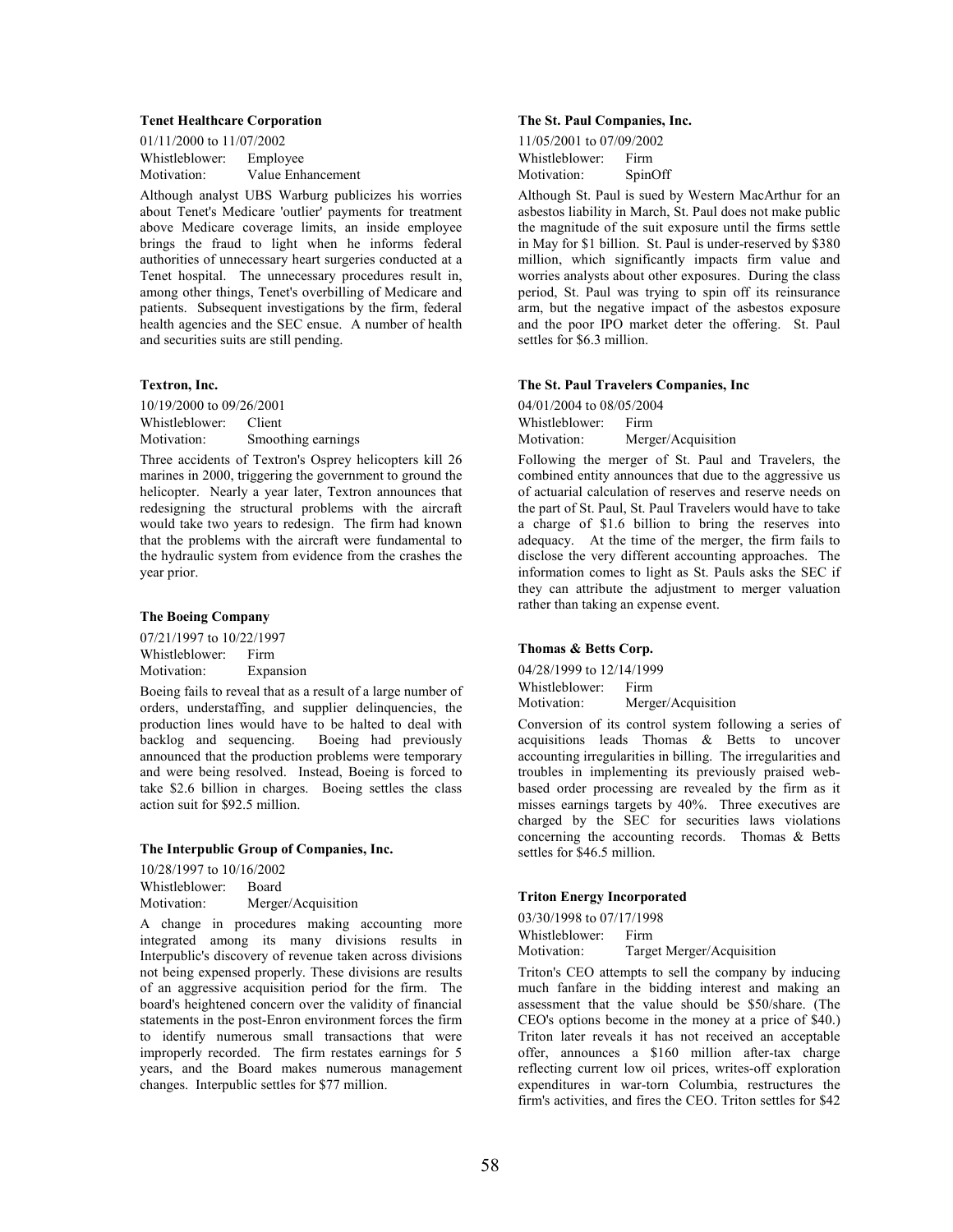million.

## Twinlab Corporation

04/27/1999 to 11/15/2000 Whistleblower: Firm Motivation: Industry Downturn

Twinlab warns on its earnings due to an internal investigation of missing inventory in its Utah plant and a cutback from a major client. The firm restates the prior two years' earnings, ceases to market certain products and restructures. Managers return bonuses for the period. Soon thereafter, Twinlab files for Chapter 11 and then settles the class-action lawsuit for \$3 million.

#### TXU Corporation

04/25/2002 to 10/11/2002 Whistleblower: Analyst<br>Motivation: SEO Motivation:

Despite the utility provider's claims to the contrary, a Merrill Lynch analyst asserts that TXU's continued regulation problems in the UK market would lower earnings for the entire firm. TXU re-asserts the strength of its European position and promises \$500 million to support the subsidiary. The firm backtracks on the promise, allows the UK unit to default and writes off \$4.5 billion. During the class period, TXU raises nearly \$1 billion on the equity markets. Shareholder suits are settled for \$150 million.

## Tyco International Ltd.

02/01/2000 to 02/01/2002 Whistleblower: Newspaper Motivation: Personal profit

The SEC Insight, a newspaper whose information is taken from SEC documents obtained by the Freedom of Information Act, discloses that Tyco may be subject to an SEC investigation, reinforcing short seller David Tice's prediction that Tyco's growth is a result of aggressive accounting. Soon thereafter, Tyco warns on earnings and halts its massive flow of acquisitions. In the coming months, information emerges that Tyco had paid an outside director and his charity \$20 million for arranging an acquisition that later fails and that Tyco spent \$8 billion in acquisitions not previously disclosed<br>to its shareholders. Tyco takes a charge of Tyco takes a charge of approximately \$1 billion on revenue recognition reversals. CEO Kozlowski and CFO Swartz are found guilty of stealing more than \$150 million from the company, including loans made to finance art and apartments.

## UICI

01/17/2000 to 07/21/2003 Whistleblower: Board Motivation: Bank Financing/Public Debt Issuance

When UICI's board fires CEO, new management announces that the firm will take a charge for having

insufficient collateral for the Academic Management Service loan program. Not only was income over-stated, but the lack of proper controls made the firm out of compliance with regulators. All of the loans in question must be re-negotiated with financial institutions. The SEC begins an inquiry, and the division is soon sold to Sallie Mae.

#### Union Pacific Corporation

03/04/1997 to 10/01/1997 Whistleblower: Employee<br>Motivation: Merger/Ac Merger/Acquisition

After a series of train collisions kill 12 people in 8 months and during increased regulator scrutiny, a Union Pacific union threatens to strike and informs the regulator that safety procedures are inadequate. The firm failed to divulge that the recent integration with Southern Pacific resulted in difficulties with traffic, delays, understaffing and safety problems resulting from poor training and over-working of employees. The firm creates adds a safety executives, reorganizes its routes and settles for \$34 million.

#### Unisys Corporation

05/04/1999 to 10/14/1999 Whistleblower: Firm Motivation: Merger/Acquisition

Unisys fails to disclose possible contingencies in the recent contract signings with the U.S. government and British Telecom. Unisys's touting of \$26 billion of contract revenue over the next 10 years increases the firm's stock price, and facilitates an acquisition. Unisys reveals the contract failures during an earnings announcement in which doubts are cast on future revenues. The firm settles with shareholders for \$5.8 million.

## UNUMProvident Corporation

02/04/1998 to 08/03/1999 Whistleblower: Firm Motivation: Merger/Acquisition

Shortly after the completion of the merger between UNUM and Provident, the firm announces an earnings shock due to unexpected merger cost and additional claims incidence. The firm fails to disclose at the time of the merger or during the due diligence process that insurance claims rejections were unsustainably high, resulting in law suits and unpaid claims which would accrue to the combined company. Reserves for such claims were also inadequate. UNUMProvident settles for \$45 million.

#### UnumProvident Corporation

05/07/2001 to 02/04/2003 Whistleblower: SEC Motivation: Bank Financing/Public Debt Issuance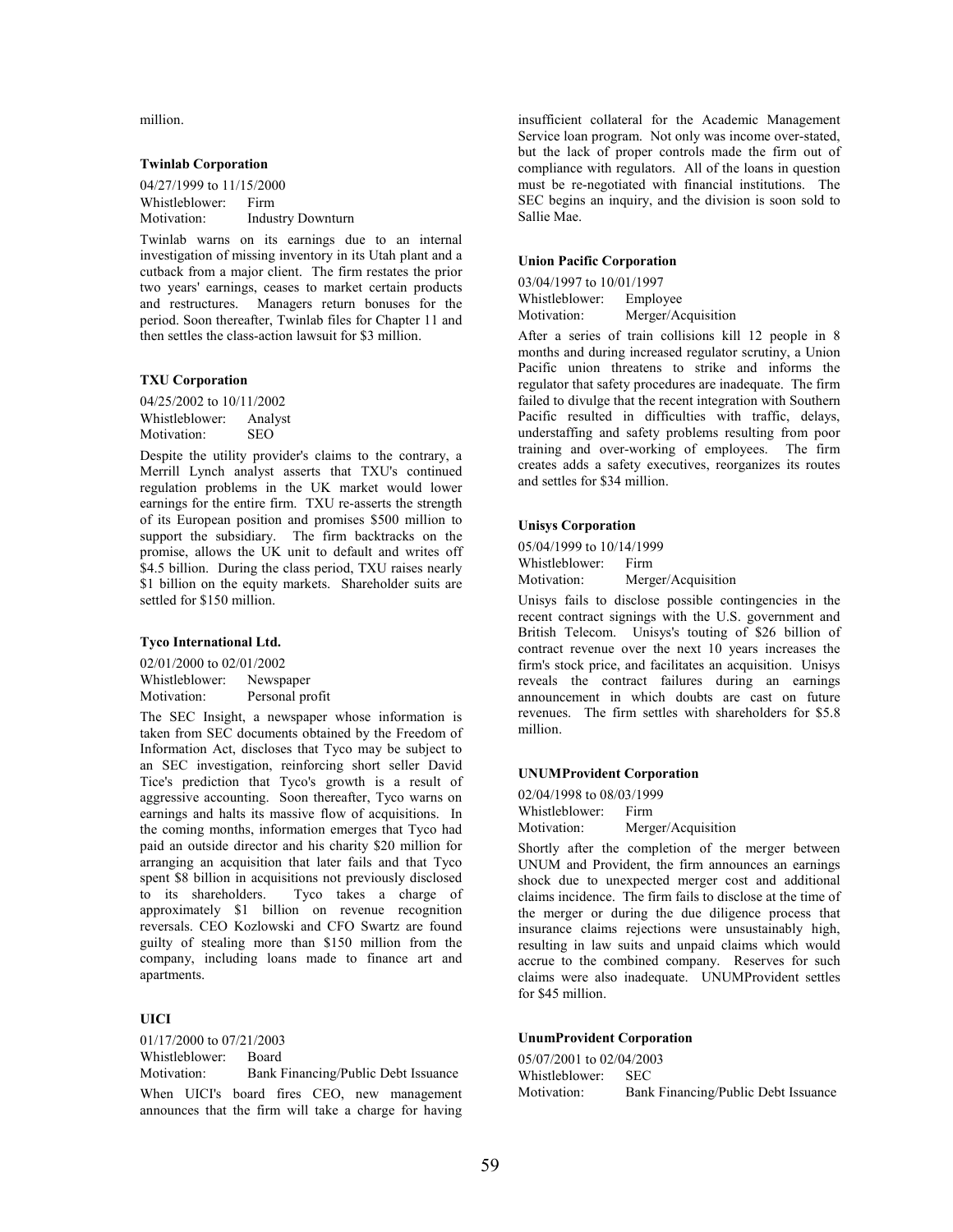The SEC begins an inquiry into UNUMProvident's accounting for investments during routine procedures and following a sale by the firm of some investment assets for which UNUM must take a write-down. The firm announces a charge and later restates earnings downward for 2000-2002 following the SEC prescription. During the class period, UNUM raises \$250 million in a bond offering.

#### USN Communications

02/04/1998 to 11/20/1998 Whistleblower: Firm Motivation: IPO

In its IPO prospectus, USN highlights its niche in the increasingly successful business of reselling local telephone services. Soon after the IPO, USN discloses that reselling profit margins are thin, and it will shift its strategy to building its own network. S&P revises its outlook on USN to negative after the firm announces it will require additional capital to meet planned capital expenditures and to fund its operations. After failing to secure new capital, USN cuts 46% of its work force, sells most of its assets and files for Chapter 11. USN settles for \$44.7 million.

## VanStar Corporation

03/11/1997 to 03/14/1997 Whistleblower: firm<br>Motivation: IPO Motivation:

In order to pursue IPO and subsequent debt refinancing, VanStar exaggerated the success of a new product line that would shift the company to a computer service provider. After issuing shares and converting securities to help insiders cash out \$15 million, the company announces its impaired competitive position, slowing growth, weaknesses in the new product line, and inability to control expenses. VanStar settles for \$5 million.

VeriSign, Inc. 01/25/2001 to 04/25/2002 Whistleblower: analyst Motivation: personal profit

Lehman Brothers analyst reduces ratings of VeriSign as it expresses concerns in VeriSign's ability to maintain the claimed organic growth of 35% as the market matures. In fact, VeriSign derives 10% of its revenues from dubious "barter transactions" and more from acting as both the lender and service provider for clients. VeriSign executives sell over \$26 million worth of shares before revealing the true situation.

### Veritas Software Corporation

01/24/2001 to 01/16/2003 Whistleblower: SEC Motivation: personal profit A SEC investigation forces Veritas to restate earnings for two years as a result of improper accounting practices in two transactions with AOL Time Warner, including a \$50 million software purchase by AOL, and a \$20 million advertising services purchase from AOL. The company's executives and officers, before the announcement of the restatement, have sold nearly \$15 million worth of shares at inflated prices to the unsuspecting public. Veritas settles for \$35 million, with \$24.9 million covered by insurance.

#### Vesta Insurance Group

01/29/1998 to 06/01/1998 Whistleblower: Industry regulator<br>Motivation: Smoothing earning Smoothing earnings

Vesta announces an accounting change that will force it to adjust its 1997 statutory results after engaging in discussions with the Alabama Department of Insurance during its routine examination. The firm fires its CEO and CFO. After the completion of its internal investigation with outside legal counsel, Vesta announces it will restate earnings for 1993 to 1998, lowering net income by \$72.4 million. The Alabama Securities Commission and the SEC open investigations into the accounting problems, but conclude the inquiries without any actions. Vesta settles the class-action suit for \$61 million.

## Warnaco Group, Inc.

12/11/1997 to 07/20/2000 Whistleblower: client<br>Motivation: person personal profit

After clients complain that Warnaco has been selling off merchandise to discount retailers, investigations show that Warnaco has been dumping merchandise at stores, but allowing them to return after the quarter end and then writing off as "extraordinary inventory", so that executives may be granted bonuses for having met EBITDA targets. Warnaco settles for \$12.85 million, and former auditor PriceWaterhouseCoopers is fined \$2.4 million for not bringing the wrong-doing to light.

#### Waste Management, Inc.

06/11/1998 to 11/09/1999 Whistleblower: Firm<br>Motivation: Merg Merger/Acquisition

Waste Management discloses that it misses projections by \$250 million with the claim that they mis-read the signals of decreased demand. Management fails to reveal that the much-touted integration with USA Waste and the price increase that quarter was resulting in customer attrition. During the class period, 3 executives sell \$57 million worth of stock and are later charged by the SEC. A second set of improprieties are later combined into a suit that settles for \$457 million.